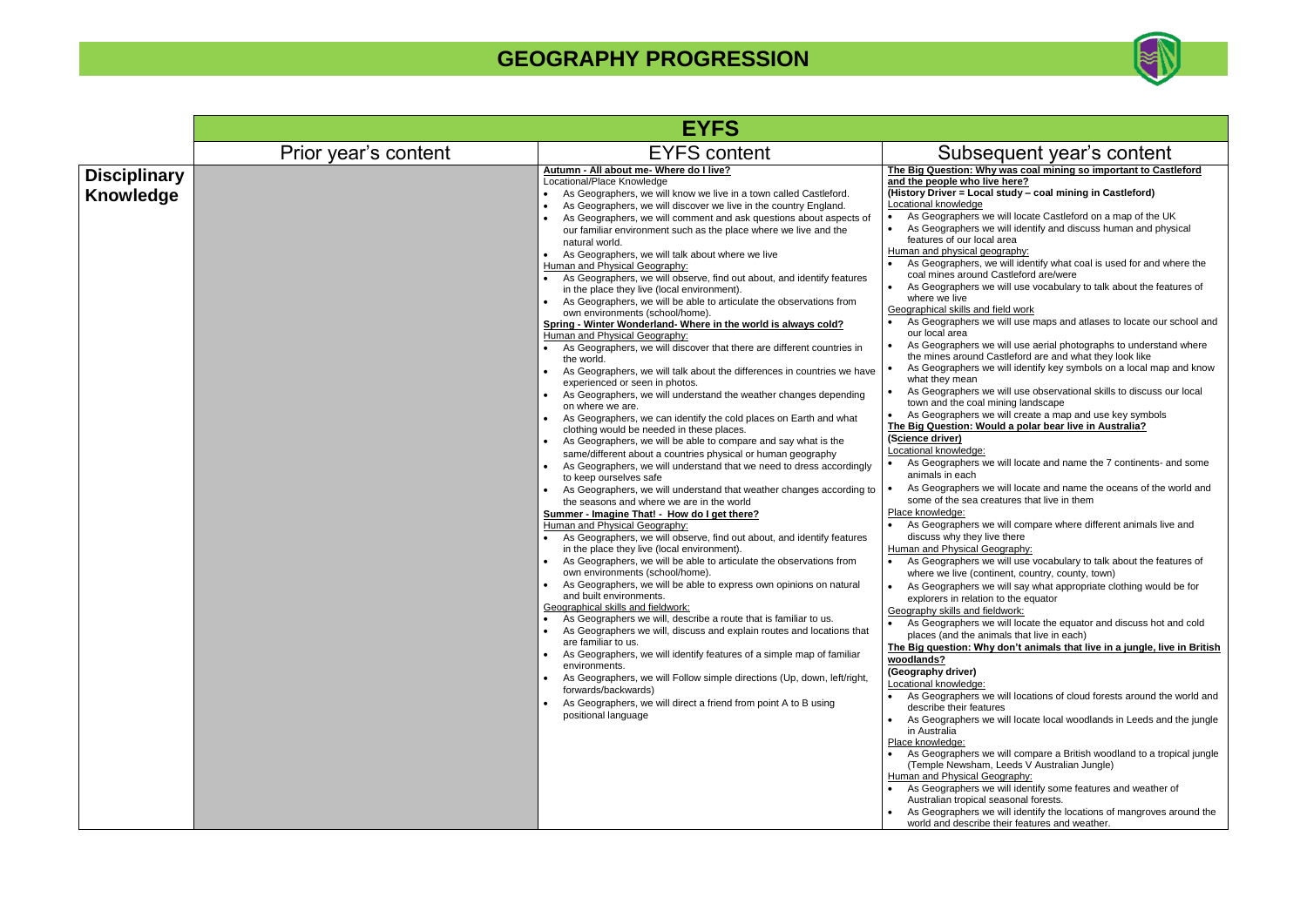|                                   |                                                                                                                                                                                                                                                                                                                                                                                                                                                                                                                                                                                                                                                                                                                                                                                                                                                                                                                            | As Geographers w<br>describe their feat<br>Geography skills and fi<br>As Geographers w<br>woodlands and for<br>As Geographers w<br>local woodland are<br><b>The Big Question: Ho</b><br>(History Driver = Char<br>The Victorians and th<br>Locational knowledge:<br>As Geographers w<br>As Geographers w<br>of the UK<br>As Geographers w<br>coastline<br>As Geographers w<br>location of this mal<br>Castleford - using<br>Human and Physical kr<br>As Geographers w<br>holiday season<br>Geographical skills and<br>As Geographers w<br>why the location of<br>Castleford - using<br>As Geographers w<br>human and physic |
|-----------------------------------|----------------------------------------------------------------------------------------------------------------------------------------------------------------------------------------------------------------------------------------------------------------------------------------------------------------------------------------------------------------------------------------------------------------------------------------------------------------------------------------------------------------------------------------------------------------------------------------------------------------------------------------------------------------------------------------------------------------------------------------------------------------------------------------------------------------------------------------------------------------------------------------------------------------------------|-----------------------------------------------------------------------------------------------------------------------------------------------------------------------------------------------------------------------------------------------------------------------------------------------------------------------------------------------------------------------------------------------------------------------------------------------------------------------------------------------------------------------------------------------------------------------------------------------------------------------------|
| <b>Substantive</b>                | Children will:<br>Geographical skills - Interpret range of sources:                                                                                                                                                                                                                                                                                                                                                                                                                                                                                                                                                                                                                                                                                                                                                                                                                                                        | Children will:<br>Geographical skills -                                                                                                                                                                                                                                                                                                                                                                                                                                                                                                                                                                                     |
| Knowledge                         | Use a range of sources such as simple maps, photographs, magnifiers.<br>and visiting local places.<br>Geographical skills - Communicate geographical information<br>Develop an awareness of features of the environments in the setting<br>and immediate local area. E.g. make visits to shops and parks<br><b>Direction/Location:</b><br>Follow simple directions.<br>$\bullet$<br>Drawing maps:<br>Draw and create their own maps using real objects, and/or pictures and<br>symbols.<br><b>Representation:</b><br>Look at signs and symbols on different types of maps for example in<br>$\bullet$<br>school, and the local community<br>Using maps:<br>Use a simple map with symbols to spot features in the school grounds<br>or in the local community<br>Type of maps:<br>Study real maps, electronic globes and maps, maps of the<br>$\bullet$<br>classroom/school, local town, park, zoo, museum etc, story maps. | Use a range of sor<br>images.<br>Know that symbols<br>Geographical skills -<br>Use maps and oth<br>live, journeys to sc<br>Draw, speak or wri<br>they can see wher<br><b>Direction/Location:</b><br>Follow directions (<br>Drawing maps:<br>Draw picture maps<br><b>Representation:</b><br>Use own symbols<br>Using maps:<br>Use a simple pictu<br>$\bullet$<br>Recognise that it is<br>Type of maps:<br>Look at picture ma<br>$\bullet$                                                                                                                                                                                    |
| <b>Curriculum</b><br><b>Links</b> | <b>Understanding the world</b><br>Throughout EYFS, children begin to develop their geographical<br>knowledge by exploring features of our school and nursery.<br>Maps are used to investigate different places as we begin to compare<br>$\bullet$<br>and contrast different environments.<br>Through developing a sense of place, geography will inspire a curiosity,<br>$\bullet$<br>love of learning and appreciation of the environment.<br>Also, throughout the year, children observe and discuss the weather<br>and seasonal changes.                                                                                                                                                                                                                                                                                                                                                                               | <b>History:</b><br>History of local are<br>Similarities and dif<br>locate UK seaside<br>around the UK<br>Why do we go to tl<br>Art:<br>"The Great Wave"<br>what sea/ocean wa<br>Henry Moore - loc<br>$\bullet$<br>Science:                                                                                                                                                                                                                                                                                                                                                                                                  |
|                                   |                                                                                                                                                                                                                                                                                                                                                                                                                                                                                                                                                                                                                                                                                                                                                                                                                                                                                                                            | Animals Inc Huma<br>rainforest. Similarit<br>Locations and hem<br>$\bullet$                                                                                                                                                                                                                                                                                                                                                                                                                                                                                                                                                 |



we will locations of cloud forests around the world and atures I fieldwork: • As Geographers we will use aerial photographs to st udy the features of forests we will use observations to identify the features of areas (visit to Temple Newsham) **The Big Allen Big Allen Starfs Apple Starfs Apple 2 (anges within living memory)** the development of the seaside we will locate the 4 countries that make up the UK we will locate popular seaside resorts in each country we will identify and names the seas that surround our we will locate Bridlington and understand why the hakes it our most popular seaside to visit from ng compass directions knowledge: we will explore the UK weather patterns that affect our Ind fieldwork: we will use atlases locate Bridlington and understand of this makes it our most popular seaside to visit from ng compass directions we will use observations to discuss and identify the sical features of a seaside town (Visit to Bridlington) **– Interpret range of sources:** sources such as simple maps, globes, atlases and ols mean something on maps. **– Communicate geographical information** ther images to talk about everyday life e.g. where they school etc. write about simple geographical concepts such as what ere.  $s$  (Up, down, left/right, forwards/backwards) ps of imaginary places and from stories. Is on imaginary map. ture map to move around the school is about a place naps and globes • History of local area and physical features – coal • Similarities and differences of seaside resorts now V Victorian Era – de and location of them from Castleford and the seas the British seaside when we do? Seasons - Katsushika Hokusai – where is the artist from and was the inspiration ocal sculptor. Natural material used • Animals Inc Humans – compare animals in UK to animals in a arities and differences in habitats • Locations and hemispheres/equators - weather patterns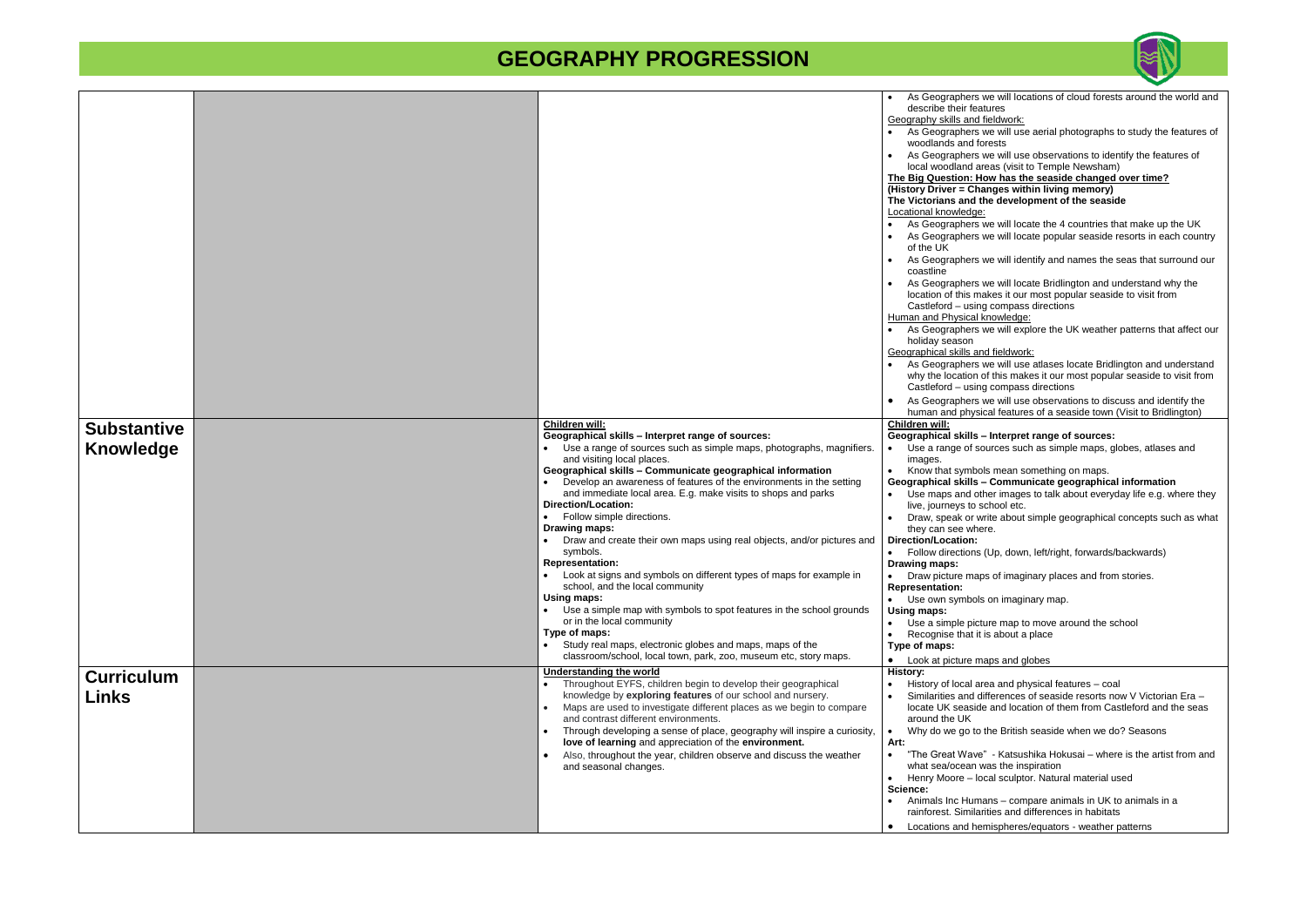| <b>Progression</b> | Children can:                                                        | Children can:                |
|--------------------|----------------------------------------------------------------------|------------------------------|
|                    | Locational and Place knowledge:                                      | <b>Locational and Place</b>  |
|                    | Name and locate different parts of the local community               | Name and locate              |
|                    | <b>Human and Physical Geography:</b>                                 | <b>Human and Physical</b>    |
|                    | Use the local area for exploring both the built and the natural      | Describe some pla            |
|                    | environment.                                                         | vocabulary.                  |
|                    | Express their opinions on natural and built environments.            | Express their view           |
|                    | Geography skills and fieldwork:                                      | they do or do not I          |
|                    | Comment and ask questions about aspects of their familiar world such | Geography skills and         |
|                    | as the place where they live or the natural world.                   | Ask and answer si            |
|                    | Show care and concern for living things and the environment.         | Describe some sir            |
|                    | <b>Geographical skills - Enquiry and investigation:</b>              | features e.g. hot a          |
|                    | Find out about the environment by talking to people, examining       | <b>Geographical skills -</b> |
|                    | photographs, simple maps and visiting local places                   | Observe and desc             |
|                    |                                                                      | Use simple fieldwo           |
|                    |                                                                      | geography of their           |

|                                  |                                                                                                                                                                                                                                                                                                                                                                                                                                                                                                                                                                                                                                                                                                                                                                                                                                                                                                                                                                                                                                                                                                                                                                                                                                                                                                                                                                                                                                                                                                                                                                                                                                                                                                                                                                                                                                                                                                                                                                                                                                                                                                                                                                                                                                                        | Year 1                                                                                                                                                                                                                                                                                                                                                                                                                                                                                                                                                                                                                                                                                                                                                                                                                                                                                                                                                                                                                                                                                                                                                                                                                                                                                                                                                                                                                                                                                                                                                                                                                                                                                                                                                                                                                                                                                                                                                                                                                                                                                                                                                                                 |                                                                                                                                                                                                                                                                                                                                                                                                                                                                                                                                                                                                                                                                                                                                                                                                                                                                              |
|----------------------------------|--------------------------------------------------------------------------------------------------------------------------------------------------------------------------------------------------------------------------------------------------------------------------------------------------------------------------------------------------------------------------------------------------------------------------------------------------------------------------------------------------------------------------------------------------------------------------------------------------------------------------------------------------------------------------------------------------------------------------------------------------------------------------------------------------------------------------------------------------------------------------------------------------------------------------------------------------------------------------------------------------------------------------------------------------------------------------------------------------------------------------------------------------------------------------------------------------------------------------------------------------------------------------------------------------------------------------------------------------------------------------------------------------------------------------------------------------------------------------------------------------------------------------------------------------------------------------------------------------------------------------------------------------------------------------------------------------------------------------------------------------------------------------------------------------------------------------------------------------------------------------------------------------------------------------------------------------------------------------------------------------------------------------------------------------------------------------------------------------------------------------------------------------------------------------------------------------------------------------------------------------------|----------------------------------------------------------------------------------------------------------------------------------------------------------------------------------------------------------------------------------------------------------------------------------------------------------------------------------------------------------------------------------------------------------------------------------------------------------------------------------------------------------------------------------------------------------------------------------------------------------------------------------------------------------------------------------------------------------------------------------------------------------------------------------------------------------------------------------------------------------------------------------------------------------------------------------------------------------------------------------------------------------------------------------------------------------------------------------------------------------------------------------------------------------------------------------------------------------------------------------------------------------------------------------------------------------------------------------------------------------------------------------------------------------------------------------------------------------------------------------------------------------------------------------------------------------------------------------------------------------------------------------------------------------------------------------------------------------------------------------------------------------------------------------------------------------------------------------------------------------------------------------------------------------------------------------------------------------------------------------------------------------------------------------------------------------------------------------------------------------------------------------------------------------------------------------------|------------------------------------------------------------------------------------------------------------------------------------------------------------------------------------------------------------------------------------------------------------------------------------------------------------------------------------------------------------------------------------------------------------------------------------------------------------------------------------------------------------------------------------------------------------------------------------------------------------------------------------------------------------------------------------------------------------------------------------------------------------------------------------------------------------------------------------------------------------------------------|
|                                  | Prior year's content                                                                                                                                                                                                                                                                                                                                                                                                                                                                                                                                                                                                                                                                                                                                                                                                                                                                                                                                                                                                                                                                                                                                                                                                                                                                                                                                                                                                                                                                                                                                                                                                                                                                                                                                                                                                                                                                                                                                                                                                                                                                                                                                                                                                                                   | Year 1 content                                                                                                                                                                                                                                                                                                                                                                                                                                                                                                                                                                                                                                                                                                                                                                                                                                                                                                                                                                                                                                                                                                                                                                                                                                                                                                                                                                                                                                                                                                                                                                                                                                                                                                                                                                                                                                                                                                                                                                                                                                                                                                                                                                         | <b>Subse</b>                                                                                                                                                                                                                                                                                                                                                                                                                                                                                                                                                                                                                                                                                                                                                                                                                                                                 |
| <b>Disciplinary</b><br>Knowledge | Autumn - All about me- Where do I live?<br>Locational/Place Knowledge<br>As Geographers, we will know we live in a town called Castleford.<br>As Geographers, we will discover we live in the country England.<br>As Geographers, we will comment and ask questions about aspects of<br>our familiar environment such as the place where we live and the<br>natural world.<br>As Geographers, we will talk about where we live<br>$\bullet$<br>Human and Physical Geography:<br>As Geographers, we will observe, find out about, and identify features<br>$\bullet$<br>in the place they live (local environment).<br>As Geographers, we will be able to articulate the observations from<br>own environments (school/home).<br>Spring - Winter Wonderland- Where in the world is always cold?<br>Human and Physical Geography:<br>As Geographers, we will discover that there are different countries in<br>$\bullet$<br>the world.<br>As Geographers, we will talk about the differences in countries we<br>$\bullet$<br>have experienced or seen in photos.<br>As Geographers, we will understand the weather changes depending<br>on where we are.<br>As Geographers, we can identify the cold places on Earth and what<br>clothing would be needed in these places.<br>As Geographers, we will be able to compare and say what is the<br>$\bullet$<br>same/different about a countries physical or human geography<br>As Geographers, we will understand that we need to dress accordingly<br>to keep ourselves safe<br>As Geographers, we will understand that weather changes according<br>to the seasons and where we are in the world<br>Summer - Imagine That! - How do I get there?<br>Human and Physical Geography:<br>As Geographers, we will observe, find out about, and identify features<br>in the place they live (local environment).<br>As Geographers, we will be able to articulate the observations from<br>own environments (school/home).<br>As Geographers, we will be able to express own opinions on natural<br>and built environments.<br>Geographical skills and fieldwork:<br>As Geographers we will, describe a route that is familiar to us.<br>As Geographers we will, discuss and explain routes and locations that | The Big Question: Why was coal mining so important to Castleford<br>and the people who live here?<br>(History Driver = Local study - coal mining in Castleford)<br>Locational knowledge<br>As Geographers we will locate Castleford on a map of the UK<br>$\bullet$<br>As Geographers we will identify and discuss human and physical<br>$\bullet$<br>features of our local area<br>Human and physical geography:<br>As Geographers, we will identify what coal is used for and where the<br>$\bullet$<br>coal mines around Castleford are/were<br>As Geographers we will use vocabulary to talk about the features of<br>$\bullet$<br>where we live<br>Geographical skills and field work<br>As Geographers we will use maps and atlases to locate our school and<br>our local area<br>As Geographers we will use aerial photographs to understand where<br>$\bullet$<br>the mines around Castleford are and what they look like<br>As Geographers we will identify key symbols on a local map and know<br>$\bullet$<br>what they mean<br>As Geographers we will use observational skills to discuss our local<br>$\bullet$<br>town and the coal mining landscape<br>As Geographers we will create a map and use key symbols<br>$\bullet$<br>The Big Question: Would a polar bear live in Australia?<br>(science driver)<br>Locational knowledge:<br>As Geographers we will locate and name the 7 continents- and some<br>$\bullet$<br>animals in each<br>As Geographers we will locate and name the oceans of the world and<br>$\bullet$<br>some of the sea creatures that live in them<br>Place knowledge:<br>As Geographers we will compare where different animals live and<br>$\bullet$<br>discuss why they live there<br>Human and Physical Geography:<br>As Geographers we will use vocabulary to talk about the features of<br>$\bullet$<br>where we live (continent, country, county, town)<br>As Geographers we will say what appropriate clothing would be for<br>$\bullet$<br>explorers in relation to the equator<br>Geography skills and fieldwork:<br>As Geographers we will locate the equator and discuss hot and cold<br>places (and the animals that live in each) | The Big Question: - V<br>happened since?<br>(History Driver = Ever<br>event)<br>The great fire of Lond<br>Locational Knowledge<br>As Geographers w<br>countries of the UI<br>Geographical Skills and<br>As Geographers w<br>directional langua<br>of London and its<br>As Geographers w<br>UK and identify str<br>As Geographers w<br>present) to compa<br>As Geographers w<br>symbols of Londor<br>The Big Question: - H<br>(History Driver = Ach<br>history)<br><b>Trains - George Step</b><br>Amelia Earhart; Spac<br>Locational Knowledge<br>As Geographers w<br>continents and the<br>Place Knowledge<br>As Geographers w<br>and differences of<br>contrasting non -E<br>Guinea)<br><b>Human and Physical G</b><br>As Geographers w<br>world in relation to<br>As Geographers w<br>directional languag<br>journey)<br>As Geographers w<br>present) to compa<br>features |



#### **knowledge:**

- some places in their locality, the UK and wider world. **Budget** Geography:
- laces and features using basic geographical
- ws on some features of their environment e.g. what like.
- d fieldwork:
- simple geographical questions.
- milarities and differences when studying places and
- and cold places of the world.
- **Geographical skills - Enquiry and investigation:**
- cribe daily weather patterns.
- ork and observational skills when studying the
- school and its grounds

## sequent year's content

### **- Why did London burn so quickly and why hasn't it**

### **vents beyond living history/Significant historical**

### **The great fire of London**

- is we are learning to name and locate and name the four UK and their capital cities
- and Field Work
- is we are learning to use simple compass directions and uage to describe the route on a map of The Great Fire its devastation
- is we are learning to use maps to locate London in the streets of London
- is we are learning to use Arial photographs (past and pare and recognise landmarks.
- is we are learning to devise simple maps with basic don (before the fire)
- **-** How was travel developed throughout history? **chievements of mankind/Significant events in**

#### **Trains – George Stephenson; Water – Titanic/ Ellan Macarther; Air – Amelia Earhart; Space- Neil Armstrong/ Helen Sharman/Tim Peakes**

- s we are learning to name and locate the seven the five oceans (Amelia Earhart)
- is we are learning to understand geographical similarities  $\alpha$  of a small area of the UK and a small area of a -European country (Castleford to Lae, Papa New

### al Geography

- is we are learning to locate hot and cold areas of the ito the equator and the north and south poles is we are learning to use simple compass directions and uage to describe the route on a map (Amelia Earhart
- is we are learning to Arial photographs (past and pare and recognise landmarks, human and physical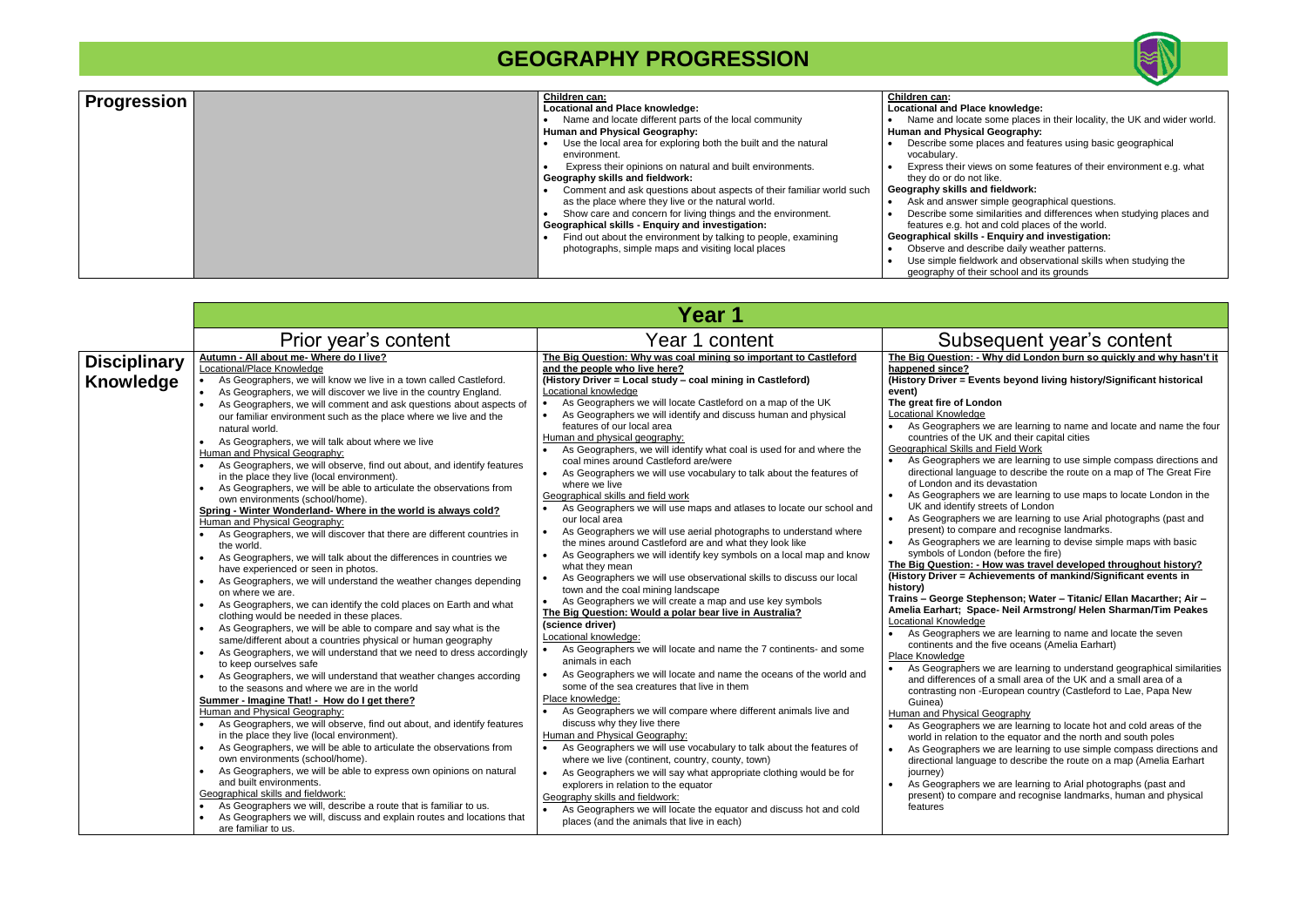|                    | As Geographers, we will identify features of a simple map of familiar                               | The Big question: Why don't animals that live in a jungle, live in British                                                           | As Geographers we                                       |
|--------------------|-----------------------------------------------------------------------------------------------------|--------------------------------------------------------------------------------------------------------------------------------------|---------------------------------------------------------|
|                    | environments.                                                                                       | woodlands?                                                                                                                           | observation skills to                                   |
|                    | As Geographers, we will Follow simple directions (Up, down, left/right,<br>$\bullet$                | (Geography driver)                                                                                                                   | and physical feature                                    |
|                    | forwards/backwards)                                                                                 | Locational knowledge:                                                                                                                | The Big Question: - Ho                                  |
|                    | As Geographers, we will direct a friend from point A to B using<br>$\bullet$<br>positional language | As Geographers we will locations of cloud forests around the world and<br>describe their features                                    | (History Driver = Lives<br><b>Boudica, Florence Nig</b> |
|                    |                                                                                                     | As Geographers we will locate local woodlands in Leeds and the jungle<br>in Australia                                                | <b>Human and Physical Ge</b><br>As Geographers, w       |
|                    |                                                                                                     | Place knowledge:                                                                                                                     | countries of Southe                                     |
|                    |                                                                                                     | As Geographers we will compare a British woodland to a tropical jungle                                                               | As Geographers, w<br>$\bullet$                          |
|                    |                                                                                                     | (Temple Newsham, Leeds V Australian Jungle)                                                                                          | N and S Hemispher                                       |
|                    |                                                                                                     | Human and Physical Geography:                                                                                                        | As Geographers, w<br>$\bullet$                          |
|                    |                                                                                                     | As Geographers we will identify some features and weather of                                                                         | has opposite at the                                     |
|                    |                                                                                                     | Australian tropical seasonal forests.                                                                                                | As Geographers, w                                       |
|                    |                                                                                                     | As Geographers we will identify the locations of mangroves around the                                                                | crops (e.g. corn) an                                    |
|                    |                                                                                                     | world and describe their features and weather.                                                                                       | understand why the                                      |
|                    |                                                                                                     | As Geographers we will locations of cloud forests around the world and                                                               | As Geographers, w<br>$\bullet$                          |
|                    |                                                                                                     | describe their features                                                                                                              | ('from farm to fork').                                  |
|                    |                                                                                                     | Geography skills and fieldwork:                                                                                                      | As Geographers, w<br>$\bullet$                          |
|                    |                                                                                                     | As Geographers we will use aerial photographs to study the features of<br>woodlands and forests                                      |                                                         |
|                    |                                                                                                     | As Geographers we will use observations to identify the features of                                                                  |                                                         |
|                    |                                                                                                     | local woodland areas (visit to Temple Newsham)                                                                                       |                                                         |
|                    |                                                                                                     | The Big Question: How has the seaside changed over time?<br>(History Driver = Changes within living memory)                          |                                                         |
|                    |                                                                                                     | The Victorians and the development of the seaside                                                                                    |                                                         |
|                    |                                                                                                     | Locational knowledge:                                                                                                                |                                                         |
|                    |                                                                                                     | As Geographers we will locate the 4 countries that make up the UK                                                                    |                                                         |
|                    |                                                                                                     | As Geographers we will locate popular seaside resorts in each country                                                                |                                                         |
|                    |                                                                                                     | of the UK                                                                                                                            |                                                         |
|                    |                                                                                                     | As Geographers we will identify and names the seas that surround our                                                                 |                                                         |
|                    |                                                                                                     | coastline                                                                                                                            |                                                         |
|                    |                                                                                                     | As Geographers we will locate Bridlington and understand why the<br>location of this makes it our most popular seaside to visit from |                                                         |
|                    |                                                                                                     | Castleford - using compass directions                                                                                                |                                                         |
|                    |                                                                                                     | Human and Physical knowledge:                                                                                                        |                                                         |
|                    |                                                                                                     | As Geographers we will explore the UK weather patterns that affect our                                                               |                                                         |
|                    |                                                                                                     | holiday season                                                                                                                       |                                                         |
|                    |                                                                                                     | Geographical skills and fieldwork:                                                                                                   |                                                         |
|                    |                                                                                                     | As Geographers we will use atlases locate Bridlington and understand                                                                 |                                                         |
|                    |                                                                                                     | why the location of this makes it our most popular seaside to visit from                                                             |                                                         |
|                    |                                                                                                     | Castleford - using compass directions                                                                                                |                                                         |
|                    |                                                                                                     | As Geographers we will use observations to discuss and identify the                                                                  |                                                         |
|                    |                                                                                                     | human and physical features of a seaside town (Visit to Bridlington)                                                                 |                                                         |
|                    | Children will:                                                                                      | <b>Children will:</b>                                                                                                                | Children will:                                          |
| <b>Substantive</b> | Geographical skills - Interpret range of sources:                                                   | Geographical skills - Interpret range of sources:                                                                                    | Geographical skills - In                                |
| Knowledge          | Use a range of sources such as simple maps, photographs, magnifiers.                                | Use a range of sources such as simple maps, globes, atlases and                                                                      | Use a range of sour                                     |
|                    | and visiting local places.                                                                          | images.                                                                                                                              | photos to identify fe                                   |
|                    | Geographical skills - Communicate geographical information                                          | Know that symbols mean something on maps.<br>$\bullet$                                                                               | Use simple compas                                       |
|                    | Develop an awareness of features of the environments in the setting                                 | Geographical skills - Communicate geographical information                                                                           | language when des                                       |
|                    | and immediate local area. E.g. make visits to shops and parks                                       | Use maps and other images to talk about everyday life e.g. where they                                                                | Geographical skills - 0                                 |
|                    | Direction/Location:                                                                                 | live, journeys to school etc.                                                                                                        | Express views abou                                      |
|                    | Follow simple directions.                                                                           | Draw, speak or write about simple geographical concepts such as what<br>$\bullet$                                                    | sometimes affect th                                     |
|                    | Drawing maps:                                                                                       | they can see where.                                                                                                                  | Create their own sir<br>$\bullet$                       |
|                    | Draw and create their own maps using real objects, and/or pictures                                  | <b>Direction/Location:</b>                                                                                                           | Direction/Location:                                     |
|                    | and symbols.                                                                                        | Follow directions (Up, down, left/right, forwards/backwards)<br>$\bullet$                                                            | Follow directions (a<br>$\bullet$                       |
|                    | <b>Representation:</b>                                                                              | Drawing maps:                                                                                                                        | Drawing maps:                                           |
|                    | Look at signs and symbols on different types of maps for example in                                 | Draw picture maps of imaginary places and from stories.                                                                              | Draw a map of a rea                                     |
|                    | school, and the local community                                                                     | <b>Representation:</b>                                                                                                               | map from aerial pho                                     |
|                    | Using maps:<br>• Use a simple map with symbols to spot features in the school grounds               | Use own symbols on imaginary map.                                                                                                    | <b>Representation:</b>                                  |
|                    | or in the local community                                                                           | Using maps:                                                                                                                          | Begin to understand                                     |
|                    | Type of maps:                                                                                       | Use a simple picture map to move around the school<br>$\bullet$<br>Recognise that it is about a place                                | Use class agreed sy<br>Using maps:                      |
|                    |                                                                                                     | Type of maps:                                                                                                                        | • Follow a route on a                                   |
|                    |                                                                                                     |                                                                                                                                      |                                                         |



we are learning to use simple field work and to study geography pf a local area of the key human ures (compare to Lae).

#### **How have woman shown bravery in the past? (Bis of significant individuals of the past) ightingale, Marie Currie** <u>Geography</u>

we are learning to discuss/compare vegetation in hern/Northern Hemispheres.

we are learning to compare weather patterns between nere.

we are learning to understand that each hemisphere he same time.

we are learning about vegetation – harvesting of and what seasons they are grown/harvested and he Roman's wanted to settle in the UK.

we are learning about the production process of crops

we are learning about the process of production.

#### **Geographical skills – Interpret range of sources:**

burces such as maps, globes, atlases and aerial features and places as well as to follow routes. ass directions as well as locational and directional escribing features and routes.

**Geographical skills – Communicate geographical information**

out the environment and can recognise how people the environment.

simple maps and symbols.

(as yr 1 and inc'. NSEW)

real or imaginary place. (e.g. add detail to a sketch hotograph)

nd the need for a key. I symbols to make a simple key.

a map. Use a plan view.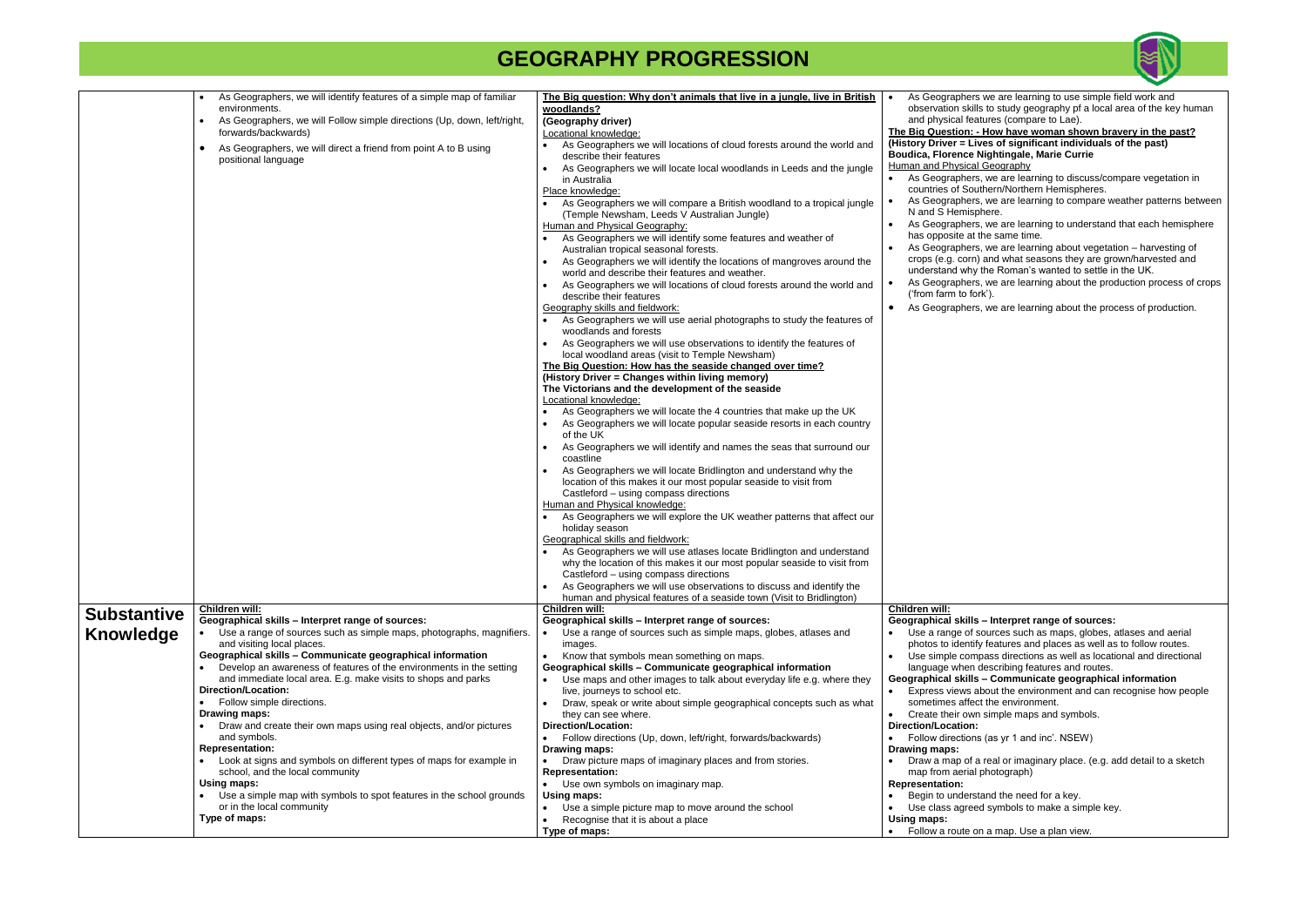|                            | Study real maps, electronic globes and maps, maps of the<br>classroom/school, local town, park, zoo, museum etc, story maps.                                                                                                                                                                                                                                                                                                                                                                                                                                                                                                                                                                                                        | Look at picture maps and globes                                                                                                                                                                                                                                                                                                                                                                                                                                                                                                                                                                                                                                                                                                                                                                                      | Use an infant atlas<br>Type of maps:<br>Find land/sea on gl<br>Use teacher drawn<br>Use large scale OS<br>Use an infant atlas                                                                                                                                                                                                                                                                               |
|----------------------------|-------------------------------------------------------------------------------------------------------------------------------------------------------------------------------------------------------------------------------------------------------------------------------------------------------------------------------------------------------------------------------------------------------------------------------------------------------------------------------------------------------------------------------------------------------------------------------------------------------------------------------------------------------------------------------------------------------------------------------------|----------------------------------------------------------------------------------------------------------------------------------------------------------------------------------------------------------------------------------------------------------------------------------------------------------------------------------------------------------------------------------------------------------------------------------------------------------------------------------------------------------------------------------------------------------------------------------------------------------------------------------------------------------------------------------------------------------------------------------------------------------------------------------------------------------------------|-------------------------------------------------------------------------------------------------------------------------------------------------------------------------------------------------------------------------------------------------------------------------------------------------------------------------------------------------------------------------------------------------------------|
| <b>Curriculum</b><br>Links | Understanding the world<br>Throughout EYFS, children begin to develop their geographical<br>knowledge by exploring features of our school and nursery.<br>Maps are used to investigate different places as we begin to compare<br>and contrast different environments.<br>Through developing a sense of place, geography will inspire a<br>curiosity, love of learning and appreciation of the environment.<br>Also, throughout the year, children observe and discuss the weather<br>and seasonal changes.                                                                                                                                                                                                                         | History:<br>History of local area and physical features - coal<br>Similarities and differences of seaside resorts now V Victorian Era -<br>locate UK seaside and location of them from Castleford and the seas<br>around the UK<br>Why do we go to the British seaside when we do? Seasons<br>$\bullet$<br>Art:<br>"The Great Wave" - Katsushika Hokusai – where is the artist from and<br>$\bullet$<br>what sea/ocean was the inspiration<br>Henry Moore - local sculptor. Natural material used<br>Science:<br>Animals Inc Humans – compare animals in UK to animals in a<br>rainforest. Similarities and differences in habitats<br>Locations and hemispheres/equators - weather patterns                                                                                                                         | History:<br>Great Fire of Londo<br>London, direction o<br>aerial photographs<br>1666 and now - ch<br>Transport - Contine<br>comparison of Lea,<br>London<br>Art:<br>Architecture - Sir C<br>$\bullet$<br>Science:<br>Animas inc. Humar<br>Antarctica) - locate<br>Adaptation – physic                                                                                                                       |
| <b>Progression</b>         | Children can:<br><b>Locational and Place knowledge:</b><br>Name and locate different parts of the local community<br>Human and Physical Geography:<br>Use the local area for exploring both the built and the natural<br>environment.<br>Express their opinions on natural and built environments.<br>Geography skills and fieldwork:<br>Comment and ask questions about aspects of their familiar world such<br>as the place where they live or the natural world.<br>Show care and concern for living things and the environment.<br><b>Geographical skills - Enquiry and investigation:</b><br>Find out about the environment by talking to people, examining<br>$\bullet$<br>photographs, simple maps and visiting local places | Children can:<br><b>Locational and Place knowledge:</b><br>Name and locate some places in their locality, the UK and wider world.<br>Human and Physical Geography:<br>Describe some places and features using basic geographical<br>vocabulary.<br>Express their views on some features of their environment e.g. what<br>they do or do not like.<br>Geography skills and fieldwork:<br>Ask and answer simple geographical questions.<br>$\bullet$<br>Describe some similarities and differences when studying places and<br>$\bullet$<br>features e.g. hot and cold places of the world.<br><b>Geographical skills - Enquiry and investigation:</b><br>Observe and describe daily weather patterns.<br>Use simple fieldwork and observational skills when studying the<br>geography of their school and its grounds | Children can:<br><b>Locational and Place I</b><br>Name and locate si<br>$\bullet$<br>world.<br><b>Human and Physical O</b><br>Describe places an<br>Make observations<br>Geography skills and<br>Ask and answer sir<br>different places and<br>Describe similaritie<br>with those of childre<br>Geographical skills - E<br>Develop simple fiel<br>geography of the so<br>Identify daily and se<br>$\bullet$ |

#### **(History Driver = Local Study – History of coal mining)** modern day mining.

we will name and locate counties and cities of the UK. we will identify human and physical characteristics of rrounding areas.

we will locate the word's countries, using maps to of the UK and North America.

we will use the eight points of a compass and grid I knowledge of the United Kingdom and North $\check{~}$ 

we will explore human and physical characteristics of mpare to that of Texas.

we will compare the distribution of natural resources d fieldwork

| Year 2 content<br>Prior year's content<br>The Big Question: Why was coal mining so important to Castleford<br><u>The Big Question: - Why did London burn so quickly and why hasn't it</u><br><b>Disciplinary</b><br>and the people who live here?<br>happened since?<br>differ from ours?<br>Knowledge<br>(History Driver = Local study - coal mining in Castleford)<br>(History Driver = Events beyond living history/Significant historical<br>(History Driver = Local Study - History of coal mining)<br>Locational knowledge<br>Victorian children to modern day mining.<br>event)<br>Locational knowledge<br>The great fire of London<br>As Geographers we will locate Castleford on a map of the UK<br>Locational Knowledge<br>As Geographers we will identify and discuss human and physical<br>As Geographers we are learning to name and locate and name the four<br>features of our local area<br>countries of the UK and their capital cities<br>Human and physical geography:<br>Castleford and surrounding areas.<br><b>Geographical Skills and Field Work</b><br>As Geographers, we will identify what coal is used for and where the<br>As Geographers we are learning to use simple compass directions and<br>coal mines around Castleford are/were<br>focus on location of the UK and North America.<br>directional language to describe the route on a map of The Great Fire<br>As Geographers we will use vocabulary to talk about the features of<br>of London and its devastation<br>where we live<br>As Geographers we are learning to use maps to locate London in the<br>Geographical skills and field work<br>America.<br>UK and identify streets of London<br>Place knowledge<br>As Geographers we will use maps and atlases to locate our school and<br>As Geographers we are learning to use Arial photographs (past and<br>our local area<br>present) to compare and recognise landmarks.<br>Castleford and compare to that of Texas.<br>As Geographers we will use aerial photographs to understand where<br>Human and Physical Geography<br>the mines around Castleford are and what they look like<br>As Geographers we are learning to devise simple maps with basic<br>symbols of London (before the fire)<br>As Geographers we will identify key symbols on a local map and know |                | <b>Year 2</b>                                                    |                                                                                                                                                                                                                                                                                                                                                                                                                                                                                                                                              |
|---------------------------------------------------------------------------------------------------------------------------------------------------------------------------------------------------------------------------------------------------------------------------------------------------------------------------------------------------------------------------------------------------------------------------------------------------------------------------------------------------------------------------------------------------------------------------------------------------------------------------------------------------------------------------------------------------------------------------------------------------------------------------------------------------------------------------------------------------------------------------------------------------------------------------------------------------------------------------------------------------------------------------------------------------------------------------------------------------------------------------------------------------------------------------------------------------------------------------------------------------------------------------------------------------------------------------------------------------------------------------------------------------------------------------------------------------------------------------------------------------------------------------------------------------------------------------------------------------------------------------------------------------------------------------------------------------------------------------------------------------------------------------------------------------------------------------------------------------------------------------------------------------------------------------------------------------------------------------------------------------------------------------------------------------------------------------------------------------------------------------------------------------------------------------------------------------------------------------------------------------------------------------------------------------------------------|----------------|------------------------------------------------------------------|----------------------------------------------------------------------------------------------------------------------------------------------------------------------------------------------------------------------------------------------------------------------------------------------------------------------------------------------------------------------------------------------------------------------------------------------------------------------------------------------------------------------------------------------|
|                                                                                                                                                                                                                                                                                                                                                                                                                                                                                                                                                                                                                                                                                                                                                                                                                                                                                                                                                                                                                                                                                                                                                                                                                                                                                                                                                                                                                                                                                                                                                                                                                                                                                                                                                                                                                                                                                                                                                                                                                                                                                                                                                                                                                                                                                                                     |                |                                                                  | Subsequent year's content                                                                                                                                                                                                                                                                                                                                                                                                                                                                                                                    |
| Geographical skills and fieldwork                                                                                                                                                                                                                                                                                                                                                                                                                                                                                                                                                                                                                                                                                                                                                                                                                                                                                                                                                                                                                                                                                                                                                                                                                                                                                                                                                                                                                                                                                                                                                                                                                                                                                                                                                                                                                                                                                                                                                                                                                                                                                                                                                                                                                                                                                   | what they mean | The Big Question: - How was travel developed throughout history? | The Big Question: - How do the lives of Victorian children in<br>As Geographers, we will name and locate counties and cities<br>As Geographers, we will identify human and physical charac<br>As Geographers, we will locate the word's countries, using n<br>As Geographers, we will use the eight points of a compass a<br>references to build knowledge of the United Kingdom and No<br>As Geographers, we will explore human and physical charac<br>As Geographers, we will compare the distribution of natural<br>such as coal and oil. |



to locate places.

lobe. base maps. S maps.

on – Locate London in the UK, draw simple maps of of fire as it progressed, locate streets on a map, use to locate landmarks, comparing maps of London in hanges over time

ent and oceans – Amelia Earhart's travels, , Papa New Guinee (last known sighting of AE to

Christopher Wren

ans – different habitats (deserts, jungles, oceans,

ical geographical needs for change

#### **knowledge:**

significant places in their locality, the UK and wider

#### **Geography:**

nd features using simple geographical vocabulary.  $\frac{1}{2}$  about features that give places their character.

#### **fieldwork:**

mple geographical questions when investigating nd environments.

es, differences and patterns e.g. comparing their lives ren in other places and cultures

**Enquiry and investigation:** 

ldwork and observational skills when studying the

school and local environment

seasonal weather patterns

**The Big Question: - How do the lives of Victorian children in Castleford**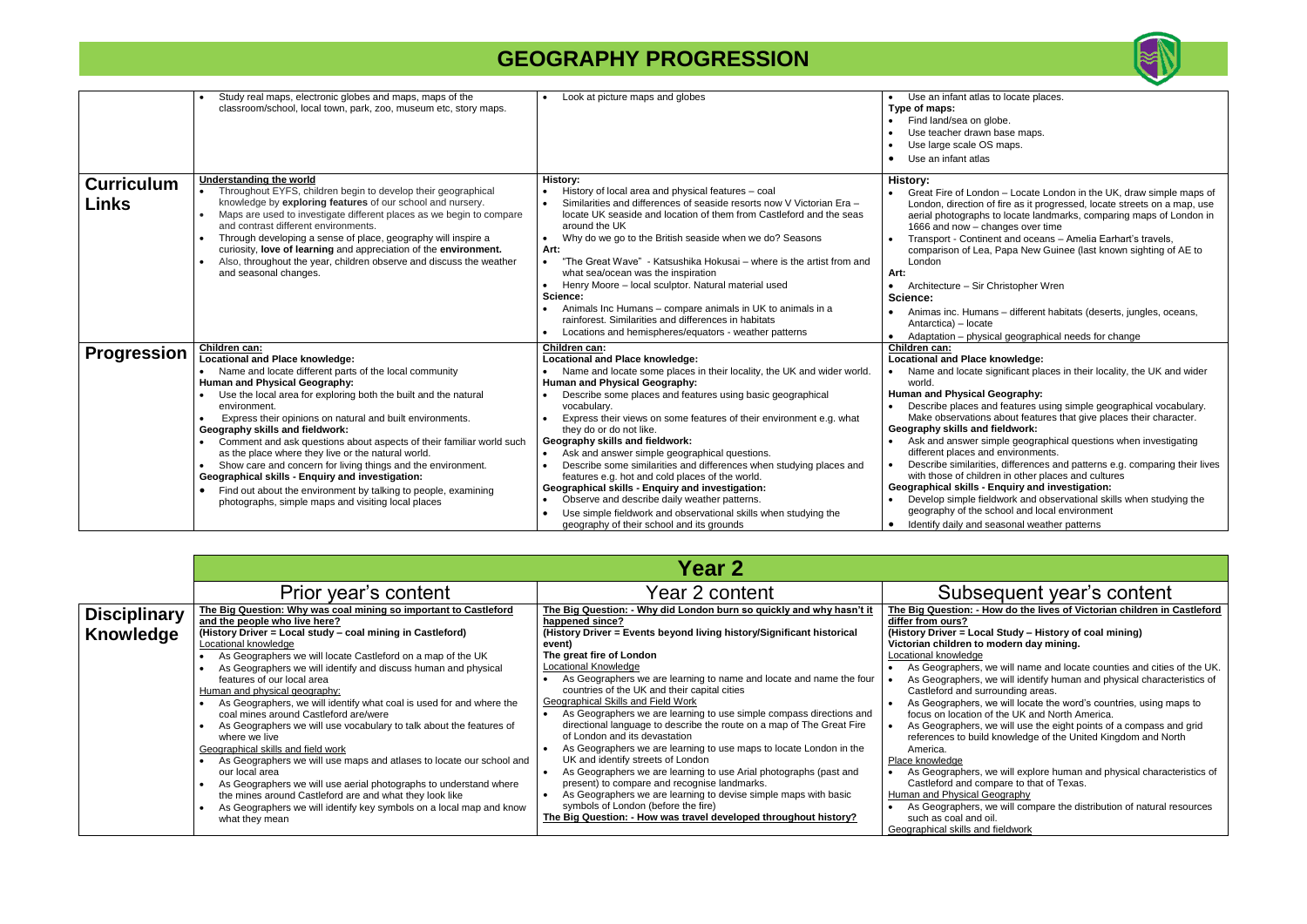| As Geographers we will use observational skills to discuss our local                                                               | (History Driver = Achievements of mankind/Significant events in                    | As Geographers,                            |
|------------------------------------------------------------------------------------------------------------------------------------|------------------------------------------------------------------------------------|--------------------------------------------|
| town and the coal mining landscape                                                                                                 | history)                                                                           | present the huma                           |
| As Geographers we will create a map and use key symbols<br>$\bullet$                                                               | Trains - George Stephenson; Water - Titanic/ Ellan Macarther; Air -                | Queens Mill).                              |
| The Big Question: Would a polar bear live in Australia?                                                                            | Amelia Earhart; Space- Neil Armstrong/ Helen Sharman/Tim Peakes                    | The Big Question: - \$                     |
| (science driver)                                                                                                                   | Locational Knowledge                                                               | better to live?                            |
| Locational knowledge:                                                                                                              | As Geographers we are learning to name and locate the seven                        | (History Driver = Brit                     |
| As Geographers we will locate and name the 7 continents- and some<br>$\bullet$                                                     | continents and the five oceans (Amelia Earhart)                                    | <b>Changes in Britain fr</b>               |
| animals in each                                                                                                                    | Place Knowledge                                                                    | Human and Physical O                       |
| As Geographers we will locate and name the oceans of the world and                                                                 | As Geographers we are learning to understand geographical<br>$\bullet$             | As Geographers,                            |
| some of the sea creatures that live in them                                                                                        | similarities and differences of a small area of the UK and a small area            | the Stone Age to<br>Geographical skills an |
| Place knowledge:                                                                                                                   | of a contrasting non -European country (Castleford to Lae, Papa New<br>Guinea)     |                                            |
| As Geographers we will compare where different animals live and<br>$\bullet$                                                       | Human and Physical Geography                                                       | As Geographers,<br>symbols and keys        |
| discuss why they live there                                                                                                        | As Geographers we are learning to locate hot and cold areas of the                 | (Stonehenge, Ska                           |
| Human and Physical Geography:                                                                                                      | world in relation to the equator and the north and south poles                     | The Big Question: - \                      |
| As Geographers we will use vocabulary to talk about the features of                                                                | As Geographers we are learning to use simple compass directions and<br>$\bullet$   | (History Driver = Wor                      |
| where we live (continent, country, county, town)                                                                                   | directional language to describe the route on a map (Amelia Earhart                | <b>Ancient Greece</b>                      |
| As Geographers we will say what appropriate clothing would be for<br>$\bullet$                                                     | journey)                                                                           | Locational knowledge                       |
| explorers in relation to the equator                                                                                               | As Geographers we are learning to Arial photographs (past and<br>$\bullet$         | As Geographers,                            |
| Geography skills and fieldwork:                                                                                                    | present) to compare and recognise landmarks, human and physical                    | identify and locate                        |
| As Geographers we will locate the equator and discuss hot and cold                                                                 | features                                                                           | As Geographers,                            |
| places (and the animals that live in each)                                                                                         | As Geographers we are learning to use simple field work and                        | cities such as Ath                         |
| The Big question: Why don't animals that live in a jungle, live in                                                                 | observation skills to study geography pf a local area of the key human             | time.                                      |
|                                                                                                                                    | and physical features (compare to Lae).                                            | Place Knowledge                            |
| <b>British woodlands?</b>                                                                                                          | The Big Question: - How have woman shown bravery in the past?                      | As Geographers,                            |
| (Geography driver)                                                                                                                 | (History Driver = Lives of significant individuals of the past)                    | the study of huma                          |
| Locational knowledge:                                                                                                              | Boudica, Florence Nightingale, Marie Currie                                        | London.                                    |
| As Geographers we will locations of cloud forests around the world and                                                             | Human and Physical Geography                                                       | Human and Physical O                       |
| describe their features                                                                                                            | As Geographers, we are learning to discuss/compare vegetation in                   | As Geographers,                            |
| As Geographers we will locate local woodlands in Leeds and the jungle<br>$\bullet$                                                 | countries of Southern/Northern Hemispheres.                                        | landscape betwee                           |
| in Australia<br>Place knowledge:                                                                                                   | $\bullet$<br>As Geographers, we are learning to compare weather patterns           |                                            |
|                                                                                                                                    | between N and S Hemisphere.                                                        |                                            |
| As Geographers we will compare a British woodland to a tropical jungle<br>$\bullet$<br>(Temple Newsham, Leeds V Australian Jungle) | As Geographers, we are learning to understand that each hemisphere                 |                                            |
| Human and Physical Geography:                                                                                                      | has opposite at the same time.                                                     |                                            |
| As Geographers we will identify some features and weather of<br>$\bullet$                                                          | As Geographers, we are learning about vegetation - harvesting of                   |                                            |
| Australian tropical seasonal forests.                                                                                              | crops (e.g. corn) and what seasons they are grown/harvested and                    |                                            |
| As Geographers we will identify the locations of mangroves around the<br>$\bullet$                                                 | understand why the Roman's wanted to settle in the UK.                             |                                            |
| world and describe their features and weather.                                                                                     | As Geographers, we are learning about the production process of crops<br>$\bullet$ |                                            |
| As Geographers we will locations of cloud forests around the world and<br>$\bullet$                                                | ('from farm to fork').                                                             |                                            |
| describe their features                                                                                                            | As Geographers, we are learning about the process of production.                   |                                            |
| Geography skills and fieldwork:                                                                                                    |                                                                                    |                                            |
| As Geographers we will use aerial photographs to study the features of<br>$\bullet$                                                |                                                                                    |                                            |
| woodlands and forests                                                                                                              |                                                                                    |                                            |
| As Geographers we will use observations to identify the features of<br>$\bullet$                                                   |                                                                                    |                                            |
| local woodland areas (visit to Temple Newsham)                                                                                     |                                                                                    |                                            |
| The Big Question: How has the seaside changed over time?                                                                           |                                                                                    |                                            |
| (History Driver = Changes within living memory)                                                                                    |                                                                                    |                                            |
| The Victorians and the development of the seaside                                                                                  |                                                                                    |                                            |
| Locational knowledge:                                                                                                              |                                                                                    |                                            |
| As Geographers we will locate the 4 countries that make up the UK<br>$\bullet$                                                     |                                                                                    |                                            |
| As Geographers we will locate popular seaside resorts in each country<br>$\bullet$                                                 |                                                                                    |                                            |
| of the UK                                                                                                                          |                                                                                    |                                            |
| As Geographers we will identify and names the seas that surround our<br>$\bullet$                                                  |                                                                                    |                                            |
| coastline                                                                                                                          |                                                                                    |                                            |
| As Geographers we will locate Bridlington and understand why the<br>$\bullet$                                                      |                                                                                    |                                            |
| location of this makes it our most popular seaside to visit from                                                                   |                                                                                    |                                            |
| Castleford - using compass directions                                                                                              |                                                                                    |                                            |
| Human and Physical knowledge:                                                                                                      |                                                                                    |                                            |
| As Geographers we will explore the UK weather patterns that affect our                                                             |                                                                                    |                                            |
| holiday season                                                                                                                     |                                                                                    |                                            |
| Geographical skills and fieldwork:                                                                                                 |                                                                                    |                                            |
| As Geographers we will use atlases locate Bridlington and understand<br>$\bullet$                                                  |                                                                                    |                                            |
| why the location of this makes it our most popular seaside to visit from                                                           |                                                                                    |                                            |
| Castleford - using compass directions                                                                                              |                                                                                    |                                            |



we will use fieldwork to observe, measure, record and an and physical features in the local area. (Trip to

### **Stone Age Vs Iron Age – When do you think it was**

**(History Driver = British History)**

#### rom the Stone Age to the Iron Age Geography

we will analyse how the land use has developed from now.

nd filedwork

we will use grid references and maps including ys to identify significant Stone Age locations

ara Brae).

**The Big Ould Big Ancient Greeks leave us? (brid History/Ancient Civilisations)** 

we will locate the world's countries using maps to ite Greece.

we will compare the environmental regions of major ens and Sparta and how they have changed over

we will compare similarities and differences through an and physical geography between Olympia and

Geography

we will compare climate zones, biomes and en the UK and Greece.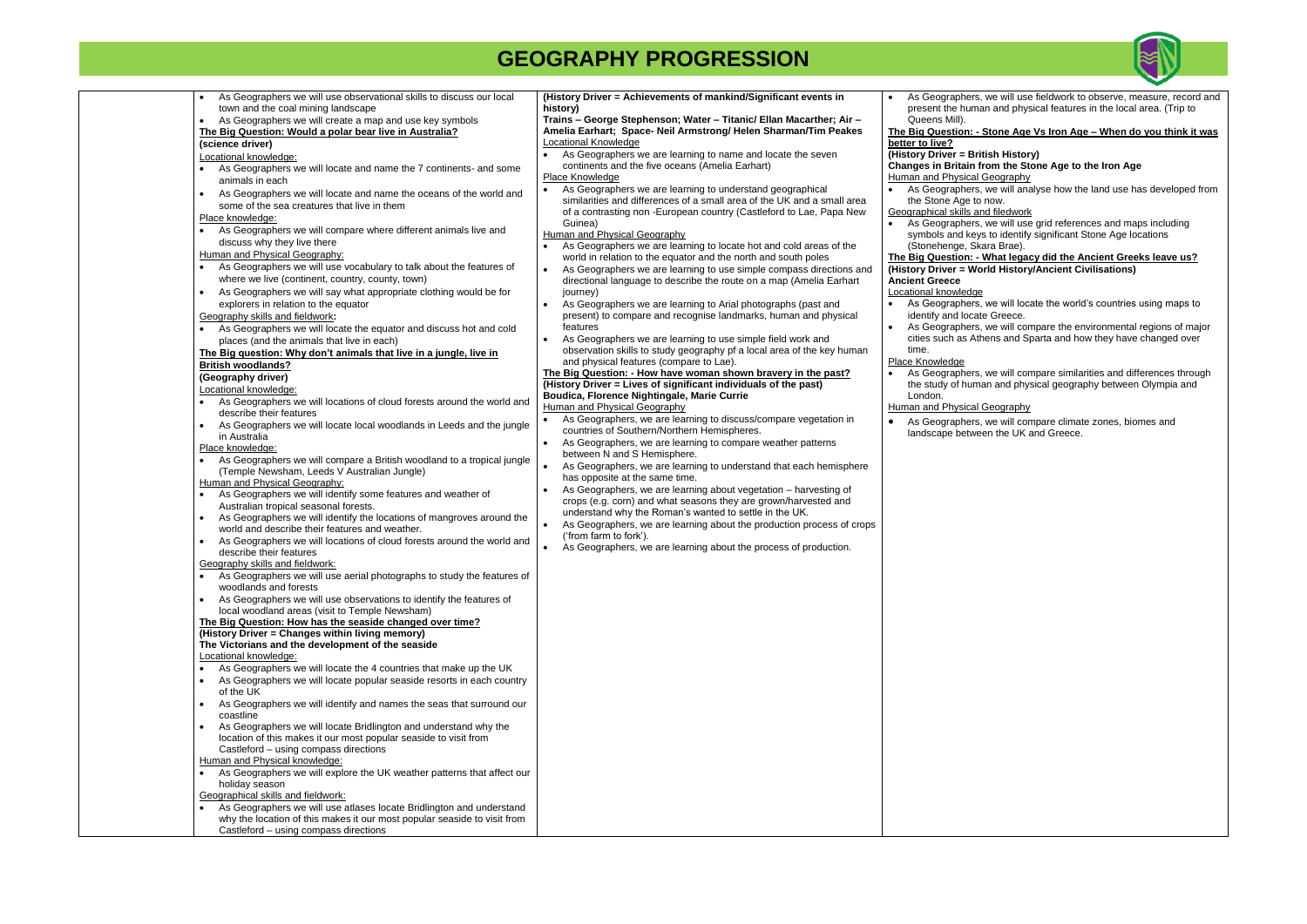|                                        | As Geographers we will use observations to discuss and identify the<br>human and physical features of a seaside town (Visit to Bridlington)                                                                                                                                                                                                                                                                                                                                                                                                                                                                                                                                                                                                                                                                                                                                                      |                                                                                                                                                                                                                                                                                                                                                                                                                                                                                                                                                                                                                                                                                                                                                                                                                                                                                                                                                                                                                                                                                                                                                       |                                                                                                                                                                                                                                                                                                                                                                                                                                                                                                                                                                                                                                                                                                                                                                                                                                                                                                                                                                                                                                                                                                                                                                                                                                                                                                                                                                                                                                                                                                                                                        |
|----------------------------------------|--------------------------------------------------------------------------------------------------------------------------------------------------------------------------------------------------------------------------------------------------------------------------------------------------------------------------------------------------------------------------------------------------------------------------------------------------------------------------------------------------------------------------------------------------------------------------------------------------------------------------------------------------------------------------------------------------------------------------------------------------------------------------------------------------------------------------------------------------------------------------------------------------|-------------------------------------------------------------------------------------------------------------------------------------------------------------------------------------------------------------------------------------------------------------------------------------------------------------------------------------------------------------------------------------------------------------------------------------------------------------------------------------------------------------------------------------------------------------------------------------------------------------------------------------------------------------------------------------------------------------------------------------------------------------------------------------------------------------------------------------------------------------------------------------------------------------------------------------------------------------------------------------------------------------------------------------------------------------------------------------------------------------------------------------------------------|--------------------------------------------------------------------------------------------------------------------------------------------------------------------------------------------------------------------------------------------------------------------------------------------------------------------------------------------------------------------------------------------------------------------------------------------------------------------------------------------------------------------------------------------------------------------------------------------------------------------------------------------------------------------------------------------------------------------------------------------------------------------------------------------------------------------------------------------------------------------------------------------------------------------------------------------------------------------------------------------------------------------------------------------------------------------------------------------------------------------------------------------------------------------------------------------------------------------------------------------------------------------------------------------------------------------------------------------------------------------------------------------------------------------------------------------------------------------------------------------------------------------------------------------------------|
| <b>Substantive</b><br><b>Knowledge</b> | Children will:<br>Geographical skills - Interpret range of sources:<br>Use a range of sources such as simple maps, globes, atlases and<br>images.<br>Know that symbols mean something on maps.<br>$\bullet$<br>Geographical skills - Communicate geographical information<br>Use maps and other images to talk about everyday life e.g. where they<br>live, journeys to school etc.<br>Draw, speak or write about simple geographical concepts such as what<br>they can see where.<br><b>Direction/Location:</b><br>• Follow directions (Up, down, left/right, forwards/backwards)<br>Drawing maps:<br>Draw picture maps of imaginary places and from stories.<br><b>Representation:</b><br>• Use own symbols on imaginary map.<br>Using maps:<br>• Use a simple picture map to move around the school<br>Recognise that it is about a place<br>Type of maps:<br>Look at picture maps and globes | <b>Children will:</b><br>Geographical skills - Interpret range of sources:<br>Use a range of sources such as maps, globes, atlases and aerial<br>photos to identify features and places as well as to follow routes.<br>Use simple compass directions as well as locational and directional<br>language when describing features and routes.<br>Geographical skills - Communicate geographical information<br>• Express views about the environment and can recognise how people<br>sometimes affect the environment.<br>Create their own simple maps and symbols.<br>$\bullet$<br>Direction/Location:<br>Follow directions (as yr 1 and inc'. NSEW)<br>Drawing maps:<br>Draw a map of a real or imaginary place. (e.g. add detail to a sketch<br>map from aerial photograph)<br><b>Representation:</b><br>Begin to understand the need for a key.<br>Use class agreed symbols to make a simple key.<br>Using maps:<br>Follow a route on a map. Use a plan view.<br>Use an infant atlas to locate places.<br>Type of maps:<br>Find land/sea on globe.<br>Use teacher drawn base maps.<br>Use large scale OS maps.<br>Use an infant atlas<br>$\bullet$ | <b>Children will:</b><br>Geographical skills - Interpret range of sources:<br>Use a range of sources including digital maps, atlases, globes and<br>satellite images to research and present geographical information.<br>Use the eight compass points and recognise some Ordnance Survey<br>symbols on maps.<br>Geographical skills - Communicate geographical information<br>Express their opinions on environmental issues and recognise how<br>people can affect the environment both positively and negatively.<br>Communicate geographical information through a range of methods<br>including the use of ICT.<br><b>Direction/Location:</b><br>Use 4 compass points to follow/give directions<br>Use letter/no. coordinates to locate features on a map.<br>Drawing maps:<br>Try to make a map of a short route experienced, with features in correct<br>order<br>Try to make a simple scale drawing.<br><b>Representation:</b><br>Begin to understand the need for a key.<br>Use class agreed symbols to make a simple key<br>Using maps:<br>Locate places on larger scale maps e.g. map of Europe.<br>Follow a route on a map with some accuracy. (e.g. whilst orienteering)<br>Type of maps:<br>Use large scale OS maps.<br>Begin to use map sites on internet.<br>Begin to use junior atlases.<br>Begin to identify features on aerial/oblique photographs.                                                                                                                                                                                 |
| <b>Curriculum</b><br>Links             | <b>History:</b><br>History of local area and physical features - coal<br>$\bullet$<br>Similarities and differences of seaside resorts now V Victorian Era -<br>locate UK seaside and location of them from Castleford and the seas<br>around the UK<br>Why do we go to the British seaside when we do? Seasons<br>$\bullet$<br>Art:<br>"The Great Wave" - Katsushika Hokusai – where is the artist from and<br>$\bullet$<br>what sea/ocean was the inspiration<br>Henry Moore - local sculptor. Natural material used<br>Science:<br>• Animals Inc Humans – compare animals in UK to animals in a<br>rainforest. Similarities and differences in habitats<br>Locations and hemispheres/equators - weather patterns<br>$\bullet$                                                                                                                                                                  | <b>History:</b><br>Great Fire of London - Locate London in the UK, draw simple maps of<br>London, direction of fire as it progressed, locate streets on a map, use<br>aerial photographs to locate landmarks, comparing maps of London in<br>1666 and now - changes over time<br>Transport - Continent and oceans - Amelia Earhart's travels,<br>comparison of Lea, Papa New Guinee (last known sighting of AE to<br>London<br>Art:<br>Architecture - Sir Christopher Wren<br>Science:<br>Animas inc. Humans - different habitats (deserts, jungles, oceans,<br>$\bullet$<br>Antarctica) - locate<br>Adaptation - physical geographical needs for change                                                                                                                                                                                                                                                                                                                                                                                                                                                                                              | History:<br>Local study of Castleford.<br>Locate Analyse changes over time and why<br>Settlement and land use - coal mining<br>$\bullet$<br>How the local River Aire was used during the Victorian times/local mill<br>Comparison with region of non-European country - Texas (US) V West<br>Yorkshire and mining $-$ coal V oil = resources and trade<br>Settlements and land use during the Stone and Iron ages<br>Natural resources and minerals of UK during Stone and Iron ages<br>Ancient Greece physical and human features of major cities and how<br>these have changed over time<br>Comparison with European region - London V Olympia = Olympics,<br>climate zones, landscapes<br>Art:<br>Tom McGuiness - Coal miner and artist (work based on coal mining)<br>compared to David Hockney = painting and colour = comparison of<br>locational inspiration<br>Charles Lewis - Tiffany jewellery designer V stone age jewellery = use<br>of natural resources = Sculpture and form<br>Preserved cave drawings - drawing line and from - Altamira Cave in<br>Spain and Lascaux cave in France - Social culture<br>Shoji Hamand = ancient Greek pottery, natural clay/resources. Textiles<br>and printing<br>Cultural diversity in art - jewellery and natural resources<br>Science:<br>Rocks – rock types and how fossils are formed and how their shape<br>can be changed - ie to form Sone Ae Jewellery.<br>• Different rock/soil types around the world<br>SMSC:<br>Stone Age, Victorians, Ancient Greeks - cultural traditions<br>$\bullet$ |

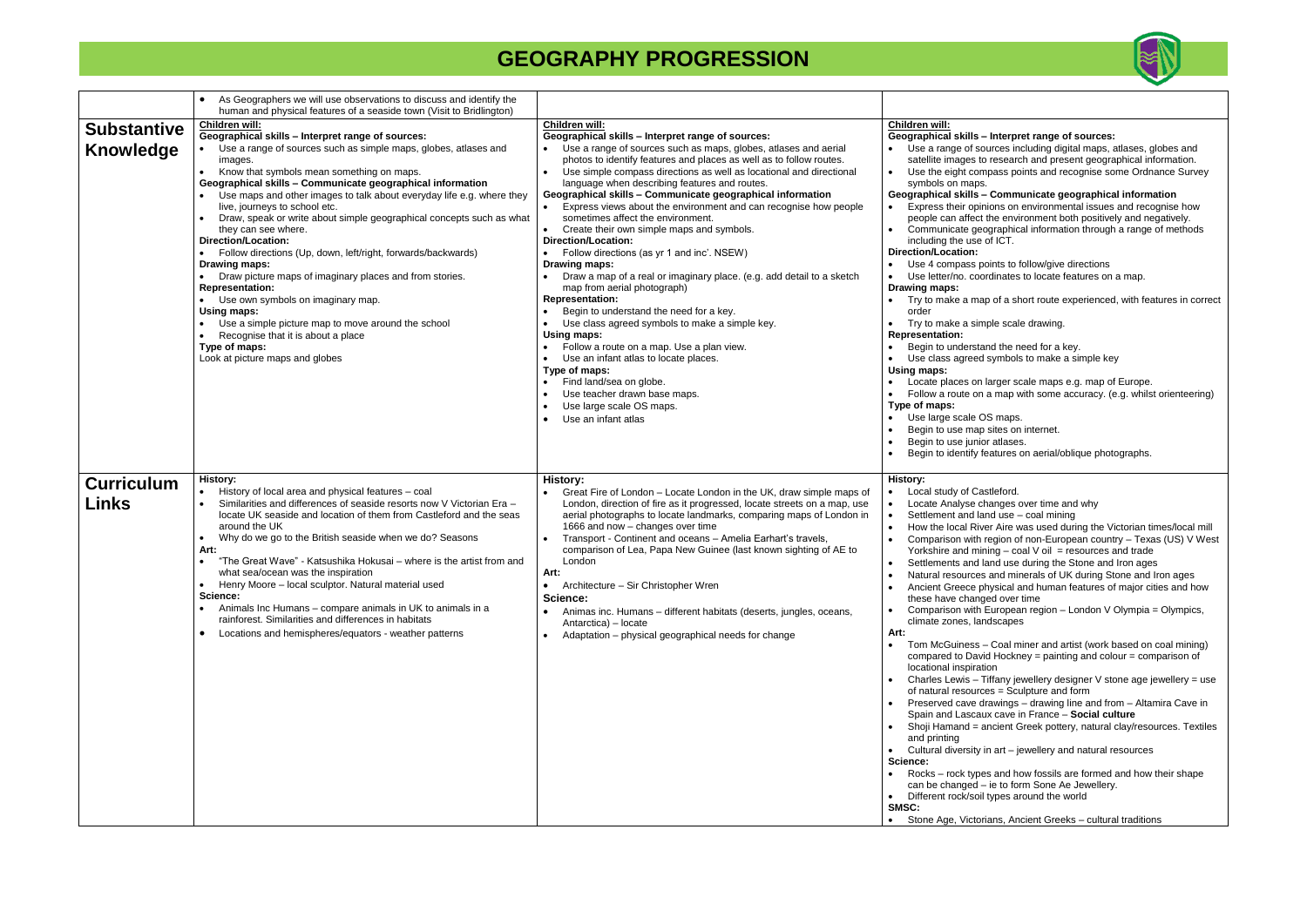|                    |                                                                        |                                                                            | Develop an unders<br>resources/developr |
|--------------------|------------------------------------------------------------------------|----------------------------------------------------------------------------|-----------------------------------------|
| <b>Progression</b> | Children can:                                                          | Children can:                                                              | Children can:                           |
|                    | Locational and Place knowledge:                                        | Locational and Place knowledge:                                            | <b>Locational and Place I</b>           |
|                    | Name and locate some places in their locality, the UK and wider world. | Name and locate significant places in their locality, the UK and wider     | Name and locate a                       |
|                    | Human and Physical Geography:                                          | world.                                                                     | wider world.                            |
|                    | Describe some places and features using basic geographical             | Human and Physical Geography:                                              | <b>Human and Physical O</b>             |
|                    | vocabulary.                                                            | Describe places and features using simple geographical vocabulary.         | Use geographical la                     |
|                    | Express their views on some features of their environment e.g. what    | Make observations about features that give places their character.         | physical features a                     |
|                    | they do or do not like.                                                | Geography skills and fieldwork:                                            | Make observations                       |
|                    | Geography skills and fieldwork:                                        | Ask and answer simple geographical questions when investigating            | Geography skills and                    |
|                    | Ask and answer simple geographical questions.                          | different places and environments.                                         | Ask and answer mo                       |
|                    | Describe some similarities and differences when studying places and    | Describe similarities, differences and patterns e.g. comparing their lives | investigating differe                   |
|                    | features e.g. hot and cold places of the world.                        | with those of children in other places and cultures                        | Identify similarities,                  |
|                    | <b>Geographical skills - Enquiry and investigation:</b>                | <b>Geographical skills - Enquiry and investigation:</b>                    | and features.                           |
|                    | Observe and describe daily weather patterns.                           | Develop simple fieldwork and observational skills when studying the        | Geographical skills - E                 |
|                    | Use simple fieldwork and observational skills when studying the        | geography of the school and local environment                              | Observe, record, a                      |
|                    | geography of their school and its grounds                              | Identify daily and seasonal weather patterns                               | environments.                           |

**The Big Question: - How did the Romans conquer Britain and what**  <u>natives?</u>

her, I will locate the origins of the Roman empire using

, I will use maps to identify historical Roman towns of ing their geographical features.

her, I will locate volcanoes in Italy, explaining the easons for eruptions

her, I will identify the roll of earthquakes in the eruption of

### <u>**Figue Big Community differ when**</u> **t** continents?

ers, we will identify countries of the world using the of an atlas and compass directions

ber, I will compare the differences between an area of

her, I will compare the physical and human geographical I differences between India and the USA

her, I will present how the land and communities differ ontrasting locations

ers, we will describe the major physical geographical ontinent – Asia

her. I will describe the reasons for the variation of ns across India

er, I will describe the natural resources available to the Ition and its impact on environmental change her, I will identify the trade links that made India an

|                                         |                                                                                                                                                                                                                                                                                                                                                                                                                                                                                                                                                                                                                                                                                                                                                                                                                                                                                                                                    | <b>Year 3</b>                                                                                                                                                                                                                                                                                                                                                                                                                                                                                                                                                                                                                                                                                                                                                                                                                 |                                                                                                                                                                                                                                                                                                                                                                                                                                                                                                                                                                                                                                                                                                                                                                                                                                 |
|-----------------------------------------|------------------------------------------------------------------------------------------------------------------------------------------------------------------------------------------------------------------------------------------------------------------------------------------------------------------------------------------------------------------------------------------------------------------------------------------------------------------------------------------------------------------------------------------------------------------------------------------------------------------------------------------------------------------------------------------------------------------------------------------------------------------------------------------------------------------------------------------------------------------------------------------------------------------------------------|-------------------------------------------------------------------------------------------------------------------------------------------------------------------------------------------------------------------------------------------------------------------------------------------------------------------------------------------------------------------------------------------------------------------------------------------------------------------------------------------------------------------------------------------------------------------------------------------------------------------------------------------------------------------------------------------------------------------------------------------------------------------------------------------------------------------------------|---------------------------------------------------------------------------------------------------------------------------------------------------------------------------------------------------------------------------------------------------------------------------------------------------------------------------------------------------------------------------------------------------------------------------------------------------------------------------------------------------------------------------------------------------------------------------------------------------------------------------------------------------------------------------------------------------------------------------------------------------------------------------------------------------------------------------------|
|                                         | Prior year's content                                                                                                                                                                                                                                                                                                                                                                                                                                                                                                                                                                                                                                                                                                                                                                                                                                                                                                               | Year 3 content                                                                                                                                                                                                                                                                                                                                                                                                                                                                                                                                                                                                                                                                                                                                                                                                                | Subsequent year's content                                                                                                                                                                                                                                                                                                                                                                                                                                                                                                                                                                                                                                                                                                                                                                                                       |
| <b>Disciplinary</b><br><b>Knowledge</b> | The Big Question: - Why did London burn so quickly and why hasn't it<br>happened since?<br>(History Driver = Events beyond living history/Significant historical<br>event)<br>The great fire of London<br><b>Locational Knowledge</b>                                                                                                                                                                                                                                                                                                                                                                                                                                                                                                                                                                                                                                                                                              | The Big Question: - How do the lives of Victorian children in Castleford<br>differ from ours?<br>(History Driver = Local Study - History of coal mining)<br>Victorian children to modern day mining.<br>Locational knowledge<br>As Geographers, we will name and locate counties and cities of the UK.                                                                                                                                                                                                                                                                                                                                                                                                                                                                                                                        | The Big Question: - How did the Romans conquer Britain an<br>was the impact on natives?<br>(History Driver = British History)<br>The Roman Empire and its impact on Britain<br>Locational knowledge<br>As a Geographer, I will locate the origins of the Roman empi                                                                                                                                                                                                                                                                                                                                                                                                                                                                                                                                                             |
|                                         | As Geographers we are learning to name and locate and name the<br>four countries of the UK and their capital cities<br><b>Geographical Skills and Field Work</b><br>As Geographers we are learning to use simple compass directions and<br>directional language to describe the route on a map of The Great Fire<br>of London and its devastation<br>As Geographers we are learning to use maps to locate London in the<br>UK and identify streets of London<br>As Geographers we are learning to use Arial photographs (past and<br>present) to compare and recognise landmarks.<br>As Geographers we are learning to devise simple maps with basic<br>$\bullet$<br>symbols of London (before the fire)<br>The Big Question: - How was travel developed throughout history?<br>(History Driver = Achievements of mankind/Significant events in<br>history)<br>Trains - George Stephenson; Water - Titanic/ Ellan Macarther; Air - | As Geographers, we will identify human and physical characteristics of<br>Castleford and surrounding areas.<br>As Geographers, we will locate the word's countries, using maps to<br>focus on location of the UK and North America.<br>As Geographers, we will use the eight points of a compass and grid<br>references to build knowledge of the United Kingdom and North<br>America.<br>Place knowledge<br>As Geographers, we will explore human and physical characteristics of<br>Castleford and compare to that of Texas.<br>Human and Physical Geography<br>As Geographers, we will compare the distribution of natural resources<br>such as coal and oil.<br>Fieldwork<br>As Geographers, we will use fieldwork to observe, measure, record and<br>present the human and physical features in the local area. (Trip to | maps<br>A Geographer, I will use maps to identify historical Roman to<br>Britain, identifying their geographical features.<br>Human and Physical Geography<br>As a Geographer, I will locate volcanoes in Italy, explaining t<br>geographical reasons for eruptions<br>As a Geographer, I will identify the roll of earthquakes in the<br>a volcano.<br>The Big Question: - How does the land and community differ<br>exploring different continents?<br>(Geographical driver)<br>Geographical skills and fieldwork<br>As Geographers, we will identify the continents of the world,<br>recognising their shape<br>As Geographers, we will identify countries of the world using<br>contents page of an atlas and compass directions                                                                                            |
|                                         | Amelia Earhart; Space- Neil Armstrong/ Helen Sharman/Tim Peakes<br>Locational Knowledge<br>As Geographers we are learning to name and locate the seven<br>continents and the five oceans (Amelia Earhart)<br>Place Knowledge<br>As Geographers we are learning to understand geographical<br>similarities and differences of a small area of the UK and a small area<br>of a contrasting non -European country (Castleford to Lae, Papa New<br>Guinea)<br><b>Human and Physical Geography</b><br>As Geographers we are learning to locate hot and cold areas of the<br>world in relation to the equator and the north and south poles<br>As Geographers we are learning to use simple compass directions and<br>directional language to describe the route on a map (Amelia Earhart<br>journey)                                                                                                                                    | Queens Mill).<br>The Big Question: - Stone Age Vs Iron Age - When do you think it was<br>better to live?<br>(History Driver = British History)<br>Changes in Britain from the Stone Age to the Iron Age<br>Human and Physical Geography<br>As Geographers, we will analyse how the land use has developed from<br>the Stone Age to now.<br>Geographical skills<br>As Geographers, we will use grid references and maps including<br>symbols and keys to identify significant Stone Age locations<br>(Stonehenge, Skara Brae).<br>The Big Question: - What legacy did the Ancient Greeks leave us?<br>(History Driver = World History/Ancient Civilisations)<br><b>Ancient Greece</b><br>Locational knowledge                                                                                                                  | <b>Locational knowledge</b><br>As a Geographer, I will compare the differences between an<br>India and Japan<br>As a Geographer, I will compare the physical and human get<br>similarities and differences between India and the USA<br>Place knowledge<br>As a Geographer, I will present how the land and communiti-<br>between two contrasting locations<br><b>Human and Physical Geography</b><br>As Geographers, we will describe the major physical geogra<br>features of a continent - Asia<br>As a Geographer, I will describe the reasons for the variation<br>weather patterns across India<br>As a geographer, I will describe the natural resources availa<br>Indian population and its impact on environmental change<br>As a geographer, I will identify the trade links that made India<br>important destination |



standing of the concept of sustainable ment and the impact on the world/people

### knowledge:

wider range of places in their locality, the UK and

### **Geography:**

language to describe some aspects of human and nd patterns.

about places and features that change over time. fieldwork:

ore searching geographical questions when ent places and environments.

differences and patterns when comparing places

### **Enquiry and investigation:**

and name geographical features in their local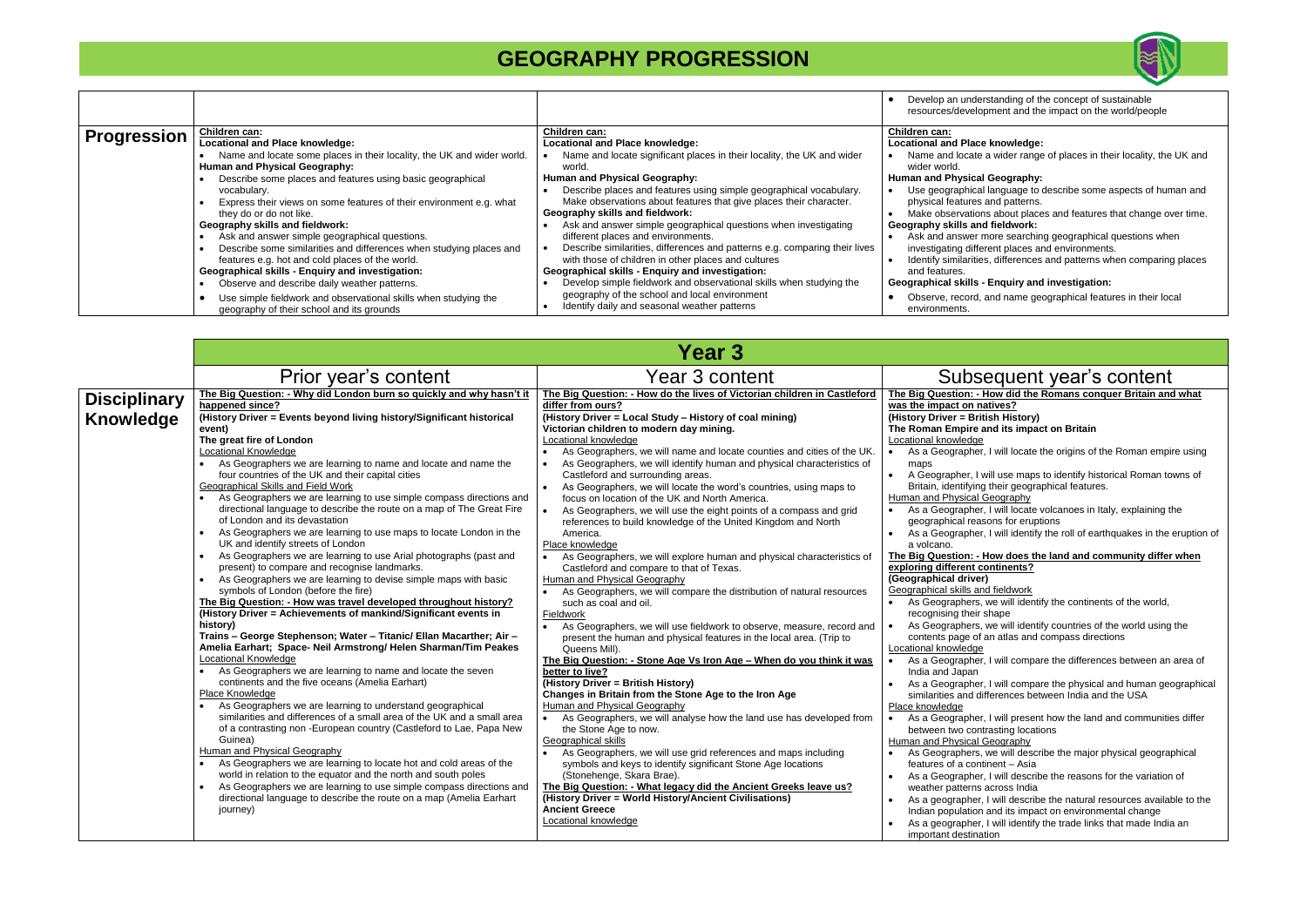|                                 | As Geographers we are learning to Arial photographs (past and<br>present) to compare and recognise landmarks, human and physical<br>features<br>As Geographers we are learning to use simple field work and<br>$\bullet$<br>observation skills to study geography pf a local area of the key human<br>and physical features (compare to Lae).<br>The Big Question: - How have woman shown bravery in the past?<br>(History Driver = Lives of significant individuals of the past)<br>Boudica, Florence Nightingale, Marie Currie<br>Human and Physical Geography<br>As Geographers, we are learning to discuss/compare vegetation in<br>countries of Southern/Northern Hemispheres.<br>As Geographers, we are learning to compare weather patterns<br>$\bullet$<br>between N and S Hemisphere.<br>As Geographers, we are learning to understand that each hemisphere<br>has opposite at the same time.<br>As Geographers, we are learning about vegetation - harvesting of<br>$\bullet$<br>crops (e.g. corn) and what seasons they are grown/harvested and<br>understand why the Roman's wanted to settle in the UK.<br>As Geographers, we are learning about the production process of<br>crops ('from farm to fork').<br>As Geographers, we are learning about the process of production.<br>$\bullet$ | As Geographers, we will locate the world's countries using maps to<br>identify and locate Greece.<br>As Geographers, we will compare the environmental regions of major<br>$\bullet$<br>cities such as Athens and Sparta and how they have changed over<br>time.<br>Place Knowledge<br>As Geographers, we will compare similarities and differences through<br>the study of human and physical geography between Olympia and<br>London.<br>Human and Physical Geography<br>As Geographers, we will compare climate zones, biomes and<br>landscape between the UK and Greece.                                                                                                                                                                                                                                                                                                                                                                                                                                                                                                                                                                                                                                                                                                                                                                                                                                              | As a Geographer,<br>weather patterns a<br>As a geographer, I<br>$\bullet$<br>USA's population a<br>As a geographer, I<br>important destinati<br>The Big Question: - W<br><b>Britain?</b><br>(History Driver = Briti<br><b>Britain's settlement b</b><br>Geographical skills and<br>As a Geographer,<br>Scandanavia<br>Locational knowledge<br>As a Geographer,<br>countries of Scand<br>As Geographers, v<br>day Saxon settlem<br>Place knowledge<br>As a Geographer,<br>town in Yorkshire a<br><b>Human and Physical G</b><br>As a Geographer,<br>areas of Britain.<br>As Geographers, v<br>and present the hu<br>range of methods,<br>technologies                     |
|---------------------------------|----------------------------------------------------------------------------------------------------------------------------------------------------------------------------------------------------------------------------------------------------------------------------------------------------------------------------------------------------------------------------------------------------------------------------------------------------------------------------------------------------------------------------------------------------------------------------------------------------------------------------------------------------------------------------------------------------------------------------------------------------------------------------------------------------------------------------------------------------------------------------------------------------------------------------------------------------------------------------------------------------------------------------------------------------------------------------------------------------------------------------------------------------------------------------------------------------------------------------------------------------------------------------------------------------------|---------------------------------------------------------------------------------------------------------------------------------------------------------------------------------------------------------------------------------------------------------------------------------------------------------------------------------------------------------------------------------------------------------------------------------------------------------------------------------------------------------------------------------------------------------------------------------------------------------------------------------------------------------------------------------------------------------------------------------------------------------------------------------------------------------------------------------------------------------------------------------------------------------------------------------------------------------------------------------------------------------------------------------------------------------------------------------------------------------------------------------------------------------------------------------------------------------------------------------------------------------------------------------------------------------------------------------------------------------------------------------------------------------------------------|--------------------------------------------------------------------------------------------------------------------------------------------------------------------------------------------------------------------------------------------------------------------------------------------------------------------------------------------------------------------------------------------------------------------------------------------------------------------------------------------------------------------------------------------------------------------------------------------------------------------------------------------------------------------------|
| <b>Substantive</b><br>Knowledge | Children will:<br>Geographical skills - Interpret range of sources:<br>Use a range of sources such as maps, globes, atlases and aerial<br>photos to identify features and places as well as to follow routes.<br>Use simple compass directions as well as locational and directional<br>language when describing features and routes.<br>Geographical skills - Communicate geographical information<br>Express views about the environment and can recognise how people<br>sometimes affect the environment.<br>Create their own simple maps and symbols.<br>$\bullet$<br><b>Direction/Location:</b><br>Follow directions (as yr 1 and inc'. NSEW)<br>Drawing maps:<br>Draw a map of a real or imaginary place. (e.g. add detail to a sketch<br>map from aerial photograph)<br><b>Representation:</b><br>Begin to understand the need for a key.<br>Use class agreed symbols to make a simple key.<br>Using maps:<br>Follow a route on a map. Use a plan view.<br>$\bullet$<br>Use an infant atlas to locate places.<br>Type of maps:<br>Find land/sea on globe.<br>Use teacher drawn base maps.<br>Use large scale OS maps.<br>Use an infant atlas<br>$\bullet$                                                                                                                                         | Children will:<br>Geographical skills - Interpret range of sources:<br>Use a range of sources including digital maps, atlases, globes and<br>satellite images to research and present geographical information.<br>Use the eight compass points and recognise some Ordnance Survey<br>$\bullet$<br>symbols on maps.<br>Geographical skills - Communicate geographical information<br>Express their opinions on environmental issues and recognise how<br>people can affect the environment both positively and negatively.<br>Communicate geographical information through a range of methods<br>$\bullet$<br>including the use of ICT.<br>Direction/Location:<br>Use 4 compass points to follow/give directions<br>Use letter/no. coordinates to locate features on a map.<br>$\bullet$<br>Drawing maps:<br>Try to make a map of a short route experienced, with features in correct<br>order<br>Try to make a simple scale drawing.<br>$\bullet$<br><b>Representation:</b><br>Begin to understand the need for a key.<br>Use class agreed symbols to make a simple key<br>Using maps:<br>Locate places on larger scale maps e.g. map of Europe.<br>Follow a route on a map with some accuracy. (e.g. whilst orienteering)<br>Type of maps:<br>Use large scale OS maps.<br>Begin to use map sites on internet.<br>Begin to use junior atlases.<br>Begin to identify features on aerial/oblique photographs.<br>$\bullet$ | Children will:<br>Geographical skills -<br>Use a range of sor<br>atlases, globes an<br>information.<br>Recognise Ordnar<br>using four-figure g<br>Geographical skills -<br>Express their opini<br>other people may t<br>Communicate geo<br>including digital ma<br>Direction/Location:<br>Use 4 compass po<br>Begin to use 8 con<br>Use letter/no. coor<br>Drawing maps:<br>Make a map of a s<br>Make a simple sca<br><b>Representation:</b><br>Know why a key is<br>Begin to recognise<br>Using maps:<br>Locate places on I<br>globe)<br>Follow a route on a<br>Type of maps:<br>Use large and med<br>Use junior atlases.<br>Use map sites on i<br>Identify features or |



er, I will describe the reasons for the variation of across the USA r, I will describe the natural resources available to the n and its impact on environmental change r, I will identify the trade links that made the USA an ation **Were the Romans the last people to invade (History Britain's settlement by Scots, Anglo Saxons and Vikings** nd fieldwork er, I will identify the geographical features of –<br>r, I will identify countries in Europe, focusing on the ndanavia and the major cities within it. , we will name and locate towns and cities of modern- $\mathop{\text{S$ ments}}er, I will compare similarities and differences between a te and a city in Scandanavia – York v Oslo **Geography** er, I will analyse the reasons why Vikings settled in we will Use fieldwork to observe, measure, record human and physical features in the local area using a Is, including sketch maps, plans and graphs, and digital **Geographical skills – Interpret range of sources:** sources including digital and Ordnance Survey maps, and satellite images to research geographical ance Survey symbols on maps and locate features grid references **Geographical skills – Communicate geographical information** inions on environmental issues and recognise that by think differently. eographical information through a range of methods maps, plans, graphs and presentations. points well ompass points ordinates to locate features on a map confidently short route experienced, with features in correct order cale drawing. is needed. ise symbols on an OS map. large scale maps, (e.g. Find UK or Italy/Norway on n a large-scale map. edium scale OS maps. n internet. on aerial/oblique photographs.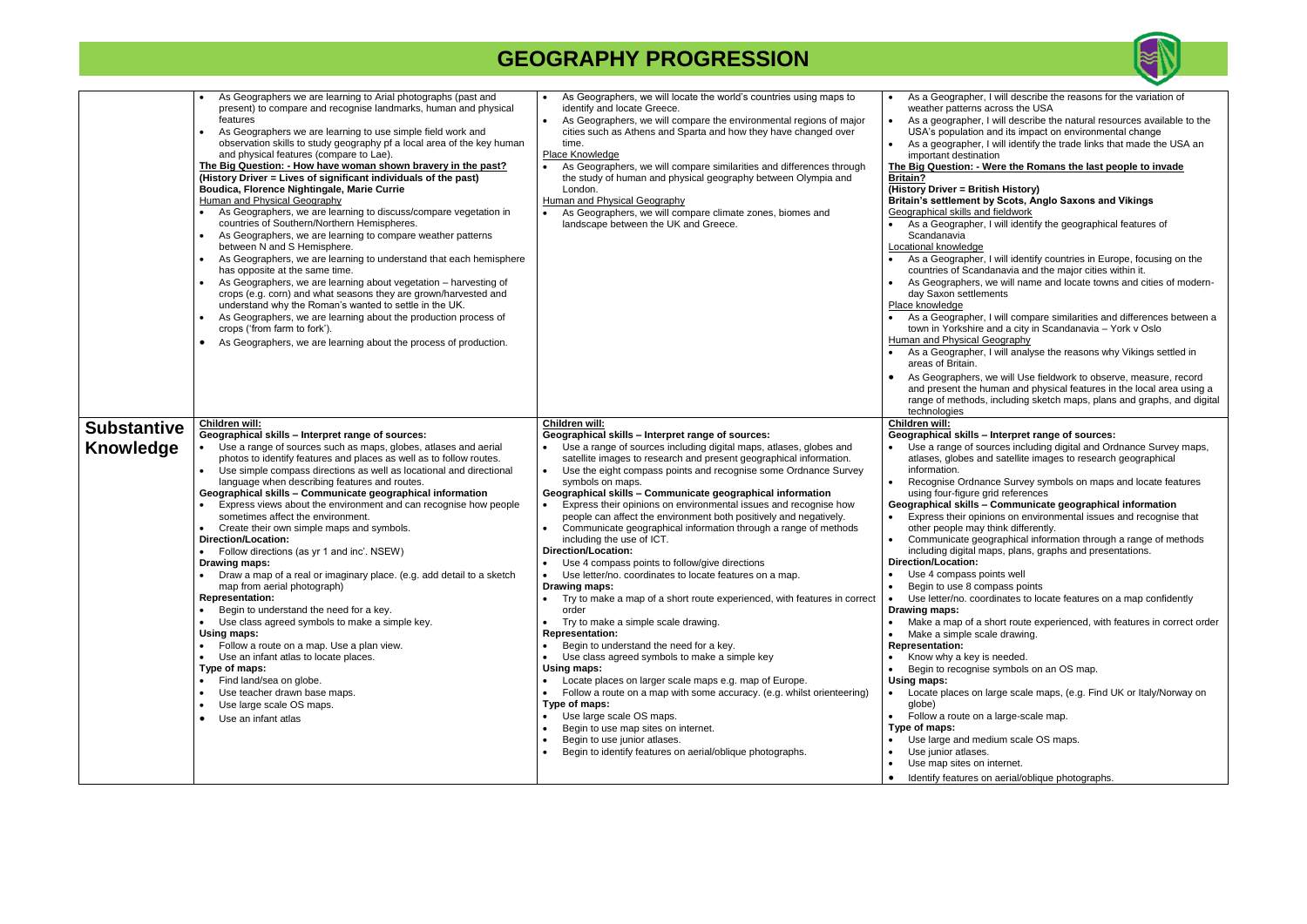| <b>Curriculum</b>  | <b>History:</b>                                                                                                      | <b>History:</b>                                                                                                                                   | <b>History:</b>                                         |
|--------------------|----------------------------------------------------------------------------------------------------------------------|---------------------------------------------------------------------------------------------------------------------------------------------------|---------------------------------------------------------|
|                    | Great Fire of London – Locate London in the UK, draw simple maps of                                                  | Local study of Castleford.                                                                                                                        | Locate Italy/Rome                                       |
| Links              | London, direction of fire as it progressed, locate streets on a map, use                                             | Locate Analyse changes over time and why<br>$\bullet$                                                                                             | expansion                                               |
|                    | aerial photographs to locate landmarks, comparing maps of London in                                                  | Settlement and land use - coal mining<br>$\bullet$                                                                                                | Geographical chara                                      |
|                    | 1666 and now - changes over time                                                                                     | How the local River Aire was used during the Victorian times/local mill<br>$\bullet$                                                              | changed over time                                       |
|                    | Transport - Continent and oceans - Amelia Earhart's travels,                                                         | Comparison with region of non European country - Texas (US) V West<br>$\bullet$                                                                   | Locate Roman city                                       |
|                    | comparison of Lea, Papa New Guinee (last known sighting of AE to                                                     | Yorkshire and mining $-$ coal V oil = resources and trade                                                                                         | impact and why (ph                                      |
|                    | London                                                                                                               | Settlements and land use during the Stone and Iron ages<br>$\bullet$                                                                              | <b>Settlement Romans</b>                                |
|                    | Art:                                                                                                                 | Natural resources and minerals of UK during Stone and Iron ages<br>$\bullet$                                                                      | Comparison of Sca                                       |
|                    | Architecture - Sir Christopher Wren<br>$\bullet$                                                                     | Ancient Greece physical and human features of major cities and how                                                                                | why/how it has cha                                      |
|                    | Science:                                                                                                             | these have changed over time                                                                                                                      | Northern and south<br>$\bullet$                         |
|                    | Animas inc. Humans – different habitats (deserts, jungles, oceans,<br>$\bullet$                                      | Comparison with European region - London V Olympia = Olympics,<br>$\bullet$                                                                       | Comparison of regi<br>$\bullet$                         |
|                    | Antarctica) - locate                                                                                                 | climate zones, landscapes                                                                                                                         | Rivers – how the V<br>$\bullet$                         |
|                    | Adaptation - physical geographical needs for change<br>$\bullet$                                                     | Art:                                                                                                                                              | Art:                                                    |
|                    |                                                                                                                      | Tom McGuiness - Coal miner and artist (work based on coal mining)<br>$\bullet$<br>compared to David Hockney = painting and colour = comparison of | Antoni Gaudi - scu<br>$\bullet$<br>(Barcelona)          |
|                    |                                                                                                                      | locational inspiration                                                                                                                            | 4 major Nordik art s                                    |
|                    |                                                                                                                      | Charles Lewis - Tiffany jewellery designer V stone age jewellery = use<br>$\bullet$<br>of natural resources = Sculpture and form                  | historic/geographic<br>Mammen                           |
|                    |                                                                                                                      | Preserved cave drawings - drawing line and from - Altamira Cave in                                                                                | Science:                                                |
|                    |                                                                                                                      | Spain and Lascaux cave in France - Social culture                                                                                                 | Biomes and climate                                      |
|                    |                                                                                                                      | Shoji Hamand = ancient Greek pottery, natural clay/resources. Textiles                                                                            | Water cycle – rivers                                    |
|                    |                                                                                                                      | and printing                                                                                                                                      | SMSC:                                                   |
|                    |                                                                                                                      | Cultural diversity in art - jewellery and natural resources<br>$\bullet$                                                                          | Empathy of others                                       |
|                    |                                                                                                                      | Science:                                                                                                                                          | (Stems from Roma                                        |
|                    |                                                                                                                      | Rocks – rock types and how fossils are formed and how their shape                                                                                 | Cultural traditions -<br>$\bullet$                      |
|                    |                                                                                                                      | can be changed - ie to form Sone Ae Jewellery.                                                                                                    | and $USA =$ similarit                                   |
|                    |                                                                                                                      | Different rock/soil types around the world<br>$\bullet$                                                                                           |                                                         |
|                    |                                                                                                                      | SMSC:                                                                                                                                             |                                                         |
|                    |                                                                                                                      | Stone Age, Victorians, Ancient Greeks - cultural traditions                                                                                       |                                                         |
|                    |                                                                                                                      | Develop an understanding of the concept of sustainable                                                                                            |                                                         |
|                    |                                                                                                                      | resources/development and the impact on the world/people                                                                                          |                                                         |
| <b>Progression</b> | Children can:                                                                                                        | Children can:                                                                                                                                     | Children can:                                           |
|                    | <b>Locational and Place knowledge:</b>                                                                               | <b>Locational and Place knowledge:</b>                                                                                                            | <b>Locational and Place I</b>                           |
|                    | Name and locate significant places in their locality, the UK and wider<br>$\bullet$                                  | Name and locate a wider range of places in their locality, the UK and                                                                             | Name and locate a                                       |
|                    | world.                                                                                                               | wider world.                                                                                                                                      | wider world includir                                    |
|                    | Human and Physical Geography:                                                                                        | Human and Physical Geography:                                                                                                                     | <b>Human and Physical G</b>                             |
|                    | Describe places and features using simple geographical vocabulary.                                                   | Use geographical language to describe some aspects of human and                                                                                   | Use geographical la                                     |
|                    | Make observations about features that give places their character.                                                   | physical features and patterns.                                                                                                                   | human and physica                                       |
|                    | Geography skills and fieldwork:                                                                                      | Make observations about places and features that change over time.                                                                                | Describe how featu                                      |
|                    | Ask and answer simple geographical questions when investigating                                                      | Geography skills and fieldwork:                                                                                                                   | people and environ                                      |
|                    | different places and environments.                                                                                   | Ask and answer more searching geographical questions when<br>$\bullet$                                                                            | Geography skills and                                    |
|                    | Describe similarities, differences and patterns e.g. comparing their                                                 | investigating different places and environments.                                                                                                  | Ask and respond to                                      |
|                    | lives with those of children in other places and cultures                                                            | Identify similarities, differences and patterns when comparing places                                                                             | 'how?' and 'why?'                                       |
|                    | <b>Geographical skills - Enquiry and investigation:</b>                                                              | and features.                                                                                                                                     | Identify and describ                                    |
|                    | Develop simple fieldwork and observational skills when studying the<br>geography of the school and local environment | <b>Geographical skills - Enquiry and investigation:</b>                                                                                           | investigating differe<br><b>Geographical skills - E</b> |
|                    | Identify daily and seasonal weather patterns                                                                         | Observe, record, and name geographical features in their local<br>$\bullet$                                                                       |                                                         |
|                    |                                                                                                                      | environments.                                                                                                                                     | Observe, record, ar<br>environment.                     |

|                     | Year 4                                                                 |                                                                      |                         |
|---------------------|------------------------------------------------------------------------|----------------------------------------------------------------------|-------------------------|
|                     | Prior year's content                                                   | Year 4 content                                                       | <b>Subse</b>            |
| <b>Disciplinary</b> | The Big Question: - How do the lives of Victorian children in          | The Big Question: - How did the Romans conguer Britain and what      | The Big Question: - Hov |
|                     | Castleford differ from ours?                                           | was the impact on natives?                                           | during the Stone ages?  |
| Knowledge           | (History Driver = Local Study - History of coal mining)                | (History Driver = British History)                                   | (History Driver = World |
|                     | Victorian children to modern day mining.                               | The Roman Empire and its impact on Britain                           | The Mavans              |
|                     | Locational knowledge                                                   | Locational knowledge                                                 | Locational Knowledge    |
|                     | As Geographers, we will name and locate counties and cities of the     | As a Geographer, I will locate the origins of the Roman empire using | As Geographers, we      |
|                     | UK.                                                                    | maps                                                                 | America and their ke    |
|                     | As Geographers, we will identify human and physical characteristics of | A Geographer, I will use maps to identify historical Roman towns of  | As Geographers, we      |
|                     | Castleford and surrounding areas.                                      | Britain, identifying their geographical features.                    | geographical regions    |



within Europe/world, locate/track Roman Empire acteristics of Italy and Rome and how these have and why of Pompeii – Mount Vesuvius eruption, when,  $h$ ysical geography = volcanoes link to earthquakes) is, Anglo Saxons and Vikings andinavia to now = Norway, Denmark, Sweden and anged over time hern hemispheres and the weather (Scandinavia)  $\mu$ ion in UK to European region = York V Oslo ikings travelled ulpture = mosaics – inspiration (Roman) and location styles (printing, pattern and textiles) and the cal culture behind them = Osebur, Borre, Vang, te zones/biomes  $rs$  of the UK (Vikings used to travel) = Changing state less fortunate – link to earthquakes and volcanoes ins) - Scandinavia (Denmark, Sweden, Norway) India ties and differences (term 2) knowledge: wider range of places in their locality, the UK and ng some globally significant features. **Geography:** anguage to identify and explain some aspects of al features and patterns ares and places change and the links between nments **fieldwork:**  $\alpha$  more searching geographical questions including be similarities, differences and patterns when ent places, environments and people. **Geographical skills - Enquiry and investigation:** nd explain physical and human features of the

### equent year's content

**How was life different for the Maya and the Britons** 

**(History Driver = World History/Ancient Civilisations/Non-European)**

we will use a map to locate Europe and South r key physical and human characteristics. we will use atlases to locate the major cities and ions including rivers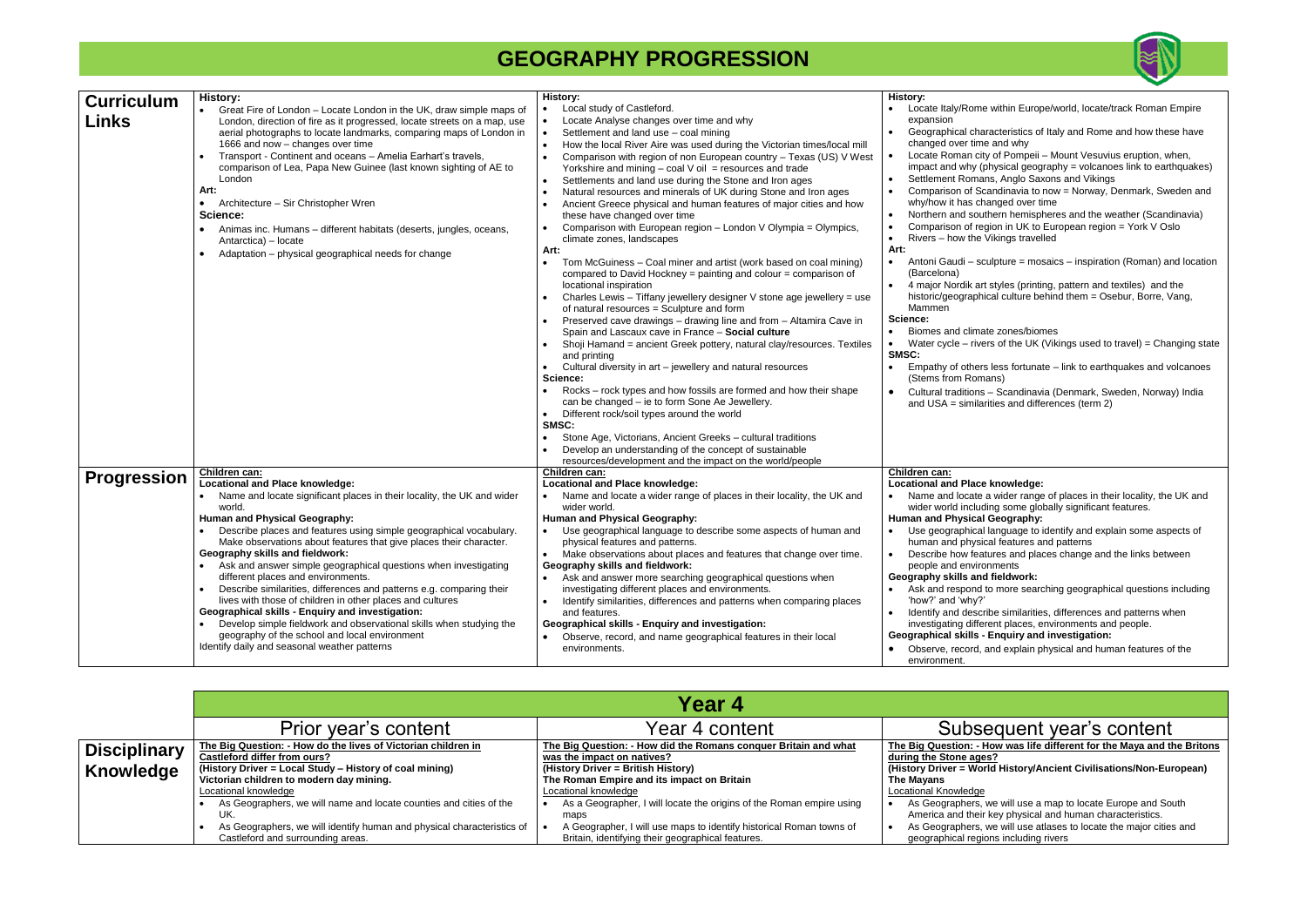| As Geographers, we will locate the word's countries, using maps to<br>focus on location of the UK and North America.<br>As Geographers, we will use the eight points of a compass and grid<br>$\bullet$<br>references to build knowledge of the United Kingdom and North<br>America.<br>Place knowledge<br>As Geographers, we will explore human and physical characteristics of<br>Castleford and compare to that of Texas.<br><b>Human and Physical Geography</b><br>As Geographers, we will compare the distribution of natural resources<br>such as coal and oil.<br>Fieldwork<br>As Geographers, we will use fieldwork to observe, measure, record<br>and present the human and physical features in the local area. (Trip to<br>Queens Mill).<br>The Big Question: - Stone Age Vs Iron Age - When do you think it was<br>better to live?<br>(History Driver = British History)<br>Changes in Britain from the Stone Age to the Iron Age<br>Human and Physical Geography<br>As Geographers, we will analyse how the land use has developed from<br>the Stone Age to now.<br>Geographical skills<br>As Geographers, we will use grid references and maps including<br>symbols and keys to identify significant Stone Age locations<br>(Stonehenge, Skara Brae).<br>The Big Question: - What legacy did the Ancient Greeks leave us?<br>(History Driver = World History/Ancient Civilisations)<br><b>Ancient Greece</b><br>Locational knowledge<br>As Geographers, we will locate the world's countries using maps to<br>identify and locate Greece.<br>As Geographers, we will compare the environmental regions of major<br>cities such as Athens and Sparta and how they have changed over<br>time.<br>Place Knowledge<br>As Geographers, we will compare similarities and differences through<br>the study of human and physical geography between Olympia and<br>London.<br>Human and Physical Geography<br>As Geographers, we will compare climate zones, biomes and<br>$\bullet$<br>landscape between the UK and Greece. | <b>Human and Physical Geography</b><br>As a Geographer, I will locate volcanoes in Italy, explaining the<br>geographical reasons for eruptions<br>As a Geographer, I will identify the roll of earthquakes in the eruption of<br>a volcano.<br>The Big Question: - How does the land and community differ when<br>exploring different continents?<br>(Geographical driver)<br>Geographical skills and fieldwork<br>As Geographers, we will identify the continents of the world,<br>recognising their shape<br>As Geographers, we will identify countries of the world using the<br>contents page of an atlas and compass directions<br>Locational knowledge<br>As a Geographer, I will compare the differences between an area of<br>India and Japan<br>As a Geographer, I will compare the physical and human geographical<br>similarities and differences between India and the USA<br>Place knowledge<br>As a Geographer, I will present how the land and communities differ<br>between two contrasting locations<br>Human and Physical Geography<br>As Geographers, we will describe the major physical geographical<br>features of a continent – Asia<br>As a Geographer, I will describe the reasons for the variation of<br>weather patterns across India<br>As a geographer, I will describe the natural resources available to the<br>Indian population and its impact on environmental change<br>As a geographer, I will identify the trade links that made India an<br>important destination<br>As a Geographer, I will describe the reasons for the variation of<br>weather patterns across the USA<br>As a geographer, I will describe the natural resources available to the<br>$\bullet$<br>USA's population and its impact on environmental change<br>As a geographer, I will identify the trade links that made the USA an<br>$\bullet$<br>important destination<br>The Big Question: - Were the Romans the last people to invade<br><b>Britain?</b><br>(History Driver = British History)<br>Britain's settlement by Scots, Anglo Saxons and Vikings<br>Geographical skills and fieldwork<br>As a Geographer, I will identify the geographical features of<br>$\bullet$<br>Scandanavia<br>Locational knowledge<br>As a Geographer, I will identify countries in Europe, focusing on the<br>countries of Scandanavia and the major cities within it.<br>As Geographers, we will name and locate towns and cities of modern-<br>day Saxon settlements<br>Place knowledge<br>As a Geographer, I will compare similarities and differences between a<br>town in Yorkshire and a city in Scandanavia - York v Oslo<br>Human and Physical Geography<br>As a Geographer, I will analyse the reasons why Vikings settled in<br>areas of Britain.<br>As Geographers, we will Use fieldwork to observe, measure, record<br>and present the human and physical features in the local area using a<br>range of methods, including sketch maps, plans and graphs, and digital<br>technologies | As Geographers<br>latitude, the Equa<br>Place knowledge<br>As Geographers<br>between Brazil ar<br>Human and Physical<br>As Geographers<br>belts and rives co<br>As Geographers<br>land use, econom<br>and food through<br>Geographical skills an<br>As Geographers<br>figure grid referer<br>The Big Question: - I<br>fall?<br>(History Driver = Wo<br><b>The Egyptians</b><br>Locational knowledge<br>As Geographers,<br>environmental reg<br>human characteri<br>Place Knowledge<br>As Geographers<br>between Leeds a<br>Human Geography<br>As Geographers<br>belts, rivers and h<br>has changed ove<br>As Geographers<br>settlement compa<br><b>Geographical skills a</b><br>As Geographers<br>figure grid referer<br>The Big Question: - \<br>(British History)<br>The Victorians and t<br>Locational knowledge<br>As Geographers<br>UK, geographical<br>characteristics-ic<br>As Geographers<br>focus on the UK a<br>their environment<br>and major cities<br>Place knowledge<br>As Geographers<br>differences throug<br>UK and Ethiopia<br>Human and physical o<br>As Geographers<br>biomes in the UK<br>revolution |
|------------------------------------------------------------------------------------------------------------------------------------------------------------------------------------------------------------------------------------------------------------------------------------------------------------------------------------------------------------------------------------------------------------------------------------------------------------------------------------------------------------------------------------------------------------------------------------------------------------------------------------------------------------------------------------------------------------------------------------------------------------------------------------------------------------------------------------------------------------------------------------------------------------------------------------------------------------------------------------------------------------------------------------------------------------------------------------------------------------------------------------------------------------------------------------------------------------------------------------------------------------------------------------------------------------------------------------------------------------------------------------------------------------------------------------------------------------------------------------------------------------------------------------------------------------------------------------------------------------------------------------------------------------------------------------------------------------------------------------------------------------------------------------------------------------------------------------------------------------------------------------------------------------------------------------------------------------------------------------------------------------------------------------|-----------------------------------------------------------------------------------------------------------------------------------------------------------------------------------------------------------------------------------------------------------------------------------------------------------------------------------------------------------------------------------------------------------------------------------------------------------------------------------------------------------------------------------------------------------------------------------------------------------------------------------------------------------------------------------------------------------------------------------------------------------------------------------------------------------------------------------------------------------------------------------------------------------------------------------------------------------------------------------------------------------------------------------------------------------------------------------------------------------------------------------------------------------------------------------------------------------------------------------------------------------------------------------------------------------------------------------------------------------------------------------------------------------------------------------------------------------------------------------------------------------------------------------------------------------------------------------------------------------------------------------------------------------------------------------------------------------------------------------------------------------------------------------------------------------------------------------------------------------------------------------------------------------------------------------------------------------------------------------------------------------------------------------------------------------------------------------------------------------------------------------------------------------------------------------------------------------------------------------------------------------------------------------------------------------------------------------------------------------------------------------------------------------------------------------------------------------------------------------------------------------------------------------------------------------------------------------------------------------------------------------------------------------------------------------------------------------------------------------------------------------------------------------------------------------------------------------------------------------------------------------------------------------------------------------------------------------------------------------------------------|---------------------------------------------------------------------------------------------------------------------------------------------------------------------------------------------------------------------------------------------------------------------------------------------------------------------------------------------------------------------------------------------------------------------------------------------------------------------------------------------------------------------------------------------------------------------------------------------------------------------------------------------------------------------------------------------------------------------------------------------------------------------------------------------------------------------------------------------------------------------------------------------------------------------------------------------------------------------------------------------------------------------------------------------------------------------------------------------------------------------------|
|                                                                                                                                                                                                                                                                                                                                                                                                                                                                                                                                                                                                                                                                                                                                                                                                                                                                                                                                                                                                                                                                                                                                                                                                                                                                                                                                                                                                                                                                                                                                                                                                                                                                                                                                                                                                                                                                                                                                                                                                                                    |                                                                                                                                                                                                                                                                                                                                                                                                                                                                                                                                                                                                                                                                                                                                                                                                                                                                                                                                                                                                                                                                                                                                                                                                                                                                                                                                                                                                                                                                                                                                                                                                                                                                                                                                                                                                                                                                                                                                                                                                                                                                                                                                                                                                                                                                                                                                                                                                                                                                                                                                                                                                                                                                                                                                                                                                                                                                                                                                                                                                     | As Geographers<br>River Nile and co<br>As Geographers<br>underdeveloped o<br><b>Geographical skills a</b><br>As Geographers<br>mapping to locate<br>Nile from its soure<br>As Geographers<br>knowledge of the<br>As Geographers<br>our knowledge of                                                                                                                                                                                                                                                                                                                                                                                                                                                                                                                                                                                                                                                                                                                                                                                                                                                                       |



we will, identify the significance of longitude and ator and the hemispheres

we will, understand the geographical similarities nd UK.

Geography

we will study the climate zones, biomes, vegetation belther and Brazil (Amazon) and Brazil (Amazon) we will study the human geography comparing the nic activity, trade links, distribution of natural resources comparisons between the UK and Brazil nd fieldwork

we will, use the eight points of a compass, four and six nces, keys and symbols to **compare** UK and Brazil **How did the Ancient Egyptian civilisation rise and** 

### **Irld History/Ancient Civilisations)**

we will use a map to locate Africa concentrating on gions in particular Egypt and their key physical and istics.

we will, understand the geographical similarities and Cairo.

we will, identify climate zones, biomes, vegetation how these have benefitted the cities/countries and this er time

we will, Identify the use of rivers for trade and aring the River Nile and the River Aire

### and field work

we will, use the eight points of a compass, four and six nces, keys and symbols to compare UK and Egypt **What did the Victorians ever do for us?** 

### **The Industrial Revolution)**

we will, name and locate countries and cities of the I regions and their identifying human and physical dentify cities where the industrial revolution grew. we will, locate the world's countries, using maps to and Africa/Ethiopia (for comparison) - concentrating on tal regions, key physical and human characteristics

we will, understand geographical similarities and gh the study of human and physical geography in the

### geography

we will, compare climate zones, vegetation belts and and Ethiopia

we will, explain how regions on and around rely on the mpare its features to that of the Thames

we will, compare a developed country of the Uk to an country and explain the impact of the industrial

### **and field work**

we will, use maps atlases, globes and digital/computer e countries and describe features studied – track the ce to the sea

we will, use the eight points of a compass to build our Leeds and the Egypt

we will, use four and six-figure grid references to build f Leeds and the Egypt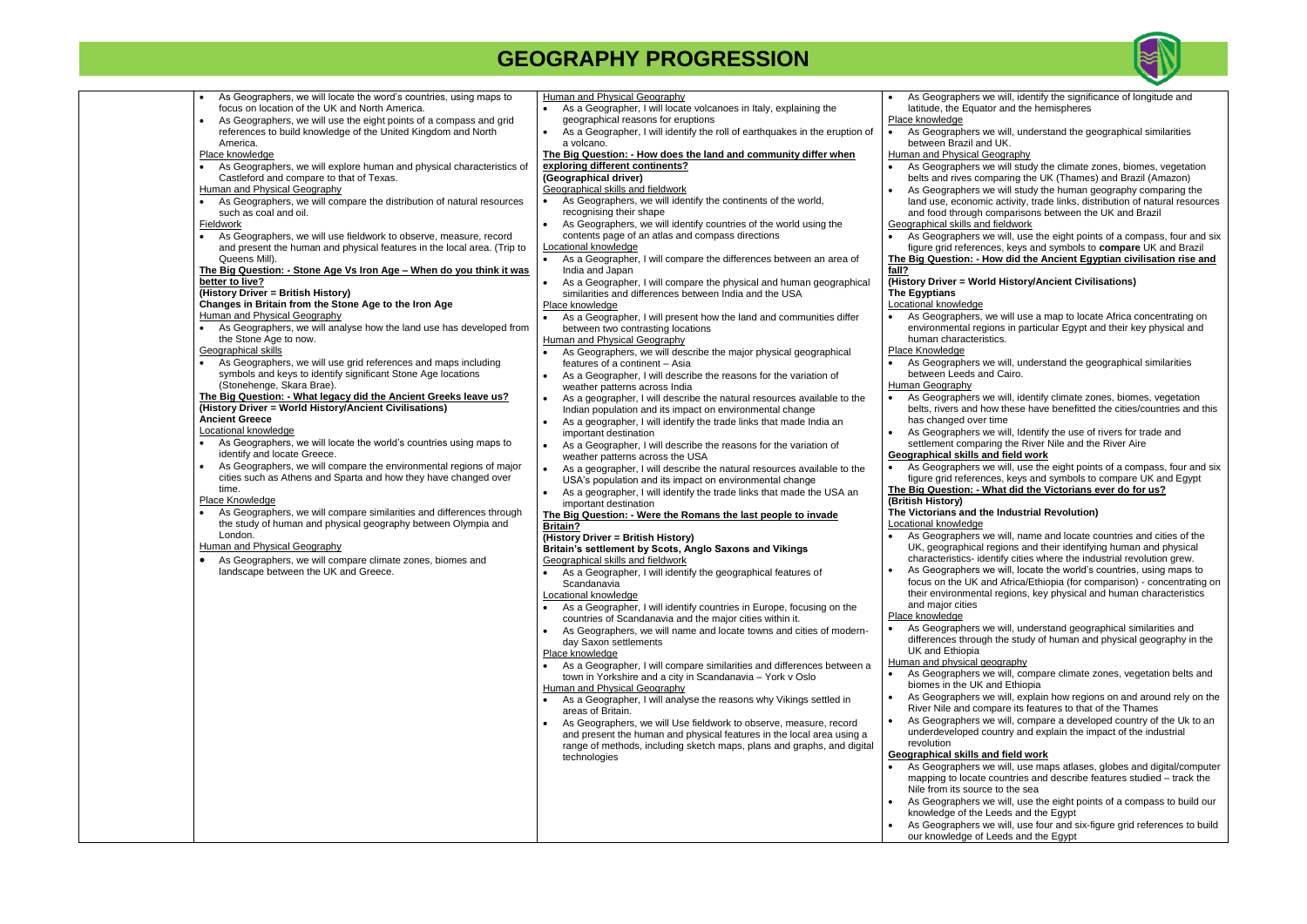|                                   |                                                                                                                                                                                                                                                                                                                                                                                                                                                                                                                                                                                                                                                                                                                                                                                                                                                                                                                                                                                                                                                                                                                                                                                                                                                                                                                                                                                                                                                                                                                                                                                                                       |                                                                                                                                                                                                                                                                                                                                                                                                                                                                                                                                                                                                                                                                                                                                                                                                                                                                                                                                                                                                                                                                                                                                                                                                                                                                                                                                                                                                                                       | As Geographers w<br>$\bullet$<br>maps to build know                                                                                                                                                                                                                                                                                                                                                                                                                                                                                                                                                                                                                                                                                                                              |
|-----------------------------------|-----------------------------------------------------------------------------------------------------------------------------------------------------------------------------------------------------------------------------------------------------------------------------------------------------------------------------------------------------------------------------------------------------------------------------------------------------------------------------------------------------------------------------------------------------------------------------------------------------------------------------------------------------------------------------------------------------------------------------------------------------------------------------------------------------------------------------------------------------------------------------------------------------------------------------------------------------------------------------------------------------------------------------------------------------------------------------------------------------------------------------------------------------------------------------------------------------------------------------------------------------------------------------------------------------------------------------------------------------------------------------------------------------------------------------------------------------------------------------------------------------------------------------------------------------------------------------------------------------------------------|---------------------------------------------------------------------------------------------------------------------------------------------------------------------------------------------------------------------------------------------------------------------------------------------------------------------------------------------------------------------------------------------------------------------------------------------------------------------------------------------------------------------------------------------------------------------------------------------------------------------------------------------------------------------------------------------------------------------------------------------------------------------------------------------------------------------------------------------------------------------------------------------------------------------------------------------------------------------------------------------------------------------------------------------------------------------------------------------------------------------------------------------------------------------------------------------------------------------------------------------------------------------------------------------------------------------------------------------------------------------------------------------------------------------------------------|----------------------------------------------------------------------------------------------------------------------------------------------------------------------------------------------------------------------------------------------------------------------------------------------------------------------------------------------------------------------------------------------------------------------------------------------------------------------------------------------------------------------------------------------------------------------------------------------------------------------------------------------------------------------------------------------------------------------------------------------------------------------------------|
| <b>Substantive</b><br>Knowledge   | Children will:<br>Geographical skills - Interpret range of sources:<br>Use a range of sources including digital maps, atlases, globes and<br>$\bullet$<br>satellite images to research and present geographical information.<br>Use the eight compass points and recognise some Ordnance Survey<br>symbols on maps.<br>Geographical skills - Communicate geographical information<br>Express their opinions on environmental issues and recognise how<br>people can affect the environment both positively and negatively.<br>Communicate geographical information through a range of methods<br>including the use of ICT.<br>Direction/Location:                                                                                                                                                                                                                                                                                                                                                                                                                                                                                                                                                                                                                                                                                                                                                                                                                                                                                                                                                                     | Children will:<br>Geographical skills - Interpret range of sources:<br>Use a range of sources including digital and Ordnance Survey maps,<br>atlases, globes and satellite images to research geographical<br>information.<br>Recognise Ordnance Survey symbols on maps and locate features<br>$\bullet$<br>using four-figure grid references<br>Geographical skills - Communicate geographical information<br>Express their opinions on environmental issues and recognise that<br>$\bullet$<br>other people may think differently.<br>Communicate geographical information through a range of methods<br>$\bullet$<br>including digital maps, plans, graphs and presentations.                                                                                                                                                                                                                                                                                                                                                                                                                                                                                                                                                                                                                                                                                                                                                      | Children will:<br>Geographical skills -<br>Use a range of map<br>and select the mos<br>Demonstrate an un<br>$\bullet$<br>Survey and other n<br>Geographical skills -<br>Express and explai<br>issues and recogni<br>Choose from a rane<br>presentations wher<br>Direction/Location:                                                                                                                                                                                                                                                                                                                                                                                                                                                                                              |
|                                   | Use 4 compass points to follow/give directions<br>Use letter/no. coordinates to locate features on a map.<br>Drawing maps:<br>Try to make a map of a short route experienced, with features in<br>correct order<br>Try to make a simple scale drawing.<br><b>Representation:</b><br>Begin to understand the need for a key.<br>Use class agreed symbols to make a simple key<br>$\bullet$<br>Using maps:<br>Locate places on larger scale maps e.g. map of Europe.<br>Follow a route on a map with some accuracy. (e.g. whilst orienteering)<br>Type of maps:<br>Use large scale OS maps.<br>Begin to use map sites on internet.<br>Begin to use junior atlases.<br>Begin to identify features on aerial/oblique photographs.                                                                                                                                                                                                                                                                                                                                                                                                                                                                                                                                                                                                                                                                                                                                                                                                                                                                                         | Direction/Location:<br>Use 4 compass points well<br>Begin to use 8 compass points<br>Use letter/no. coordinates to locate features on a map confidently<br>$\bullet$<br>Drawing maps:<br>Make a map of a short route experienced, with features in correct order<br>Make a simple scale drawing.<br><b>Representation:</b><br>Know why a key is needed.<br>Begin to recognise symbols on an OS map.<br>Using maps:<br>Locate places on large scale maps, (e.g. Find UK or Italy/Norway on<br>globe)<br>Follow a route on a large-scale map.<br>$\bullet$<br>Type of maps:<br>Use large and medium scale OS maps.<br>Use junior atlases.<br>٠<br>Use map sites on internet.<br>Identify features on aerial/oblique photographs.                                                                                                                                                                                                                                                                                                                                                                                                                                                                                                                                                                                                                                                                                                        | Use 8 compass poi<br>Begin to use 4 figure<br>Drawing maps:<br>Begin to draw a var<br><b>Representation:</b><br>Draw a sketch map<br>Use/recognise OS<br>Using maps:<br>Compare maps wit<br>Select a map for a<br>map to find local vil<br>Begin to use atlase<br>driest part of the wo<br>Type of maps:<br>Use index and cont<br>Use medium scale<br>$\bullet$                                                                                                                                                                                                                                                                                                                                                                                                                  |
| <b>Curriculum</b><br><b>Links</b> | History:<br>Local study of Castleford.<br>$\bullet$<br>Locate Analyse changes over time and why<br>$\bullet$<br>Settlement and land use - coal mining<br>How the local River Aire was used during the Victorian times/local mill<br>Comparison with region of non European country - Texas (US) V West<br>Yorkshire and mining $-$ coal V oil = resources and trade<br>Settlements and land use during the Stone and Iron ages<br>$\bullet$<br>Natural resources and minerals of UK during Stone and Iron ages<br>Ancient Greece physical and human features of major cities and how<br>these have changed over time<br>Comparison with European region - London V Olympia = Olympics,<br>climate zones, landscapes<br>Art:<br>Tom McGuiness - Coal miner and artist (work based on coal mining)<br>$\bullet$<br>compared to David Hockney = painting and colour = comparison of<br>locational inspiration<br>Charles Lewis - Tiffany jewellery designer V stone age jewellery = use<br>of natural resources = Sculpture and form<br>Preserved cave drawings - drawing line and from - Altamira Cave in<br>Spain and Lascaux cave in France - Social culture<br>Shoji Hamand = ancient Greek pottery, natural clay/resources. Textiles<br>and printing<br>Cultural diversity in art - jewellery and natural resources<br>$\bullet$<br>Science:<br>Rocks – rock types and how fossils are formed and how their shape<br>$\bullet$<br>can be changed - ie to form Sone Ae Jewellery.<br>Different rock/soil types around the world<br>$\bullet$<br>SMSC:<br>Stone Age, Victorians, Ancient Greeks - cultural traditions | <b>History:</b><br>Locate Italy/Rome within Europe/world, locate/track Roman Empire<br>expansion<br>Geographical characteristics of Italy and Rome and how these have<br>$\bullet$<br>changed over time and why<br>Locate Roman city of Pompeii - Mount Vesuvius eruption, when,<br>$\bullet$<br>impact and why (physical geography = volcanoes link to earthquakes)<br>Settlement Romans, Anglo Saxons and Vikings<br>Comparison of Scandinavia to now = Norway, Denmark, Sweden and<br>$\bullet$<br>why/how it has changed over time<br>Northern and southern hemispheres and the weather (Scandinavia)<br>$\bullet$<br>Comparison of region in UK to European region = York V Oslo<br>$\bullet$<br>Rivers - how the Vikings travelled<br>$\bullet$<br>Art:<br>Antoni Gaudi – sculpture = mosaics – inspiration (Roman) and location<br>$\bullet$<br>(Barcelona)<br>4 major Nordik art styles (printing, pattern and textiles) and the<br>$\bullet$<br>historic/geographical culture behind them = Osebur, Borre, Vang,<br>Mammen<br>Science:<br>Biomes and climate zones/biomes<br>$\bullet$<br>Water cycle – rivers of the UK (Vikings used to travel) = Changing state<br>SMSC:<br>Empathy of others less fortunate – link to earthquakes and volcanoes<br>$\bullet$<br>(Stems from Romans)<br>Cultural traditions - Scandinavia (Denmark, Sweden, Norway) India<br>$\bullet$<br>and USA = similarities and differences (term 2) | History:<br>South America and<br>"Mesoamerica" - h<br>$\bullet$<br>Climate, biomes of<br>$\bullet$<br>resources<br>Equator/hemispher<br>$\bullet$<br>Comparison of UK<br>$\bullet$<br>Use of River and re<br>$\bullet$<br>Land use and natur<br>٠<br>Vegetation belts, bi<br>$\bullet$<br>Comparison of UK<br>$\bullet$<br>River Aire and Rive<br>over time<br>Compare London v<br>changes brought of<br>Compare the Nile in<br>Features of the rive<br>(Nile, Thames, Aire<br>Compare the Maya<br>$\bullet$<br>of resources etc)<br>Art:<br>Canopic jars - scul<br>Romero Britto V Ba<br>$\bullet$<br>use of colour and lo<br>Cultural diversity of<br>$\bullet$<br>$L.S.$ Lowry = indust<br>$\bullet$<br>Science:<br>Lines of longitude/l<br>$\bullet$<br>Earth tilt/Globes (E |



e will, use symbols and keys on ordinance survey wledge of Leeds and the Egypt

**Interpret range of sources:** ps and other sources of geographical information st appropriate for a task. nderstanding of the difference between Ordnance naps and when it is most appropriate to use each. **Geographical skills – Communicate geographical information** in their opinions on geographical and environmental ise why other people may think differently.  $\alpha$  of methods e.g. digital maps, plans, graphs and n communicating geographical information ints Ire coordinates to locate features on a map. riety of thematic maps based on their own data. p using symbols and a key map symbols. th aerial photographs. specific purpose. (E.g. Pick atlas to find Ethiopia, OS illage.) es to find out about other features of places. (e.g. find orld) tents page within atlases. land ranger OS maps. I key physical features linked to Maya Civilisation how has this changed over time and why? **South America linked to Maya and natural** res/tropics of Cancer and Capricorn and non-European Country – UK V Brazil esources (Thames V Amazon) ral resources (Rainforests) iomes, climate zones V Egypt – changes over time. Leeds V Cairo er Nile – trade, settlement, farming, industry and use with Ethiopia (developed and underdeveloped) – on by industrial revolution

in Egypt and Nile in Ethiopia – drought/water cycle ers studies and how these have changed over time e, Amazon) – compare use over time civilisation to the Britons during the tone Age (use

Ipture and form. Historic and geographical culture anksy – Brazilian and British street/graffiti artists = locational inspiration and their background *i* artists

trial scenes. Use of colour and locational inspiration

latitude and time zones (Earth and Space) Earth, sun, moon)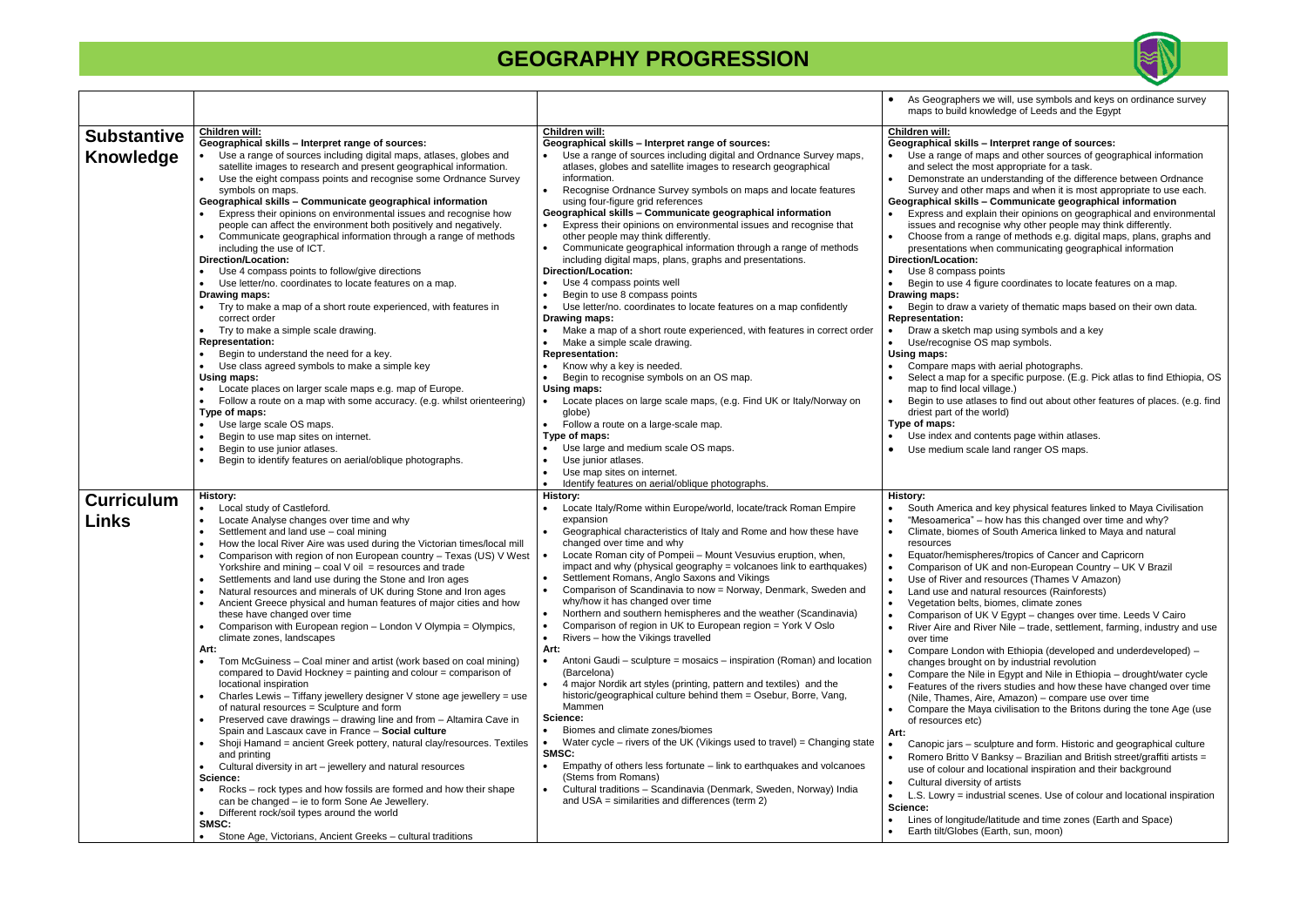to questions that are more causal e.g. Why is that *happening in that place? Could it happen here?* 

iphical issues affecting people in different places and

#### **Enquiry and investigation:**

<sub>i</sub>, and record human and physical features using a e.g. sketch maps, plans, graphs, and digital

|                    | Develop an understanding of the concept of sustainable<br>$\bullet$<br>resources/development and the impact on the world/people                                                                                                                                                                                                                                                                                                                                                                                                                                                                                                                                                                                                                           |                                                                                                                                                                                                                                                                                                                                                                                                                                                                                                                                                                                                                                                                                                                                                                                                                                                                             | Water Cycle (Rive<br>their properties<br>Habitats/animals a<br>SMSC:<br>Empathy for those<br>Explore own feelin<br>Comprehend mora<br>own attitudes<br>Sustainable resour<br>Explore cultural tra<br><b>Ancient Egyptians</b><br>(Egypt/Ethiopia/An                                                                                                                                                                             |
|--------------------|-----------------------------------------------------------------------------------------------------------------------------------------------------------------------------------------------------------------------------------------------------------------------------------------------------------------------------------------------------------------------------------------------------------------------------------------------------------------------------------------------------------------------------------------------------------------------------------------------------------------------------------------------------------------------------------------------------------------------------------------------------------|-----------------------------------------------------------------------------------------------------------------------------------------------------------------------------------------------------------------------------------------------------------------------------------------------------------------------------------------------------------------------------------------------------------------------------------------------------------------------------------------------------------------------------------------------------------------------------------------------------------------------------------------------------------------------------------------------------------------------------------------------------------------------------------------------------------------------------------------------------------------------------|---------------------------------------------------------------------------------------------------------------------------------------------------------------------------------------------------------------------------------------------------------------------------------------------------------------------------------------------------------------------------------------------------------------------------------|
| <b>Progression</b> | Children can:<br><b>Locational and Place knowledge:</b><br>Name and locate a wider range of places in their locality, the UK and<br>wider world.<br>Human and Physical Geography:<br>Use geographical language to describe some aspects of human and<br>physical features and patterns.<br>Make observations about places and features that change over time.<br>Geography skills and fieldwork:<br>Ask and answer more searching geographical questions when<br>investigating different places and environments.<br>Identify similarities, differences and patterns when comparing places<br>and features.<br><b>Geographical skills - Enquiry and investigation:</b><br>Observe, record, and name geographical features in their local<br>environments. | <b>Children can:</b><br>Locational and Place knowledge:<br>Name and locate a wider range of places in their locality, the UK and<br>wider world including some globally significant features.<br>Human and Physical Geography:<br>Use geographical language to identify and explain some aspects of<br>$\bullet$<br>human and physical features and patterns<br>Describe how features and places change and the links between<br>$\bullet$<br>people and environments<br>Geography skills and fieldwork:<br>Ask and respond to more searching geographical questions including<br>'how?' and 'why?'<br>Identify and describe similarities, differences and patterns when<br>investigating different places, environments and people.<br>Geographical skills - Enquiry and investigation:<br>Observe, record, and explain physical and human features of the<br>environment. | Children can:<br><b>Locational and Place</b><br>Name and locate a<br>globally and topica<br><b>Human and Physical</b><br>Use geographical<br>human and physic<br>interactions betwe<br>Demonstrate unde<br>are similar or differ<br>Geography skills and<br>Ask and respond t<br>happening in that<br>Recognise geogra<br>environments<br><b>Geographical skills -</b><br>Observe, measure<br>range of methods<br>technologies. |

#### **The big question – How have different acts of bravery in the past impack on the set of the set of the set of the set of interaction in the set of the set of the set of the set of the set of the set of the set of the set of the set of the set of the set of the set of the set of the set o**

### **The Surfall Martin Luther King/WW1**

we will use maps to focus on Europe (including ing their key characteristics.

we will locate the countries of Europe and capital and after.

s we will identify where borders have changed and itries have been created and others have gone.

we will locate the battlegrounds of WW1/WW2,

we will locate the battlegrounds of WW1/WW2, ropean terrain.

we will analyse how alliances were formed including and borders.

i we will analyse the settlement/movement of evacuees throughout WW1.

we will analyse the land use and economic activity nd why Germany wanted to gain power over the land. nd Framework

|                                         |                                                                                                                                                                                                                                                                                                                                                                                                                                                                                                                                                                                                                                                                                                                                                                                                                                                                                                                                                                                                                                                                                                                                                                                | <b>Year 5</b>                                                                                                                                                                                                                                                                                                                                                                                                                                                                                                                                                                                                                                                                                                                                                                                                                                                                                                                                                                                                                                                                                                                                                                                                                                                                                    |                                                                                                                                                                                                                                                                                                                                                                                                                                                                                                                                                                                                                                                                                                                                                                                                                                                                                                                                                                                                                                                                                                                                                            |
|-----------------------------------------|--------------------------------------------------------------------------------------------------------------------------------------------------------------------------------------------------------------------------------------------------------------------------------------------------------------------------------------------------------------------------------------------------------------------------------------------------------------------------------------------------------------------------------------------------------------------------------------------------------------------------------------------------------------------------------------------------------------------------------------------------------------------------------------------------------------------------------------------------------------------------------------------------------------------------------------------------------------------------------------------------------------------------------------------------------------------------------------------------------------------------------------------------------------------------------|--------------------------------------------------------------------------------------------------------------------------------------------------------------------------------------------------------------------------------------------------------------------------------------------------------------------------------------------------------------------------------------------------------------------------------------------------------------------------------------------------------------------------------------------------------------------------------------------------------------------------------------------------------------------------------------------------------------------------------------------------------------------------------------------------------------------------------------------------------------------------------------------------------------------------------------------------------------------------------------------------------------------------------------------------------------------------------------------------------------------------------------------------------------------------------------------------------------------------------------------------------------------------------------------------|------------------------------------------------------------------------------------------------------------------------------------------------------------------------------------------------------------------------------------------------------------------------------------------------------------------------------------------------------------------------------------------------------------------------------------------------------------------------------------------------------------------------------------------------------------------------------------------------------------------------------------------------------------------------------------------------------------------------------------------------------------------------------------------------------------------------------------------------------------------------------------------------------------------------------------------------------------------------------------------------------------------------------------------------------------------------------------------------------------------------------------------------------------|
|                                         | Prior year's content                                                                                                                                                                                                                                                                                                                                                                                                                                                                                                                                                                                                                                                                                                                                                                                                                                                                                                                                                                                                                                                                                                                                                           | Year 5 content                                                                                                                                                                                                                                                                                                                                                                                                                                                                                                                                                                                                                                                                                                                                                                                                                                                                                                                                                                                                                                                                                                                                                                                                                                                                                   | Subsequent year's content                                                                                                                                                                                                                                                                                                                                                                                                                                                                                                                                                                                                                                                                                                                                                                                                                                                                                                                                                                                                                                                                                                                                  |
| <b>Disciplinary</b><br><b>Knowledge</b> | The Big Question: - How did the Romans conquer Britain and what<br>was the impact on natives?<br>(History Driver = British History)<br>The Roman Empire and its impact on Britain<br><b>Locational knowledge</b><br>As a Geographer, I will locate the origins of the Roman empire using<br>maps<br>A Geographer, I will use maps to identify historical Roman towns of<br>Britain, identifying their geographical features.<br>Human and Physical Geography<br>As a Geographer, I will locate volcanoes in Italy, explaining the<br>geographical reasons for eruptions<br>As a Geographer, I will identify the roll of earthquakes in the eruption of<br>a volcano.<br>The Big Question: - How does the land and community differ when<br>exploring different continents?<br>(Geographical driver)<br>Geographical skills and fieldwork<br>As Geographers, we will identify the continents of the world,<br>recognising their shape<br>As Geographers, we will identify countries of the world using the<br>contents page of an atlas and compass directions<br>Locational knowledge<br>As a Geographer, I will compare the differences between an area of<br>India and Japan | The Big Question: - How was life different for the Maya and the Britons<br>during the Stone ages?<br>(History Driver = World History/Ancient Civilisations/Non-European)<br>The Mayans<br><b>Locational Knowledge</b><br>As Geographers, we will use a map to locate Europe and South<br>America and their key physical and human characteristics.<br>As Geographers, we will use atlases to locate the major cities and<br>geographical regions including rivers<br>As Geographers we will, identify the significance of longitude and<br>latitude, the Equator and the hemispheres<br>Place knowledge<br>As Geographers we will, understand the geographical similarities<br>between Brazil and UK.<br>Human and Physical Geography<br>As Geographers we will study the climate zones, biomes, vegetation<br>$\bullet$<br>belts and rives comparing the UK (Thames) and Brazil (Amazon)<br>As Geographers we will study the human geography comparing the<br>land use, economic activity, trade links, distribution of natural resources<br>and food through comparisons between the UK and Brazil<br>Geographical skills and fieldwork<br>As Geographers we will, use the eight points of a compass, four and six<br>figure grid references, keys and symbols to <b>compare</b> UK and Brazil | The big question - How have different acts of bravery in the<br>impacted on our lives today?<br>(History Driver = British History)<br>The suffragette movement/Martin Luther King/WW1<br><b>Locational Knowledge</b><br>As Geographers we will use maps to focus on Europe (inclue<br>Russia), identifying their key characteristics.<br>As Geographers we will locate the countries of Europe and o<br>cities pre-WW1 and after.<br>As Geographers we will identify where borders have change<br>where new countries have been created and others have go<br>As Geographers we will locate the battlegrounds of WW1/W<br>analysing the European terrain.<br><b>Human and Physical Knowledge</b><br>As Geographers we will locate the battlegrounds of WW1/W<br>analysing the European terrain.<br>As Geographers we will analyse how alliances were formed<br>land ownership and borders.<br>As Geographers we will analyse the settlement/movement o<br>across Europe, throughout WW1.<br>As Geographers we will analyse the land use and economic<br>across Europe and why Germany wanted to gain power ove<br><b>Geographical Skills and Framework</b> |



ers and climate of South America) – materials and

around the world (Living things and their habitats)

less fortunate (Ethiopian drought/poverty) gs about different cultures/people/environments al situations – rainforest/deforestation and develop

rces/development and the impact on the world/people aditions associated with the Maya civilisations and as well as traditions in the modern world mazon)

#### **knowledge:**

an increasing range of places in the world including ally significant features and events.

### **Geography:**

language to identify and explain key aspects of cal features and patterns as well as links and en people, places and environments.

erstanding of how and why some features or places rent and how and why they change

#### **fieldwork:**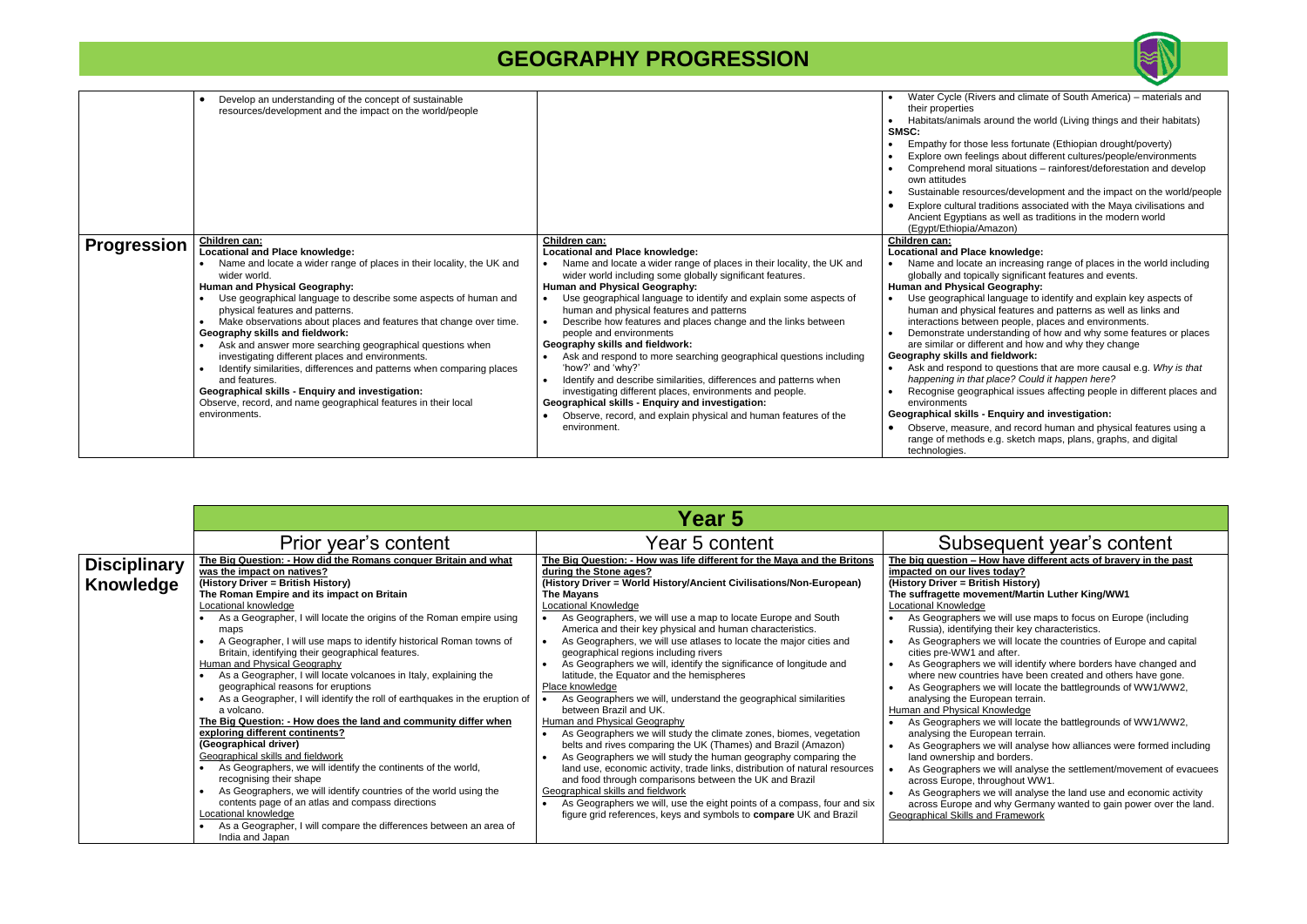| As a Geographer, I will compare the physical and human geographical<br>similarities and differences between India and the USA<br>Place knowledge<br>As a Geographer, I will present how the land and communities differ<br>between two contrasting locations<br>Human and Physical Geography<br>As Geographers, we will describe the major physical geographical<br>features of a continent - Asia<br>As a Geographer, I will describe the reasons for the variation of<br>weather patterns across India<br>As a geographer, I will describe the natural resources available to the<br>$\bullet$<br>Indian population and its impact on environmental change<br>As a geographer, I will identify the trade links that made India an<br>important destination<br>As a Geographer, I will describe the reasons for the variation of<br>weather patterns across the USA<br>As a geographer, I will describe the natural resources available to the<br>USA's population and its impact on environmental change<br>As a geographer, I will identify the trade links that made the USA an<br>important destination<br>The Big Question: - Were the Romans the last people to invade<br><b>Britain?</b><br>(History Driver = British History)<br>Britain's settlement by Scots, Anglo Saxons and Vikings<br>Geographical skills and fieldwork<br>As a Geographer, I will identify the geographical features of<br>Scandanavia<br>Locational knowledge<br>As a Geographer, I will identify countries in Europe, focusing on the<br>countries of Scandanavia and the major cities within it.<br>As Geographers, we will name and locate towns and cities of modern-<br>day Saxon settlements<br>Place knowledge<br>As a Geographer, I will compare similarities and differences between a<br>town in Yorkshire and a city in Scandanavia - York v Oslo<br>Human and Physical Geography<br>As a Geographer, I will analyse the reasons why Vikings settled in<br>areas of Britain.<br>As Geographers, we will Use fieldwork to observe, measure, record<br>$\bullet$<br>and present the human and physical features in the local area using a<br>range of methods, including sketch maps, plans and graphs, and<br>digital technologies | The Big Question: - How did the Ancient Egyptian civilisation rise and<br>fall?<br>(History Driver = World History/Ancient Civilisations)<br><b>The Egyptians</b><br>Locational knowledge<br>As Geographers, we will use a map to locate Africa concentrating on<br>environmental regions in particular Egypt and their key physical and<br>human characteristics.<br>Place Knowledge<br>As Geographers we will, understand the geographical similarities<br>between Leeds and Cairo.<br>Human Geography<br>As Geographers we will, identify climate zones, biomes, vegetation<br>belts, rivers and how these have benefitted the cities/countries and this<br>has changed over time<br>As Geographers we will, Identify the use of rivers for trade and<br>settlement comparing the River Nile and the River Aire<br><b>Geographical skills and field work</b><br>As Geographers we will, use the eight points of a compass, four and six<br>figure grid references, keys and symbols to compare UK and Egypt<br>The Big Question: - What did the Victorians ever do for us?<br>(British History)<br>The Victorians and the Industrial Revolution)<br>Locational knowledge<br>As Geographers we will, name and locate countries and cities of the<br>UK, geographical regions and their identifying human and physical<br>characteristics- identify cities where the industrial revolution grew.<br>As Geographers we will, locate the world's countries, using maps to<br>$\bullet$<br>focus on the UK and Africa/Ethiopia (for comparison) - concentrating on<br>their environmental regions, key physical and human characteristics<br>and major cities<br>Place knowledge<br>As Geographers we will, understand geographical similarities and<br>$\bullet$<br>differences through the study of human and physical geography in the<br>UK and Ethiopia<br>Human and physical geography<br>As Geographers we will, compare climate zones, vegetation belts and<br>$\bullet$<br>biomes in the UK and Ethiopia<br>As Geographers we will, explain how regions on and around rely on the<br>$\bullet$<br>River Nile and compare its features to that of the Thames<br>As Geographers we will, compare a developed country of the Uk to an<br>$\bullet$<br>underdeveloped country and explain the impact of the industrial<br>revolution<br><b>Geographical skills and field work</b><br>As Geographers we will, use maps atlases, globes and digital/computer<br>mapping to locate countries and describe features studied - track the<br>Nile from its source to the sea<br>As Geographers we will, use the eight points of a compass to build our<br>knowledge of the Leeds and the Egypt<br>As Geographers we will, use four and six-figure grid references to build<br>our knowledge of Leeds and the Egypt<br>As Geographers we will, use symbols and keys on ordinance survey<br>maps to build knowledge of Leeds and the Egypt | As Geographers<br>$\bullet$<br>countries around<br>patterns.<br>As Geographers<br>countries around<br>patterns.<br>As Geographers<br>$\bullet$<br>to build knowledg<br>As Geographers<br>$\bullet$<br>terrain/landscape<br>As Geographers<br>six figure grid ref<br>forces during WV<br><b>The Big Question: H</b><br>history" and could it<br>(History Driver = Wo<br>The cause of the Ho<br>Locational knowledge<br>$\bullet$<br>As Geographers<br>involved in WW2<br>As Geographers<br>$\bullet$<br>Europe, that were<br>As Geographers<br>$\bullet$<br>across Europe.<br>Human and Physical<br>As Geographers<br>Europe during W<br>As Geographers<br>$\bullet$<br>post WW2 - und<br>Geographical skills ar<br>As Geographers<br>$\bullet$<br>and Palestine in<br>locations.<br>As Geographers<br>$\bullet$<br>across Europe to<br>As Geographers<br>$\bullet$<br>build our knowled<br>As Geographers<br>grid refences (su<br>concentration car<br>The Big Question: W<br>throughout history a<br>(History Driver = Wo<br>Migration to Britain<br>Place knowledge:<br>As Geographers<br>differences betwe<br>As Geographers<br>$\bullet$<br>differences betwe<br><b>Human and Physica</b><br>As Geographers<br>within the UK.<br>As Geographers<br>$\bullet$ |
|-------------------------------------------------------------------------------------------------------------------------------------------------------------------------------------------------------------------------------------------------------------------------------------------------------------------------------------------------------------------------------------------------------------------------------------------------------------------------------------------------------------------------------------------------------------------------------------------------------------------------------------------------------------------------------------------------------------------------------------------------------------------------------------------------------------------------------------------------------------------------------------------------------------------------------------------------------------------------------------------------------------------------------------------------------------------------------------------------------------------------------------------------------------------------------------------------------------------------------------------------------------------------------------------------------------------------------------------------------------------------------------------------------------------------------------------------------------------------------------------------------------------------------------------------------------------------------------------------------------------------------------------------------------------------------------------------------------------------------------------------------------------------------------------------------------------------------------------------------------------------------------------------------------------------------------------------------------------------------------------------------------------------------------------------------------------------------------------------------------------------------------------------------------------------------------------------------------------------------|---------------------------------------------------------------------------------------------------------------------------------------------------------------------------------------------------------------------------------------------------------------------------------------------------------------------------------------------------------------------------------------------------------------------------------------------------------------------------------------------------------------------------------------------------------------------------------------------------------------------------------------------------------------------------------------------------------------------------------------------------------------------------------------------------------------------------------------------------------------------------------------------------------------------------------------------------------------------------------------------------------------------------------------------------------------------------------------------------------------------------------------------------------------------------------------------------------------------------------------------------------------------------------------------------------------------------------------------------------------------------------------------------------------------------------------------------------------------------------------------------------------------------------------------------------------------------------------------------------------------------------------------------------------------------------------------------------------------------------------------------------------------------------------------------------------------------------------------------------------------------------------------------------------------------------------------------------------------------------------------------------------------------------------------------------------------------------------------------------------------------------------------------------------------------------------------------------------------------------------------------------------------------------------------------------------------------------------------------------------------------------------------------------------------------------------------------------------------------------------------------------------------------------------------------------------------------------------------------------------------------------------------------------------------------------------------------------------------------------------------------------------------------------------------------------------------------------------------------------------------------------------------------------------------------------------|------------------------------------------------------------------------------------------------------------------------------------------------------------------------------------------------------------------------------------------------------------------------------------------------------------------------------------------------------------------------------------------------------------------------------------------------------------------------------------------------------------------------------------------------------------------------------------------------------------------------------------------------------------------------------------------------------------------------------------------------------------------------------------------------------------------------------------------------------------------------------------------------------------------------------------------------------------------------------------------------------------------------------------------------------------------------------------------------------------------------------------------------------------------------------------------------------------------------------------------------------------------|
|                                                                                                                                                                                                                                                                                                                                                                                                                                                                                                                                                                                                                                                                                                                                                                                                                                                                                                                                                                                                                                                                                                                                                                                                                                                                                                                                                                                                                                                                                                                                                                                                                                                                                                                                                                                                                                                                                                                                                                                                                                                                                                                                                                                                                               |                                                                                                                                                                                                                                                                                                                                                                                                                                                                                                                                                                                                                                                                                                                                                                                                                                                                                                                                                                                                                                                                                                                                                                                                                                                                                                                                                                                                                                                                                                                                                                                                                                                                                                                                                                                                                                                                                                                                                                                                                                                                                                                                                                                                                                                                                                                                                                                                                                                                                                                                                                                                                                                                                                                                                                                                                                                                                                                                       | why this attracts<br>As Geographers<br>$\bullet$<br>had on the cultur<br>developed?                                                                                                                                                                                                                                                                                                                                                                                                                                                                                                                                                                                                                                                                                                                                                                                                                                                                                                                                                                                                                                                                                                                                                                              |



s we will use maps, atlases and globes to locate d Europe – describing battlegrounds and invasion

s we will use digital/computer mapping to locate d Europe – describing battlegrounds and invasion

s we will use a compass and six figure grid references dge on the United Kingdom and the Europe.

is we will analyse ordinance survey maps to look at the pe pre and post WW1.

s we will use ordinance survey maps, compasses and eferences to track the movements of the Allied/axis  $/$ W1.

How did prejudice lead to the "Darkest period in **hit ever happen again? (***World History*)

**The caust** 

rs we will use maps to locate the different countries /2 (including Russia).

rs we will locate and name the capital cities across ere integral to WW2.

s we will: use maps to locate key concentration camps

al knowledge

is we will analyse different types of settlement across  $WW2.$ 

s we will understand where Jewish people migrated to derstanding the creation of Israel and why. and framework

s we will use maps, atlases and globes to locate Israel **Europe – describing various features about the two** 

is we will track the movement of the Jewish community to America, the UK and Israel.

rs we will use a compass and six-figure grid reference to edge of the United Kingdom.

s we will use our knowledge of a compass and six-figure supplemented by ordinance survey maps) to locate amps across Europe.

**What are the reasons for migration to Britain the distribution of the Britain of today? (***History/non-European***) n** from the Romans to present day

rs we will analyse the geographical similarities and ween the UK and Poland.

rs we will analyse the geographical similarities and ween the UK and Pakistan.

**Human Buman Brand Brand Brand Brand Brand Brand Brand Brand Brand Brand Brand Brand Brand Brand Brand Brand Brand Brand Brand Brand Brand Brand Brand Brand Brand Brand Brand Brand Brand Brand Brand Brand Brand Brand Brand** 

s we will analyse the types of settlement and land use

s we will understand the economic activity in the UK and migrants from across Europe.

s we will examine what kind of an impact migrants have ure of Britain. How has it changed? How has it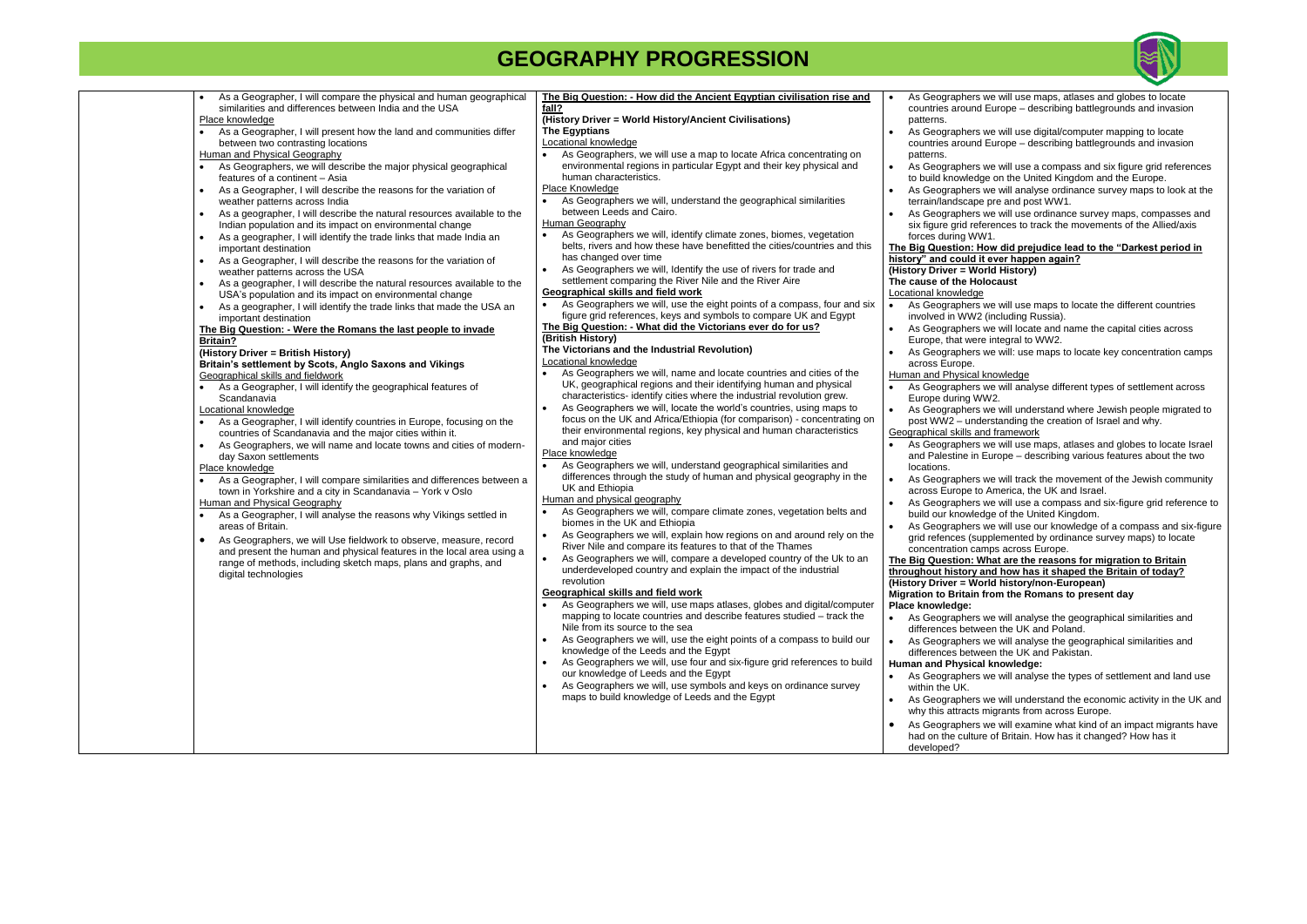| <b>Substantive</b> | <b>Children will:</b>                                                              | Children will:                                                                                            | <b>Children will:</b>                                   |
|--------------------|------------------------------------------------------------------------------------|-----------------------------------------------------------------------------------------------------------|---------------------------------------------------------|
|                    | Geographical skills - Interpret range of sources:                                  | Geographical skills - Interpret range of sources:                                                         | Geographical skills - Interpret r                       |
| Knowledge          | Use a range of sources including digital and Ordnance Survey maps,                 | Use a range of maps and other sources of geographical information and                                     | Interpret a wider range of geo                          |
|                    | atlases, globes and satellite images to research geographical                      | select the most appropriate for a task.                                                                   | scale, projections, thematic, a                         |
|                    | information.                                                                       | Demonstrate an understanding of the difference between Ordnance                                           | Recognise an increasing rang                            |
|                    | Recognise Ordnance Survey symbols on maps and locate features                      | Survey and other maps and when it is most appropriate to use each.                                        | and locate features using six-                          |
|                    | using four-figure grid references                                                  | Geographical skills - Communicate geographical information                                                | Geographical skills - Communi                           |
|                    | Geographical skills - Communicate geographical information                         | Express and explain their opinions on geographical and environmental                                      | Develop their views and attitu                          |
|                    | Express their opinions on environmental issues and recognise that                  | issues and recognise why other people may think differently.                                              | local geographical issues or g                          |
|                    | other people may think differently.                                                | Choose from a range of methods e.g. digital maps, plans, graphs and<br>$\bullet$                          | Communicate geographical in                             |
|                    | Communicate geographical information through a range of methods                    | presentations when communicating geographical information                                                 | including writing at increasing                         |
|                    | including digital maps, plans, graphs and presentations.                           | Direction/Location:                                                                                       | Direction/Location:                                     |
|                    | <b>Direction/Location:</b>                                                         | Use 8 compass points<br>$\bullet$                                                                         | Use 8 compass points confide                            |
|                    | Use 4 compass points well                                                          | Begin to use 4 figure coordinates to locate features on a map.                                            | Use 4 figure co-ordinates con                           |
|                    | Begin to use 8 compass points                                                      | Drawing maps:                                                                                             | Begin to use 6 figure grid refs                         |
|                    | Use letter/no. coordinates to locate features on a map confidently                 | Begin to draw a variety of thematic maps based on their own data.                                         | Use latitude and longitude on                           |
|                    | Drawing maps:                                                                      | <b>Representation:</b>                                                                                    | Drawing maps:                                           |
|                    | Make a map of a short route experienced, with features in correct order            | Draw a sketch map using symbols and a key                                                                 | Draw a variety of thematic ma                           |
|                    | Make a simple scale drawing.                                                       | Use/recognise OS map symbols.<br>Using maps:                                                              | Begin to draw plans of increa<br><b>Representation:</b> |
|                    | <b>Representation:</b><br>Know why a key is needed.                                | Compare maps with aerial photographs.                                                                     | Use/recognise OS map symb                               |
|                    |                                                                                    |                                                                                                           |                                                         |
|                    | Begin to recognise symbols on an OS map.<br>Using maps:                            | Select a map for a specific purpose. (E.g. Pick atlas to find Ethiopia, OS<br>map to find local village.) | Use atlas symbols.                                      |
|                    | Locate places on large scale maps, (e.g. Find UK or Italy/Norway on                | Begin to use atlases to find out about other features of places. (e.g. find<br>$\bullet$                  | Using maps:<br>Follow a short route on an OS            |
|                    | globe)                                                                             | driest part of the world)                                                                                 | Describe features shown on 0                            |
|                    | Follow a route on a large-scale map.                                               | Type of maps:                                                                                             | Use atlases to find out about                           |
|                    | Type of maps:                                                                      | Use index and contents page within atlases.                                                               | borders)                                                |
|                    | Use large and medium scale OS maps.                                                | Use medium scale land ranger OS maps.                                                                     | Type of maps:                                           |
|                    | Use junior atlases.                                                                |                                                                                                           | Use OS maps. Confidently us                             |
|                    | Use map sites on internet.                                                         |                                                                                                           |                                                         |
|                    |                                                                                    |                                                                                                           | Recognise world map as a fla                            |
|                    | Identify features on aerial/oblique photographs.<br><b>History:</b>                | <b>History:</b>                                                                                           | <b>History:</b>                                         |
| <b>Curriculum</b>  | Locate Italy/Rome within Europe/world, locate/track Roman Empire                   | South America and key physical features linked to Maya Civilisation<br>$\bullet$                          | European borders/countries a                            |
| Links              | expansion                                                                          | "Mesoamerica" – how has this changed over time and why?<br>$\bullet$                                      | including Russia                                        |
|                    | Geographical characteristics of Italy and Rome and how these have                  | Climate, biomes of South America linked to Maya and natural resources<br>$\bullet$                        | Physical features/European to                           |
|                    | changed over time and why                                                          | Equator/hemispheres/tropics of Cancer and Capricorn<br>$\bullet$                                          | this aided/hindered invasion                            |
|                    | Locate Roman city of Pompeii - Mount Vesuvius eruption, when,                      | Comparison of UK and non-European Country - UK V Brazil<br>$\bullet$                                      | Location of battlefields                                |
|                    | impact and why (physical geography = volcanoes link to earthquakes)                | Use of River and resources (Thames V Amazon)<br>$\bullet$                                                 | Why alliances were forms/Em                             |
|                    | Settlement Romans, Anglo Saxons and Vikings                                        | Land use and natural resources (Rainforests)<br>$\bullet$                                                 | Settlement of evacuees/Jewis                            |
|                    | Comparison of Scandinavia to now = Norway, Denmark, Sweden and                     | Vegetation belts, biomes, climate zones<br>$\bullet$                                                      | Raise of Israel and current co                          |
|                    | why/how it has changed over time                                                   | Comparison of UK V Egypt - changes over time. Leeds V Cairo<br>$\bullet$                                  | Comparison of UK V Poland a                             |
|                    | Northern and southern hemispheres and the weather (Scandinavia)                    | River Aire and River Nile - trade, settlement, farming, industry and use                                  | Migration/Settlement in the U                           |
|                    | Comparison of region in UK to European region = York V Oslo                        | over time                                                                                                 | and gains = cultural, economi                           |
|                    | Rivers - how the Vikings travelled                                                 | Compare London with Ethiopia (developed and underdeveloped) -                                             | changed over time                                       |
|                    | Art:                                                                               | changes brought on by industrial revolution                                                               | Art:                                                    |
|                    | Antoni Gaudi – sculpture = mosaics – inspiration (Roman) and location<br>$\bullet$ | Compare the Nile in Egypt and Nile in Ethiopia - drought/water cycle<br>$\bullet$                         | Christopher R W Nevinson - w                            |
|                    | (Barcelona)                                                                        | Features of the rivers studies and how these have changed over time<br>$\bullet$                          | war - drawing, line tone                                |
|                    | 4 major Nordik art styles (printing, pattern and textiles) and the                 | (Nile, Thames, Aire, Amazon) - compare use over time                                                      | Kenneth Treister - "Hand Scu                            |
|                    | historic/geographical culture behind them = Osebur, Borre, Vang,                   | Compare the Maya civilisation to the Britons during the tone Age (use of<br>$\bullet$                     | Lucian Fraud Portraiture - Ge                           |
|                    | Mammen                                                                             | resources etc)                                                                                            | the most influential British Art                        |
|                    | Science:                                                                           | Art:                                                                                                      | resettlement                                            |
|                    | Biomes and climate zones/biomes                                                    | Canopic jars - sculpture and form. Historic and geographical culture<br>$\bullet$                         | Science:                                                |
|                    | Water cycle – rivers of the UK (Vikings used to travel) = Changing                 | Romero Britto V Banksy - Brazilian and British street/graffiti artists =<br>$\bullet$                     | Evolution and inheritance - a                           |
|                    | state                                                                              | use of colour and locational inspiration and their background                                             | environments around the wor                             |
|                    | SMSC:                                                                              | Cultural diversity of artists<br>$\bullet$                                                                | SMSC:                                                   |
|                    | Empathy of others less fortunate – link to earthquakes and volcanoes               | L.S. Lowry = industrial scenes. Use of colour and locational inspiration<br>$\bullet$                     | Empathy for those less fortun                           |
|                    | (Stems from Romans)                                                                | Science:                                                                                                  | Understanding of different tra                          |
|                    | Cultural traditions - Scandinavia (Denmark, Sweden, Norway) India<br>$\bullet$     | Lines of longitude/latitude and time zones (Earth and Space)<br>$\bullet$                                 | Appreciation of how UK has b                            |
|                    | and USA = similarities and differences (term $2$ )                                 | Earth tilt/Globes (Earth, sun, moon)                                                                      | Understanding of different vie                          |
|                    |                                                                                    | Water Cycle (Rivers and climate of South America) - materials and<br>$\bullet$                            | Importance of recognising an                            |
|                    |                                                                                    | their properties                                                                                          | Citizenship, where debates a                            |
|                    |                                                                                    | Habitats/animals around the world (Living things and their habitats)                                      | the impact of people and plac                           |
|                    |                                                                                    | SMSC:                                                                                                     | Exploration of our own multi-o                          |



|           | <b>Children will:</b>                                                          |
|-----------|--------------------------------------------------------------------------------|
|           | Geographical skills - Interpret range of sources:                              |
|           | Interpret a wider range of geographical information and maps including         |
|           | scale, projections, thematic, and digital maps.                                |
| ٠         | Recognise an increasing range of Ordnance Survey symbols on maps               |
|           | and locate features using six-figure grid references.                          |
|           | Geographical skills - Communicate geographical information                     |
| $\bullet$ | Develop their views and attitudes to critically evaluate responses to          |
|           | local geographical issues or global issues and events.                         |
| ٠         | Communicate geographical information using a wide range of methods             |
|           | including writing at increasing length                                         |
|           | Direction/Location:                                                            |
| $\bullet$ | Use 8 compass points confidently and accurately                                |
| $\bullet$ | Use 4 figure co-ordinates confidently to locate features on a map.             |
|           | Begin to use 6 figure grid refs                                                |
| ٠         | Use latitude and longitude on atlas maps.<br>Drawing maps:                     |
| $\bullet$ | Draw a variety of thematic maps based on their own data.                       |
| $\bullet$ | Begin to draw plans of increasing complexity.                                  |
|           | <b>Representation:</b>                                                         |
| ٠         | Use/recognise OS map symbol                                                    |
|           | Use atlas symbols.                                                             |
|           | <b>Using maps:</b>                                                             |
| $\bullet$ | Follow a short route on an OS map.                                             |
| $\bullet$ | Describe features shown on OS map. Locate places on a world map.               |
| $\bullet$ | Use atlases to find out about other features of places. (e.g. terrain, land    |
|           | borders)                                                                       |
|           | Type of maps:                                                                  |
|           | Use OS maps. Confidently use an atlas.                                         |
| ٠         | Recognise world map as a flattened globe.                                      |
|           |                                                                                |
|           | <b>History:</b>                                                                |
| $\bullet$ | European borders/countries and how they changed after WW1 -                    |
|           | including Russia                                                               |
| ٠         | Physical features/European terrain of battlegrounds/trenches and how           |
|           | this aided/hindered invasion                                                   |
| ٠         | Location of battlefields                                                       |
| ٠         | Why alliances were forms/Empires - land ownership/economics/trade              |
| ٠         | Settlement of evacuees/Jewish resettlement after WW2                           |
| $\bullet$ | Raise of Israel and current conflict                                           |
| $\bullet$ | Comparison of UK V Poland and Pakistan (high migration to UK)                  |
| ٠         | Migration/Settlement in the UK over history and recent years - reasons         |
|           | and gains = cultural, economics, trade, industry, war and how this has         |
| Art:      | changed over time                                                              |
| $\bullet$ | Christopher R W Nevinson -war art = locational inspiration/scenes of           |
|           | war - drawing, line tone                                                       |
| ٠         | Kenneth Treister - "Hand Sculpture" = Symbolism Art Sculpture                  |
| $\bullet$ | Lucian Fraud Portraiture - German/Jewish refugee known as one of               |
|           | the most influential British Artists of $20th$ C – biography of artist and his |
|           | resettlement                                                                   |
|           | Science:                                                                       |
| $\bullet$ | Evolution and inheritance - adaptation of animals/plants to meet their         |
|           | environments around the world                                                  |
| SMSC:     |                                                                                |
| ٠         | Empathy for those less fortunate                                               |
| ٠         | Understanding of different traditions/cultures                                 |
| ٠         | Appreciation of how UK has benefitted from migration                           |
| ٠         | Understanding of different views                                               |
| ٠         | Importance of recognising and standing up to prejudice                         |
| ٠         | Citizenship, where debates and discussion convey understanding of              |
|           | the impact of people and places                                                |
| ٠         | Exploration of our own multi-cultural society                                  |
|           |                                                                                |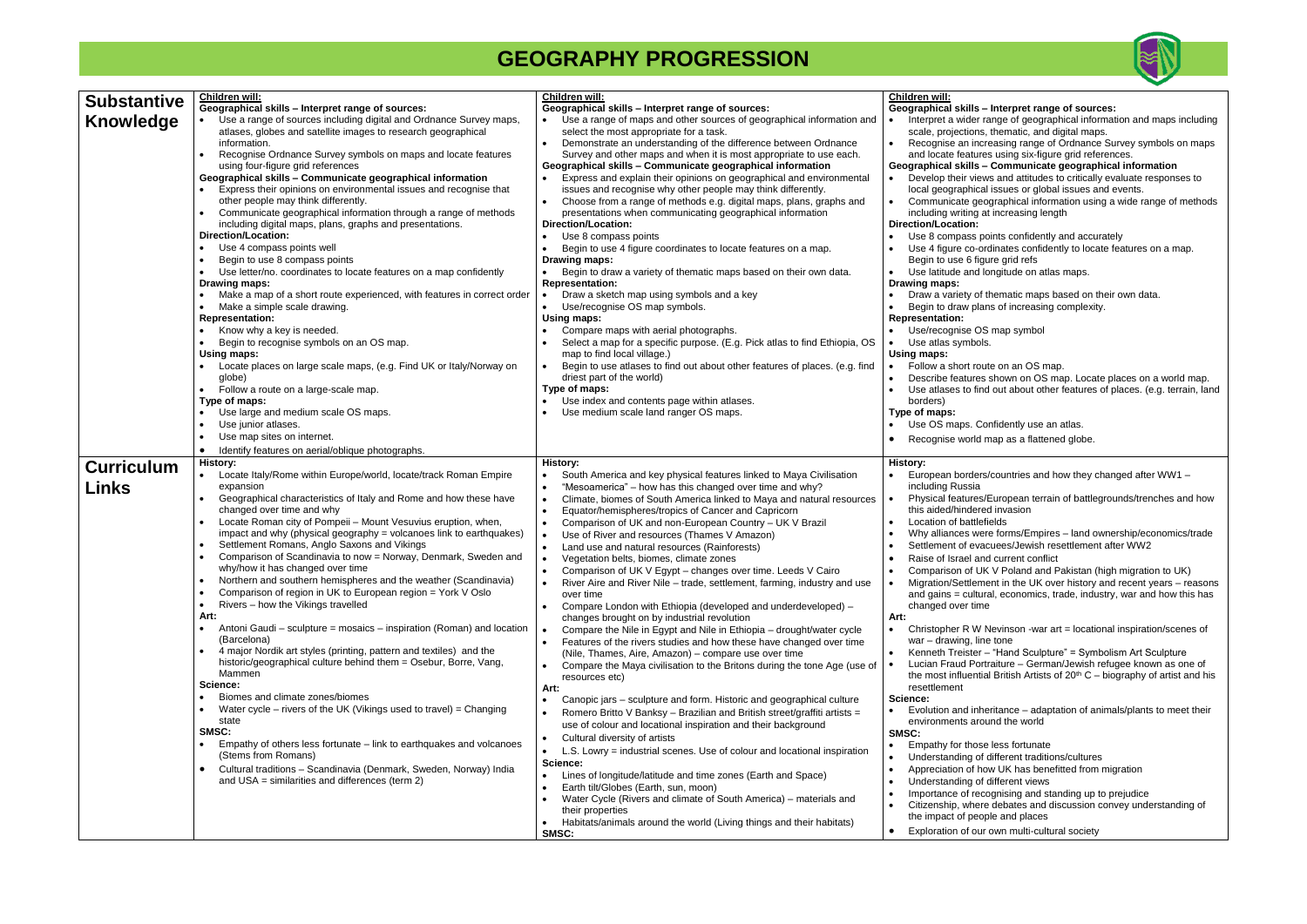• Name and locate an extensive range of places in the world including globally and topically significant features and events  $\epsilon$ ography:

in human and physical features and understand ons, processes or changes which influence these

and interactions between people, places and

#### ieldwork:

questions that are more causal *e.g. What happened in the past to cause that? How is it likely to change in the* 

d test simple hypotheses about people, places and

|                    |                                                                                                                                                                                                                                                                                                                                                                                                                                                                                                                                                                                                                                                                                                                                                                                                                                                                 | Empathy for those less fortunate (Ethiopian drought/poverty)<br>Explore own feelings about different cultures/people/environments<br>Comprehend moral situations – rainforest/deforestation and develop<br>own attitudes<br>Sustainable resources/development and the impact on the world/people<br>Explore cultural traditions associated with the Maya civilisations and<br>Ancient Egyptians as well as traditions in the modern world<br>(Egypt/Ethiopia/Amazon)                                                                                                                                                                                                                                                                                                                                                                                                                                                                                                                                                        |                                                                                                                                                                                                                                                                                                                                                                                                                                                                                  |
|--------------------|-----------------------------------------------------------------------------------------------------------------------------------------------------------------------------------------------------------------------------------------------------------------------------------------------------------------------------------------------------------------------------------------------------------------------------------------------------------------------------------------------------------------------------------------------------------------------------------------------------------------------------------------------------------------------------------------------------------------------------------------------------------------------------------------------------------------------------------------------------------------|-----------------------------------------------------------------------------------------------------------------------------------------------------------------------------------------------------------------------------------------------------------------------------------------------------------------------------------------------------------------------------------------------------------------------------------------------------------------------------------------------------------------------------------------------------------------------------------------------------------------------------------------------------------------------------------------------------------------------------------------------------------------------------------------------------------------------------------------------------------------------------------------------------------------------------------------------------------------------------------------------------------------------------|----------------------------------------------------------------------------------------------------------------------------------------------------------------------------------------------------------------------------------------------------------------------------------------------------------------------------------------------------------------------------------------------------------------------------------------------------------------------------------|
| <b>Progression</b> | <b>Children can:</b><br><b>Locational and Place knowledge:</b><br>Name and locate a wider range of places in their locality, the UK and<br>wider world including some globally significant features.<br><b>Human and Physical Geography:</b><br>Use geographical language to identify and explain some aspects of<br>human and physical features and patterns<br>Describe how features and places change and the links between<br>people and environments<br>Geography skills and fieldwork:<br>Ask and respond to more searching geographical questions including<br>'how?' and 'why?'<br>Identify and describe similarities, differences and patterns when<br>investigating different places, environments and people.<br>Geographical skills - Enquiry and investigation:<br>Observe, record, and explain physical and human features of the<br>environment. | Children can:<br><b>Locational and Place knowledge:</b><br>Name and locate an increasing range of places in the world including<br>globally and topically significant features and events.<br><b>Human and Physical Geography:</b><br>Use geographical language to identify and explain key aspects of<br>human and physical features and patterns as well as links and<br>interactions between people, places and environments.<br>Demonstrate understanding of how and why some features or places<br>are similar or different and how and why they change<br>Geography skills and fieldwork:<br>Ask and respond to questions that are more causal e.g. Why is that<br>happening in that place? Could it happen here?<br>Recognise geographical issues affecting people in different places and<br>environments<br>Geographical skills - Enquiry and investigation:<br>Observe, measure, and record human and physical features using a<br>range of methods e.g. sketch maps, plans, graphs, and digital<br>technologies. | Children can:<br><b>Locational and Place kr</b><br>Name and locate an<br>globally and topically<br><b>Human and Physical Ge</b><br>Recognise patterns i<br>some of the condition<br>patterns.<br>Explain some links a<br>environments.<br>Geography skills and fi-<br>Ask and respond to o<br>happened in the pas<br>future?<br>Make predictions and<br>geographical issues<br><b>Geographical skills - Er</b><br>Use a range of nume<br>and present data col<br>and recordings. |

### **Geographical skills - Enquiry and investigation:**

erical and quantitative skills to analyse, interpret llected from fieldwork observations, measurements

### sequent year's content

|                                         |                                                                                                                                                                                                                                                                                                                                                                                                                                                                                                                                                                                                                                                                                                                                                                                                                                                                                                                                                                                                                                                                                 | Year 6                                                                                                                                                                                                                                                                                                                                                                                                                                                                                                                                                                                                                                                                                                                                                                                                                                                                                                                                                                                                       |      |
|-----------------------------------------|---------------------------------------------------------------------------------------------------------------------------------------------------------------------------------------------------------------------------------------------------------------------------------------------------------------------------------------------------------------------------------------------------------------------------------------------------------------------------------------------------------------------------------------------------------------------------------------------------------------------------------------------------------------------------------------------------------------------------------------------------------------------------------------------------------------------------------------------------------------------------------------------------------------------------------------------------------------------------------------------------------------------------------------------------------------------------------|--------------------------------------------------------------------------------------------------------------------------------------------------------------------------------------------------------------------------------------------------------------------------------------------------------------------------------------------------------------------------------------------------------------------------------------------------------------------------------------------------------------------------------------------------------------------------------------------------------------------------------------------------------------------------------------------------------------------------------------------------------------------------------------------------------------------------------------------------------------------------------------------------------------------------------------------------------------------------------------------------------------|------|
|                                         | Prior year's content                                                                                                                                                                                                                                                                                                                                                                                                                                                                                                                                                                                                                                                                                                                                                                                                                                                                                                                                                                                                                                                            | Year 6 content                                                                                                                                                                                                                                                                                                                                                                                                                                                                                                                                                                                                                                                                                                                                                                                                                                                                                                                                                                                               | Subs |
| <b>Disciplinary</b><br><b>Knowledge</b> | The Big Question: - How was life different for the Maya and the<br><b>Britons during the Stone ages?</b><br>(History Driver = World History/Ancient Civilisations/Non-European)<br><b>The Mayans</b><br><b>Locational Knowledge</b><br>As Geographers, we will use a map to locate Europe and South<br>America and their key physical and human characteristics.<br>As Geographers, we will use atlases to locate the major cities and<br>$\bullet$<br>geographical regions including rivers<br>As Geographers we will, identify the significance of longitude and<br>$\bullet$<br>latitude, the Equator and the hemispheres<br>Place knowledge<br>As Geographers we will, understand the geographical similarities<br>between Brazil and UK.<br><b>Human and Physical Geography</b><br>As Geographers we will study the climate zones, biomes, vegetation<br>belts and rives comparing the UK (Thames) and Brazil (Amazon)<br>As Geographers we will study the human geography comparing the<br>$\bullet$<br>land use, economic activity, trade links, distribution of natural | The big question - How have different acts of bravery in the past<br>impacted on our lives today?<br>(History Driver = British History)<br>The suffragette movement/Martin Luther King/WW1<br><b>Locational Knowledge</b><br>As Geographers we will use maps to focus on Europe (including<br>Russia), identifying their key characteristics.<br>As Geographers we will locate the countries of Europe and capital cities<br>pre-WW1 and after.<br>As Geographers we will identify where borders have changed and<br>where new countries have been created and others have gone.<br>As Geographers we will locate the battlegrounds of WW1/WW2,<br>analysing the European terrain.<br>Human and Physical Knowledge<br>As Geographers we will locate the battlegrounds of WW1/WW2,<br>$\bullet$<br>analysing the European terrain.<br>As Geographers we will analyse how alliances were formed including<br>land ownership and borders.<br>As Geographers we will analyse the settlement/movement of evacuees |      |
|                                         | resources and food through comparisons between the UK and Brazil<br>Geographical skills and fieldwork<br>As Geographers we will, use the eight points of a compass, four and<br>six figure grid references, keys and symbols to compare UK and Brazil<br>The Big Question: - How did the Ancient Egyptian civilisation rise and<br>fall?<br>(History Driver = World History/Ancient Civilisations)<br><b>The Egyptians</b>                                                                                                                                                                                                                                                                                                                                                                                                                                                                                                                                                                                                                                                      | across Europe, throughout WW1.<br>As Geographers we will analyse the land use and economic activity<br>across Europe and why Germany wanted to gain power over the land.<br>Geographical Skills and Framework<br>As Geographers we will use maps, atlases and globes to locate<br>countries around Europe - describing battlegrounds and invasion<br>patterns.                                                                                                                                                                                                                                                                                                                                                                                                                                                                                                                                                                                                                                               |      |



### **nowledge:**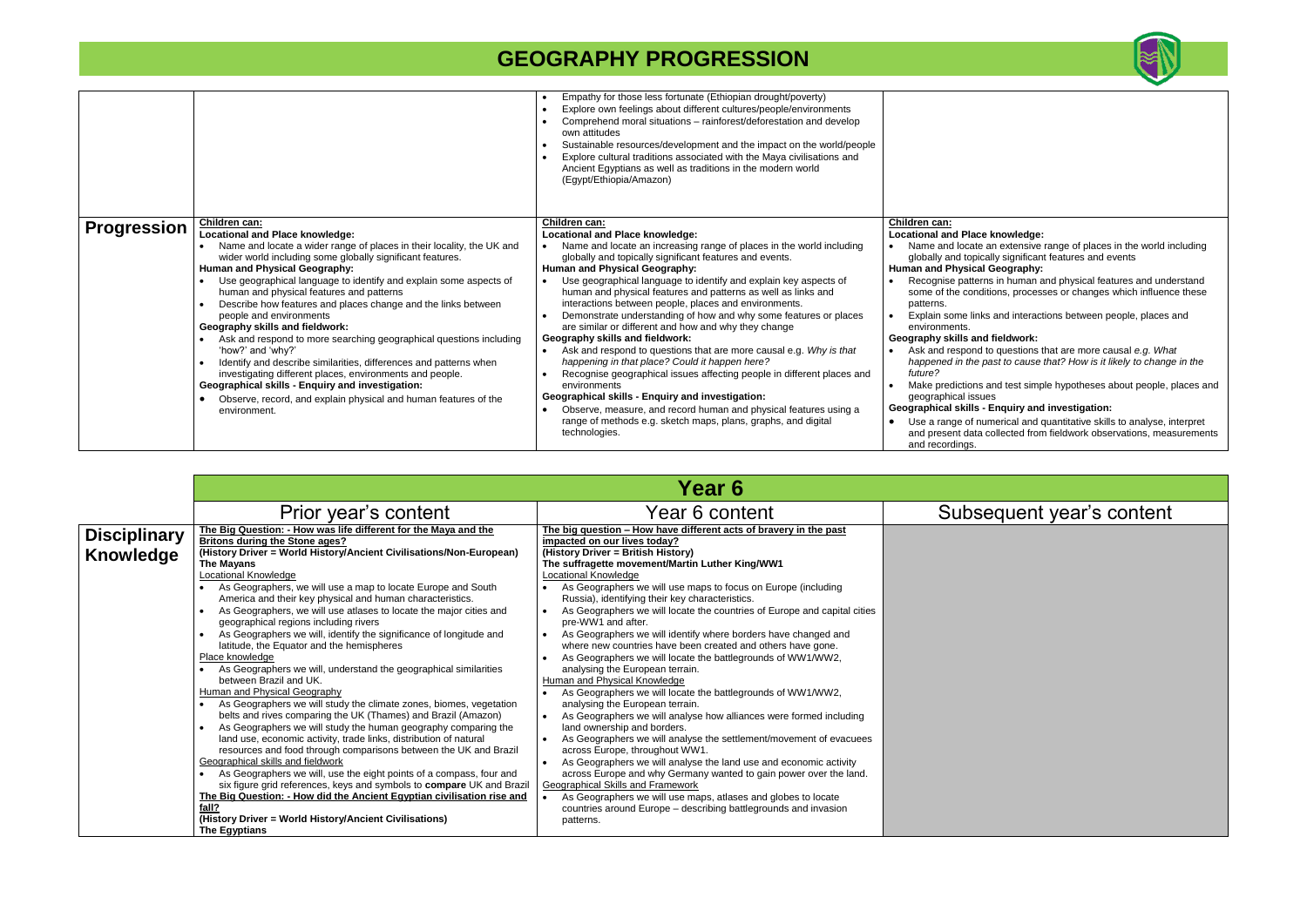|                    | Locational knowledge<br>As Geographers, we will use a map to locate Africa concentrating on<br>environmental regions in particular Egypt and their key physical and<br>human characteristics.<br>Place Knowledge<br>As Geographers we will, understand the geographical similarities<br>between Leeds and Cairo.<br>Human Geography<br>As Geographers we will, identify climate zones, biomes, vegetation<br>belts, rivers and how these have benefitted the cities/countries and this<br>has changed over time<br>As Geographers we will, Identify the use of rivers for trade and<br>$\bullet$<br>settlement comparing the River Nile and the River Aire<br><b>Geographical skills and field work</b><br>As Geographers we will, use the eight points of a compass, four and<br>six figure grid references, keys and symbols to compare UK and Egypt<br>The Big Question: - What did the Victorians ever do for us?<br>(British History)<br>The Victorians and the Industrial Revolution)<br><b>Locational knowledge</b><br>As Geographers we will, name and locate countries and cities of the<br>UK, geographical regions and their identifying human and physical<br>characteristics- identify cities where the industrial revolution grew.<br>As Geographers we will, locate the world's countries, using maps to<br>$\bullet$<br>focus on the UK and Africa/Ethiopia (for comparison) - concentrating<br>on their environmental regions, key physical and human characteristics<br>and major cities<br>Place knowledge<br>As Geographers we will, understand geographical similarities and<br>differences through the study of human and physical geography in the<br>UK and Ethiopia<br>Human and physical geography<br>As Geographers we will, compare climate zones, vegetation belts and<br>biomes in the UK and Ethiopia<br>As Geographers we will, explain how regions on and around rely on<br>the River Nile and compare its features to that of the Thames<br>As Geographers we will, compare a developed country of the Uk to an<br>underdeveloped country and explain the impact of the industrial<br>revolution<br><b>Geographical skills and field work</b><br>As Geographers we will, use maps atlases, globes and<br>digital/computer mapping to locate countries and describe features<br>studied – track the Nile from its source to the sea<br>As Geographers we will, use the eight points of a compass to build our<br>knowledge of the Leeds and the Egypt<br>As Geographers we will, use four and six-figure grid references to build<br>$\bullet$<br>our knowledge of Leeds and the Egypt<br>As Geographers we will, use symbols and keys on ordinance survey<br>$\bullet$<br>maps to build knowledge of Leeds and the Egypt | As Geographers we will use digital/computer mapping to locate<br>countries around Europe - describing battlegrounds and invasion<br>patterns.<br>As Geographers we will use a compass and six figure grid references to<br>$\bullet$<br>build knowledge on the United Kingdom and the Europe.<br>As Geographers we will analyse ordinance survey maps to look at the<br>$\bullet$<br>terrain/landscape pre and post WW1.<br>As Geographers we will use ordinance survey maps, compasses and<br>six figure grid references to track the movements of the Allied/axis<br>forces during WW1.<br>The Big Question: How did prejudice lead to the "Darkest period in<br>history" and could it ever happen again?<br>(History Driver = World History)<br>The cause of the Holocaust<br>Locational knowledge<br>As Geographers we will use maps to locate the different countries<br>$\bullet$<br>involved in WW2 (including Russia).<br>As Geographers we will locate and name the capital cities across<br>Europe, that were integral to WW2.<br>As Geographers we will: use maps to locate key concentration camps<br>across Europe.<br>Human and Physical knowledge<br>As Geographers we will analyse different types of settlement across<br>Europe during WW2.<br>As Geographers we will understand where Jewish people migrated to<br>$\bullet$<br>post WW2 - understanding the creation of Israel and why.<br>Geographical skills and framework<br>As Geographers we will use maps, atlases and globes to locate Israel<br>and Palestine in Europe - describing various features about the two<br>locations.<br>As Geographers we will track the movement of the Jewish community<br>$\bullet$<br>across Europe to America, the UK and Israel.<br>As Geographers we will use a compass and six-figure grid reference to<br>$\bullet$<br>build our knowledge of the United Kingdom.<br>As Geographers we will use our knowledge of a compass and six-figure<br>grid refences (supplemented by ordinance survey maps) to locate<br>concentration camps across Europe.<br>The Big Question: What are the reasons for migration to Britain<br>throughout history and how has it shaped the Britain of today?<br>(History Driver = World history/non-European)<br>Migration to Britain from the Romans to present day<br>Place knowledge:<br>As Geographers we will analyse the geographical similarities and<br>differences between the UK and Poland.<br>As Geographers we will analyse the geographical similarities and<br>$\bullet$<br>differences between the UK and Pakistan.<br>Human and Physical knowledge:<br>As Geographers we will analyse the types of settlement and land use<br>within the UK.<br>As Geographers we will understand the economic activity in the UK and<br>$\bullet$<br>why this attracts migrants from across Europe. |  |
|--------------------|------------------------------------------------------------------------------------------------------------------------------------------------------------------------------------------------------------------------------------------------------------------------------------------------------------------------------------------------------------------------------------------------------------------------------------------------------------------------------------------------------------------------------------------------------------------------------------------------------------------------------------------------------------------------------------------------------------------------------------------------------------------------------------------------------------------------------------------------------------------------------------------------------------------------------------------------------------------------------------------------------------------------------------------------------------------------------------------------------------------------------------------------------------------------------------------------------------------------------------------------------------------------------------------------------------------------------------------------------------------------------------------------------------------------------------------------------------------------------------------------------------------------------------------------------------------------------------------------------------------------------------------------------------------------------------------------------------------------------------------------------------------------------------------------------------------------------------------------------------------------------------------------------------------------------------------------------------------------------------------------------------------------------------------------------------------------------------------------------------------------------------------------------------------------------------------------------------------------------------------------------------------------------------------------------------------------------------------------------------------------------------------------------------------------------------------------------------------------------------------------------------------------------------------------------------------------------------------------------------------------------------------------------------------------------------------------------------------------------------------------------------|----------------------------------------------------------------------------------------------------------------------------------------------------------------------------------------------------------------------------------------------------------------------------------------------------------------------------------------------------------------------------------------------------------------------------------------------------------------------------------------------------------------------------------------------------------------------------------------------------------------------------------------------------------------------------------------------------------------------------------------------------------------------------------------------------------------------------------------------------------------------------------------------------------------------------------------------------------------------------------------------------------------------------------------------------------------------------------------------------------------------------------------------------------------------------------------------------------------------------------------------------------------------------------------------------------------------------------------------------------------------------------------------------------------------------------------------------------------------------------------------------------------------------------------------------------------------------------------------------------------------------------------------------------------------------------------------------------------------------------------------------------------------------------------------------------------------------------------------------------------------------------------------------------------------------------------------------------------------------------------------------------------------------------------------------------------------------------------------------------------------------------------------------------------------------------------------------------------------------------------------------------------------------------------------------------------------------------------------------------------------------------------------------------------------------------------------------------------------------------------------------------------------------------------------------------------------------------------------------------------------------------------------------------------------------------------------------------------------------------------------------------------------------------------------------------------------------------------------------|--|
|                    |                                                                                                                                                                                                                                                                                                                                                                                                                                                                                                                                                                                                                                                                                                                                                                                                                                                                                                                                                                                                                                                                                                                                                                                                                                                                                                                                                                                                                                                                                                                                                                                                                                                                                                                                                                                                                                                                                                                                                                                                                                                                                                                                                                                                                                                                                                                                                                                                                                                                                                                                                                                                                                                                                                                                                            | As Geographers we will examine what kind of an impact migrants have<br>$\bullet$<br>had on the culture of Britain. How has it changed? How has it<br>developed?                                                                                                                                                                                                                                                                                                                                                                                                                                                                                                                                                                                                                                                                                                                                                                                                                                                                                                                                                                                                                                                                                                                                                                                                                                                                                                                                                                                                                                                                                                                                                                                                                                                                                                                                                                                                                                                                                                                                                                                                                                                                                                                                                                                                                                                                                                                                                                                                                                                                                                                                                                                                                                                                                    |  |
| <b>Substantive</b> | Children will:                                                                                                                                                                                                                                                                                                                                                                                                                                                                                                                                                                                                                                                                                                                                                                                                                                                                                                                                                                                                                                                                                                                                                                                                                                                                                                                                                                                                                                                                                                                                                                                                                                                                                                                                                                                                                                                                                                                                                                                                                                                                                                                                                                                                                                                                                                                                                                                                                                                                                                                                                                                                                                                                                                                                             | Children will:                                                                                                                                                                                                                                                                                                                                                                                                                                                                                                                                                                                                                                                                                                                                                                                                                                                                                                                                                                                                                                                                                                                                                                                                                                                                                                                                                                                                                                                                                                                                                                                                                                                                                                                                                                                                                                                                                                                                                                                                                                                                                                                                                                                                                                                                                                                                                                                                                                                                                                                                                                                                                                                                                                                                                                                                                                     |  |
| <b>Knowledge</b>   | Geographical skills - Interpret range of sources:<br>Use a range of maps and other sources of geographical information<br>and select the most appropriate for a task.<br>Demonstrate an understanding of the difference between Ordnance<br>Survey and other maps and when it is most appropriate to use each.<br>Geographical skills - Communicate geographical information<br>Express and explain their opinions on geographical and environmental<br>issues and recognise why other people may think differently.                                                                                                                                                                                                                                                                                                                                                                                                                                                                                                                                                                                                                                                                                                                                                                                                                                                                                                                                                                                                                                                                                                                                                                                                                                                                                                                                                                                                                                                                                                                                                                                                                                                                                                                                                                                                                                                                                                                                                                                                                                                                                                                                                                                                                                       | Geographical skills - Interpret range of sources:<br>Interpret a wider range of geographical information and maps including<br>scale, projections, thematic, and digital maps.<br>Recognise an increasing range of Ordnance Survey symbols on maps<br>$\bullet$<br>and locate features using six-figure grid references.<br>Geographical skills - Communicate geographical information<br>Develop their views and attitudes to critically evaluate responses to<br>local geographical issues or global issues and events.                                                                                                                                                                                                                                                                                                                                                                                                                                                                                                                                                                                                                                                                                                                                                                                                                                                                                                                                                                                                                                                                                                                                                                                                                                                                                                                                                                                                                                                                                                                                                                                                                                                                                                                                                                                                                                                                                                                                                                                                                                                                                                                                                                                                                                                                                                                          |  |

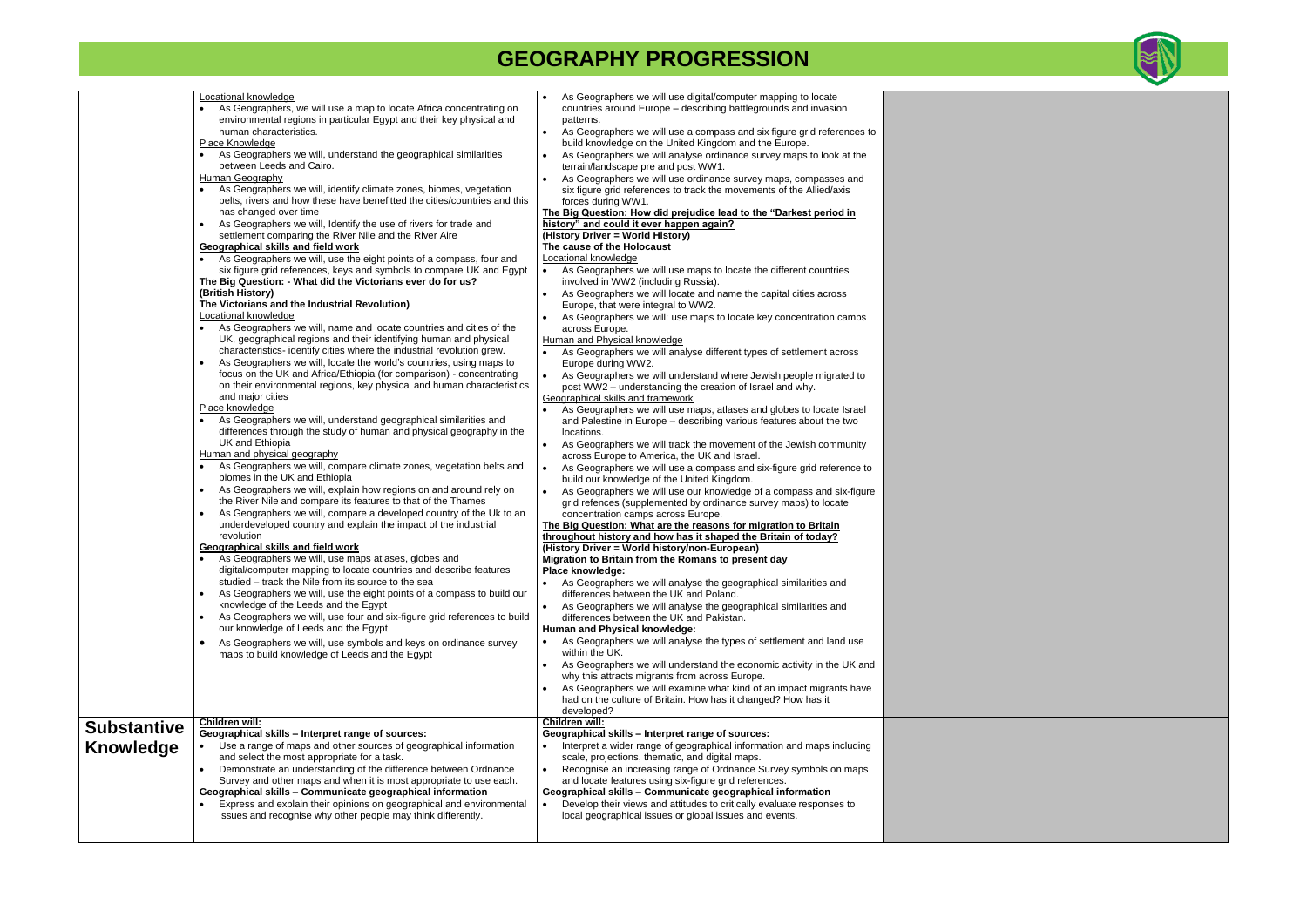|                   | Choose from a range of methods e.g. digital maps, plans, graphs and<br>presentations when communicating geographical information<br>Direction/Location:<br>Use 8 compass points<br>$\bullet$<br>Begin to use 4 figure coordinates to locate features on a map.<br>$\bullet$<br>Drawing maps:<br>Begin to draw a variety of thematic maps based on their own data.<br>$\bullet$<br><b>Representation:</b><br>Draw a sketch map using symbols and a key<br>$\bullet$<br>Use/recognise OS map symbols.<br>$\bullet$<br>Using maps:<br>Compare maps with aerial photographs.<br>Select a map for a specific purpose. (E.g. Pick atlas to find Ethiopia,<br>OS map to find local village.)<br>Begin to use atlases to find out about other features of places. (e.g.<br>find driest part of the world)<br>Type of maps:                                                                                                                                                                                                                                                                                                                                                                                                                                          | Communicate geographical information using a wide range of methods<br>including writing at increasing length<br>Direction/Location:<br>Use 8 compass points confidently and accurately<br>Use 4 figure co-ordinates confidently to locate features on a map. Begin<br>to use 6 figure grid refs<br>Use latitude and longitude on atlas maps.<br>Drawing maps:<br>Draw a variety of thematic maps based on their own data.<br>Begin to draw plans of increasing complexity.<br><b>Representation:</b><br>Use/recognise OS map symbol<br>Use atlas symbols.<br>$\bullet$<br>Using maps:<br>Follow a short route on an OS map.<br>Describe features shown on OS map. Locate places on a world map.<br>Use atlases to find out about other features of places. (e.g. terrain, land                                                                                                                                                                               |  |
|-------------------|-------------------------------------------------------------------------------------------------------------------------------------------------------------------------------------------------------------------------------------------------------------------------------------------------------------------------------------------------------------------------------------------------------------------------------------------------------------------------------------------------------------------------------------------------------------------------------------------------------------------------------------------------------------------------------------------------------------------------------------------------------------------------------------------------------------------------------------------------------------------------------------------------------------------------------------------------------------------------------------------------------------------------------------------------------------------------------------------------------------------------------------------------------------------------------------------------------------------------------------------------------------|--------------------------------------------------------------------------------------------------------------------------------------------------------------------------------------------------------------------------------------------------------------------------------------------------------------------------------------------------------------------------------------------------------------------------------------------------------------------------------------------------------------------------------------------------------------------------------------------------------------------------------------------------------------------------------------------------------------------------------------------------------------------------------------------------------------------------------------------------------------------------------------------------------------------------------------------------------------|--|
|                   | Use index and contents page within atlases.<br>$\bullet$<br>Use medium scale land ranger OS maps.                                                                                                                                                                                                                                                                                                                                                                                                                                                                                                                                                                                                                                                                                                                                                                                                                                                                                                                                                                                                                                                                                                                                                           | borders)<br>Type of maps:                                                                                                                                                                                                                                                                                                                                                                                                                                                                                                                                                                                                                                                                                                                                                                                                                                                                                                                                    |  |
|                   |                                                                                                                                                                                                                                                                                                                                                                                                                                                                                                                                                                                                                                                                                                                                                                                                                                                                                                                                                                                                                                                                                                                                                                                                                                                             | Use OS maps. Confidently use an atlas.<br>Recognise world map as a flattened globe.                                                                                                                                                                                                                                                                                                                                                                                                                                                                                                                                                                                                                                                                                                                                                                                                                                                                          |  |
| <b>Curriculum</b> | <b>History:</b><br>South America and key physical features linked to Maya Civilisation                                                                                                                                                                                                                                                                                                                                                                                                                                                                                                                                                                                                                                                                                                                                                                                                                                                                                                                                                                                                                                                                                                                                                                      | History:<br>European borders/countries and how they changed after WW1 -                                                                                                                                                                                                                                                                                                                                                                                                                                                                                                                                                                                                                                                                                                                                                                                                                                                                                      |  |
| <b>Links</b>      | "Mesoamerica" - how has this changed over time and why?<br>Climate, biomes of South America linked to Maya and natural<br>$\bullet$<br>resources<br>Equator/hemispheres/tropics of Cancer and Capricorn<br>$\bullet$<br>Comparison of UK and non-European Country - UK V Brazil<br>$\bullet$<br>Use of River and resources (Thames V Amazon)<br>$\bullet$<br>Land use and natural resources (Rainforests)<br>$\bullet$<br>Vegetation belts, biomes, climate zones<br>$\bullet$<br>Comparison of UK V Egypt - changes over time. Leeds V Cairo<br>$\bullet$<br>River Aire and River Nile - trade, settlement, farming, industry and use<br>$\bullet$<br>over time<br>Compare London with Ethiopia (developed and underdeveloped) -<br>$\bullet$<br>changes brought on by industrial revolution<br>Compare the Nile in Egypt and Nile in Ethiopia - drought/water cycle<br>$\bullet$<br>Features of the rivers studies and how these have changed over time<br>$\bullet$<br>(Nile, Thames, Aire, Amazon) - compare use over time<br>Compare the Maya civilisation to the Britons during the tone Age (use<br>of resources etc)<br>Art:                                                                                                                        | including Russia<br>Physical features/European terrain of battlegrounds/trenches and how<br>this aided/hindered invasion<br>Location of battlefields<br>Why alliances were forms/Empires - land ownership/economics/trade<br>Settlement of evacuees/Jewish resettlement after WW2<br>Raise of Israel and current conflict<br>Comparison of UK V Poland and Pakistan (high migration to UK)<br>Migration/Settlement in the UK over history and recent years - reasons<br>and gains = cultural, economics, trade, industry, war and how this has<br>changed over time<br>Art:<br>Christopher R W Nevinson -war art = locational inspiration/scenes of<br>$\bullet$<br>war - drawing, line tone<br>Kenneth Treister - "Hand Sculpture" = Symbolism Art Sculpture<br>$\bullet$<br>Lucian Fraud Portraiture - German/Jewish refugee known as one of the<br>most influential British Artists of $20th$ C – biography of artist and his<br>resettlement<br>Science: |  |
|                   | Canopic jars - sculpture and form. Historic and geographical culture<br>$\bullet$<br>Romero Britto V Banksy - Brazilian and British street/graffiti artists =<br>$\bullet$<br>use of colour and locational inspiration and their background<br>Cultural diversity of artists<br>$\bullet$<br>L.S. Lowry = industrial scenes. Use of colour and locational inspiration<br>$\bullet$<br>Science:<br>Lines of longitude/latitude and time zones (Earth and Space)<br>٠<br>Earth tilt/Globes (Earth, sun, moon)<br>Water Cycle (Rivers and climate of South America) – materials and<br>$\bullet$<br>their properties<br>Habitats/animals around the world (Living things and their habitats)<br>$\bullet$<br>SMSC:<br>Empathy for those less fortunate (Ethiopian drought/poverty)<br>$\bullet$<br>Explore own feelings about different cultures/people/environments<br>$\bullet$<br>Comprehend moral situations - rainforest/deforestation and develop<br>$\bullet$<br>own attitudes<br>Sustainable resources/development and the impact on the<br>$\bullet$<br>world/people<br>Explore cultural traditions associated with the Maya civilisations and<br>$\bullet$<br>Ancient Egyptians as well as traditions in the modern world<br>(Egypt/Ethiopia/Amazon) | Evolution and inheritance – adaptation of animals/plants to meet their<br>environments around the world<br>SMSC:<br>Empathy for those less fortunate<br>Understanding of different traditions/cultures<br>Appreciation of how UK has benefitted from migration<br>Understanding of different views<br>Importance of recognising and standing up to prejudice<br>Citizenship, where debates and discussion convey understanding of the<br>impact of people and places<br>Exploration of our own multi-cultural society                                                                                                                                                                                                                                                                                                                                                                                                                                        |  |

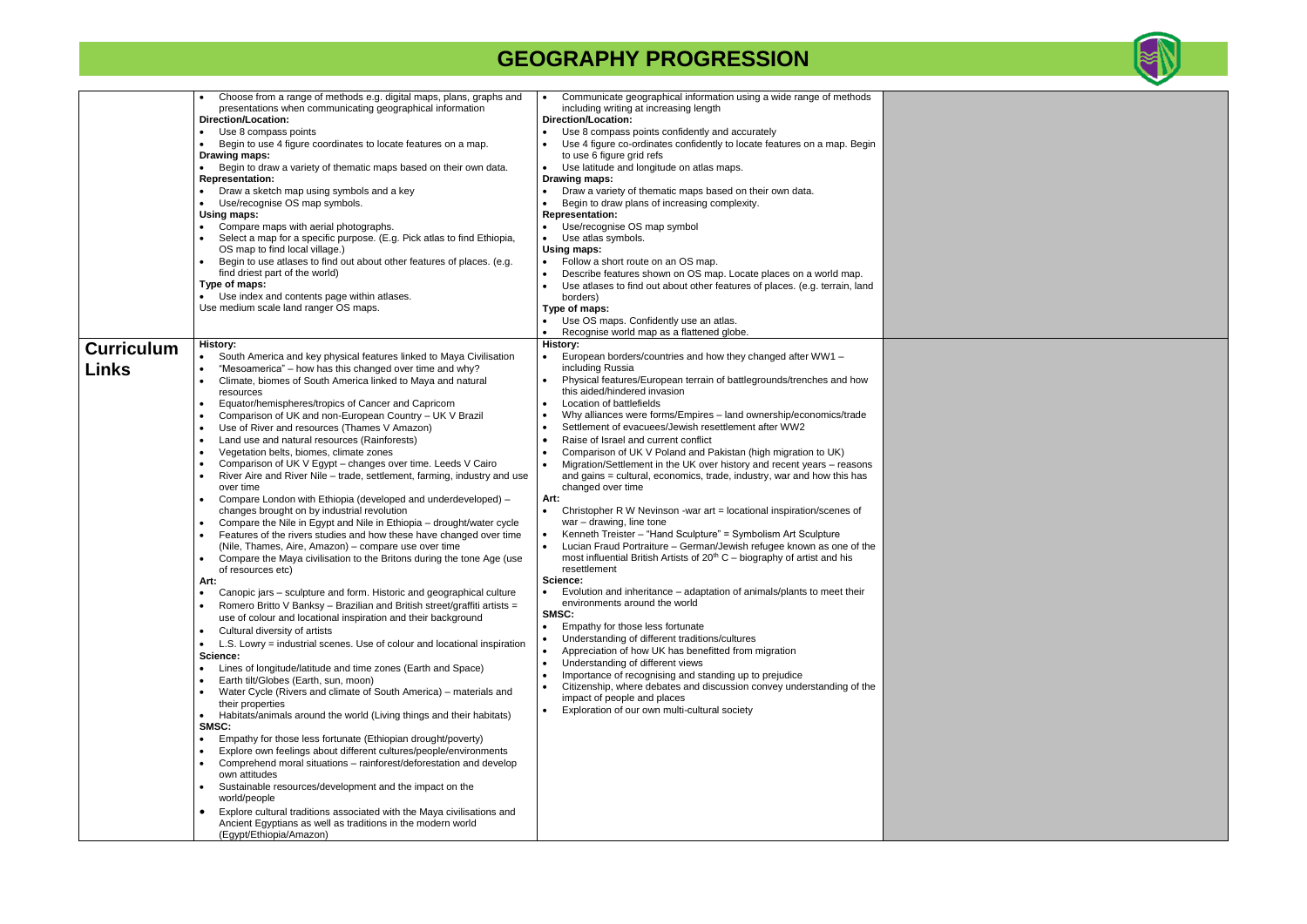|                    | Locational and Place knowledge:                                                                                                                                                                                                                                                                                                                                                                                                                                                                                                                                                                                                                                                                                                                                  | Locational and Place knowledge:                                                                                                                                                                                                                                                                                                                                                                                                                                                                                                                                                                                                                                                         | <b>Contextual world kno</b>                                                                                                                                                                                                                                                                   |
|--------------------|------------------------------------------------------------------------------------------------------------------------------------------------------------------------------------------------------------------------------------------------------------------------------------------------------------------------------------------------------------------------------------------------------------------------------------------------------------------------------------------------------------------------------------------------------------------------------------------------------------------------------------------------------------------------------------------------------------------------------------------------------------------|-----------------------------------------------------------------------------------------------------------------------------------------------------------------------------------------------------------------------------------------------------------------------------------------------------------------------------------------------------------------------------------------------------------------------------------------------------------------------------------------------------------------------------------------------------------------------------------------------------------------------------------------------------------------------------------------|-----------------------------------------------------------------------------------------------------------------------------------------------------------------------------------------------------------------------------------------------------------------------------------------------|
| <b>Progression</b> | Children can:<br>Name and locate an increasing range of places in the world including<br>globally and topically significant features and events.<br>Human and Physical Geography:<br>Use geographical language to identify and explain key aspects of<br>human and physical features and patterns as well as links and<br>interactions between people, places and environments.<br>Demonstrate understanding of how and why some features or places<br>are similar or different and how and why they change<br>Geography skills and fieldwork:<br>Ask and respond to questions that are more causal e.g. Why is that<br>happening in that place? Could it happen here?<br>Recognise geographical issues affecting people in different places and<br>environments | Children can:<br>Name and locate an extensive range of places in the world including<br>globally and topically significant features and events<br>Human and Physical Geography:<br>Recognise patterns in human and physical features and understand<br>some of the conditions, processes or changes which influence these<br>patterns.<br>Explain some links and interactions between people, places and<br>environments.<br>Geography skills and fieldwork:<br>Ask and respond to questions that are more causal e.g. What<br>happened in the past to cause that? How is it likely to change in the<br>future?<br>Make predictions and test simple hypotheses about people, places and | Pupils in KS3 can:<br>features:<br>Have extensive kn<br>environments and<br>extending from loc<br>Understanding of the<br>explain features, disti<br>space:<br>Understand the ph<br>lead to the develop<br>features, systems<br>They can explain v<br>impact such links h<br>They can make co |
|                    | Geographical skills - Enguiry and investigation:<br>Observe, measure, and record human and physical features using a<br>range of methods e.g. sketch maps, plans, graphs, and digital<br>technologies.                                                                                                                                                                                                                                                                                                                                                                                                                                                                                                                                                           | geographical issues<br>Geographical skills - Enquiry and investigation:<br>Use a range of numerical and quantitative skills to analyse, interpret<br>$\bullet$<br>and present data collected from fieldwork observations, measurements<br>and recordings.                                                                                                                                                                                                                                                                                                                                                                                                                               | phenomena they h<br>Competence in geogr<br>observing, collecting,<br>geographical informa<br>Be able, with incre<br>range of data to he<br>conclusions about<br>express and engag                                                                                                             |



easing independence, to choose and use a wide elp investigate, interpret, make judgements and draw conclusions about geographical questions, issues and problems, and express and engage with different points of view about these.

### **Contextual world knowledge of locations, places and geographical**

howledge relating to a wide range of places, features at a variety of appropriate spatial scales, cal to global.

#### **Understanding of the conditions, processes and interactions that explain features, distribution patterns, and changes over time and**

hysical and human conditions and processes which pment of, and change in, a variety of geographical  $\overline{\phantom{a}}$  and places.

various ways in which places are linked and the have on people and environments.

onnections between different geographical have studied.

#### **Competence in geographical enquiry, and the application of skills in observing, collecting, analysing, evaluating and communicating geographical information:**